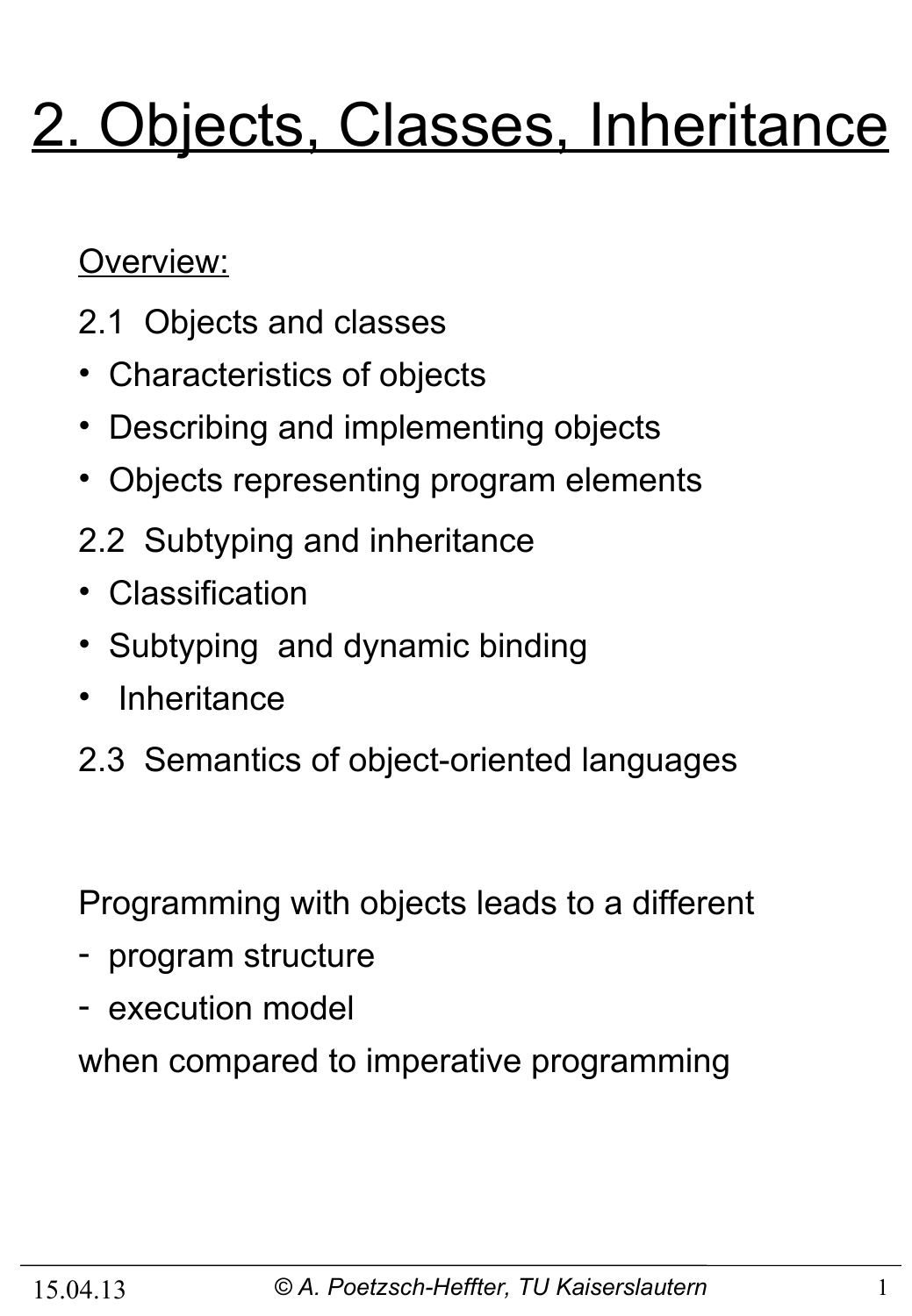# **2.1 Objects and Classes**

### **2.1.1 Characteristics of Objects**

Objects – in the sense of informatics – have:

- an identity
- a state
- a location
- an interface (or protocol)
- references to other objects
- a lifecycle
- a behavior

#### Remark:

The object characteristics apply to objects on the conceptual as well as on the programming level.

**COL**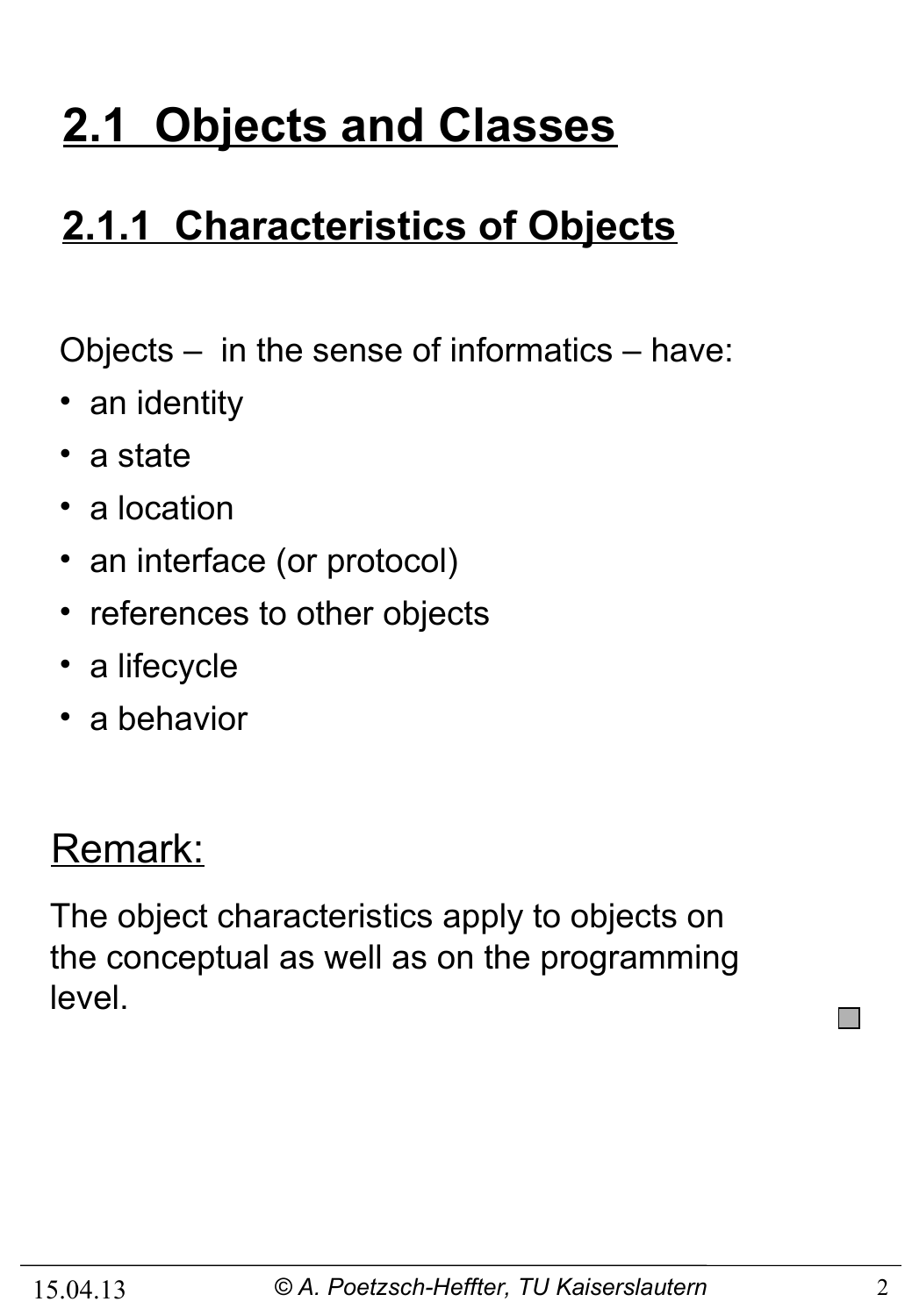### Identity, State, and Location

Objects have an *identity*, that is, objects that are equal w.r.t. state, behavior, and all other aspects may be different.

### **Example:** (Identity/equality)

The following expressions yield true:

```
new String("a") != new String("a")
new String("a").equals(new String("a"))
```
Objects have a *state* that can change over time. In particular, the following holds:

- Objects of the same type can have different states.
- The behavior of an object can depend on its state.

#### Remark:

- On the programming level the state is given by the values of the instance variables.
- On the conceptual level the state may be an an abstract property.

 $\Box$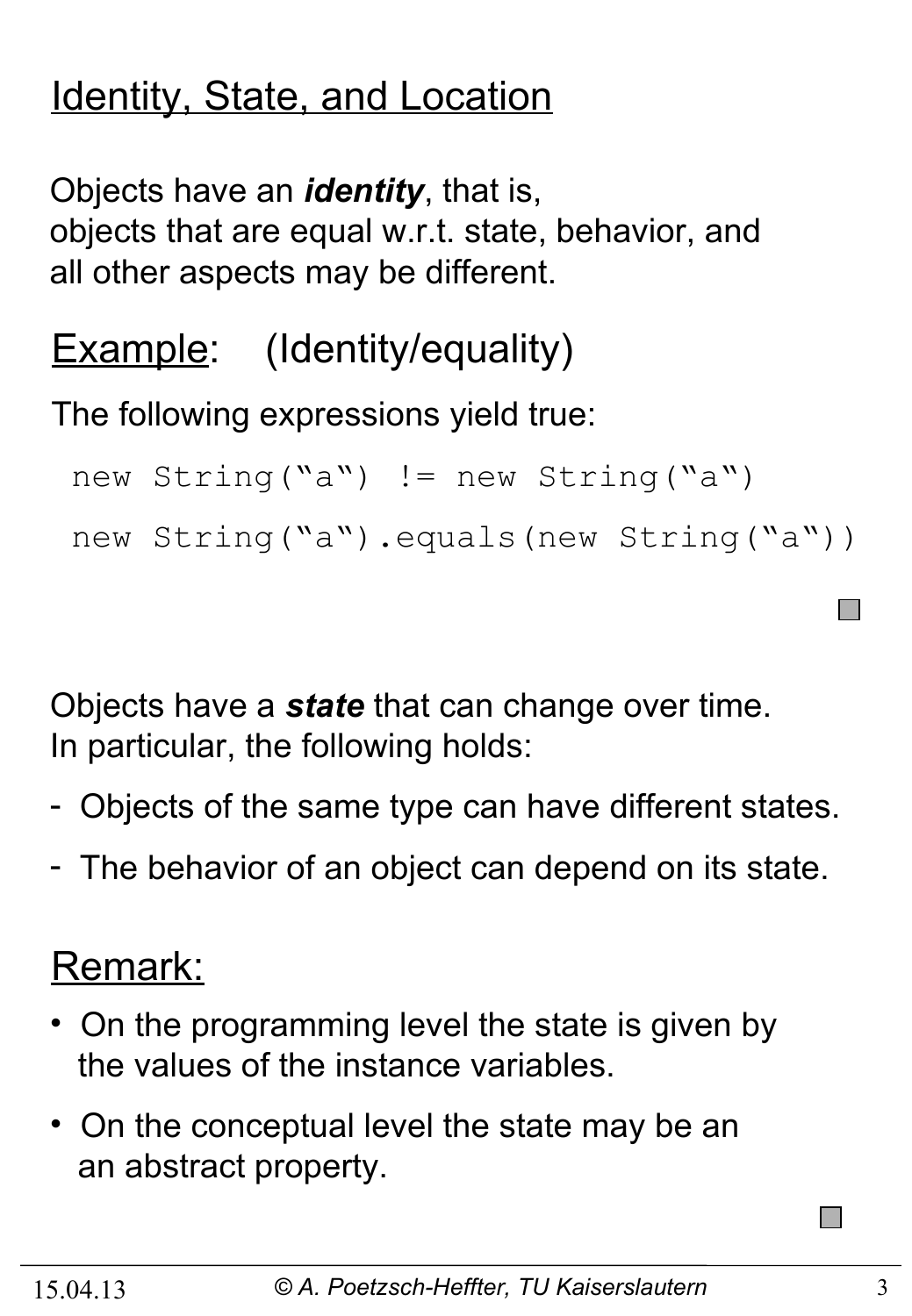Objects have a *location*:

- conceptually
- in distributed and mobile computing
- related to the identity

#### Remark:

Mathematical objects do not have an identity or location ( "Where is the integer 7?". Adding something to a set yields a different set.) **I** 

#### **Lifecycle**

Objects are created (usually by other objects) at some point in time.

Objects are possibly deleted sometime after their creation (usually by other objects, automatically, or by themselves).

#### Interfaces & References to other Objects

Objects have *interfaces*. In particular:

- provided interface
- required interface
- interface for inheritance (considered later)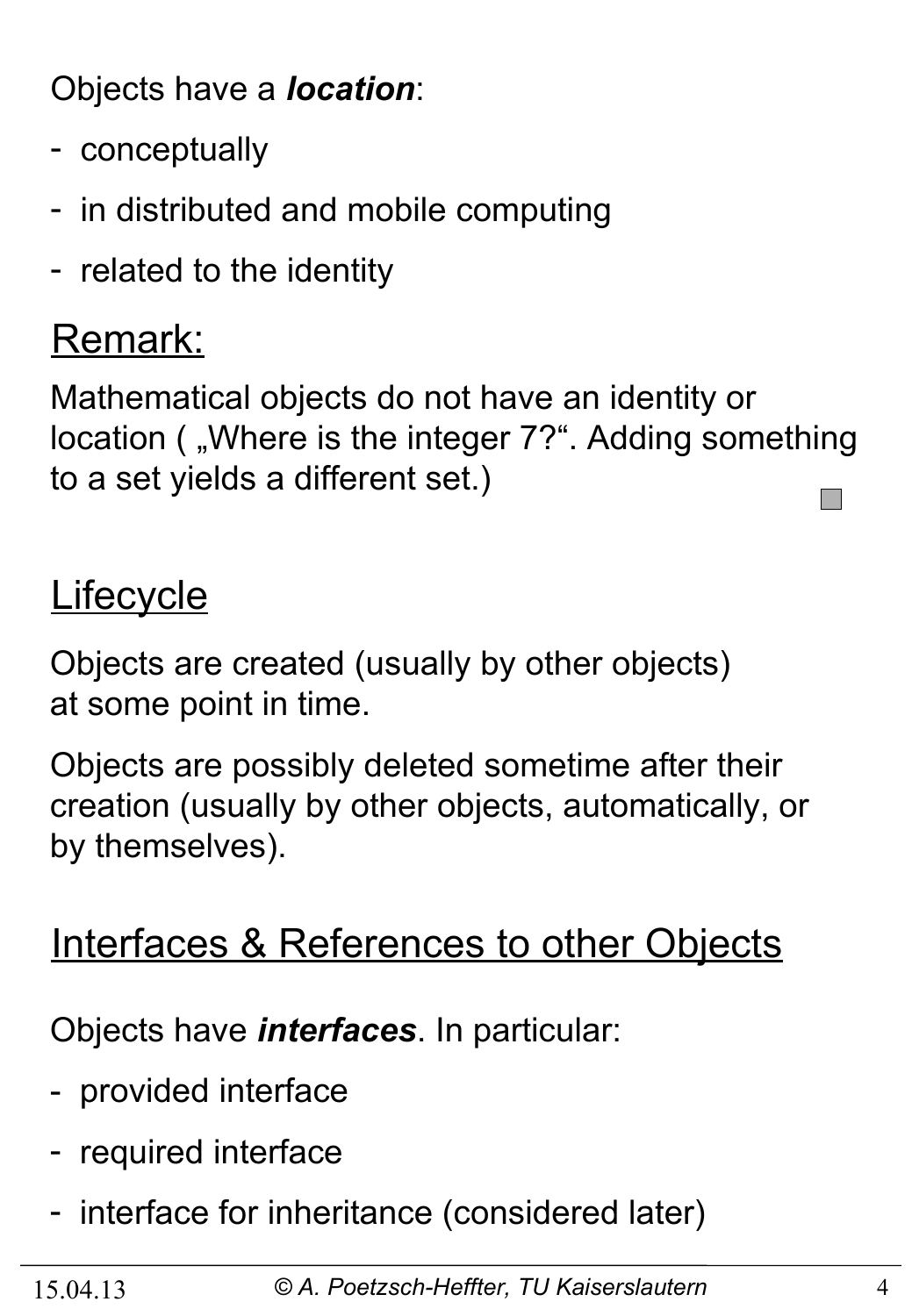#### Explanation: (Provided/required interface)

The *provided interface* of an object X describes the services offered by  $X$  to "external" objects.

On the programming level, a *service* is usually realized as an attribute access or as a method.

Objects may provide different interfaces to objects with different access rights.

The *required interface* of an object X describes the services that  $X$  needs from "external" objects.

#### Remarks:

- On the programming level, required interfaces are seldom explicitly described.
- The required interface can often be derived from the references an object has to other objects.

**I**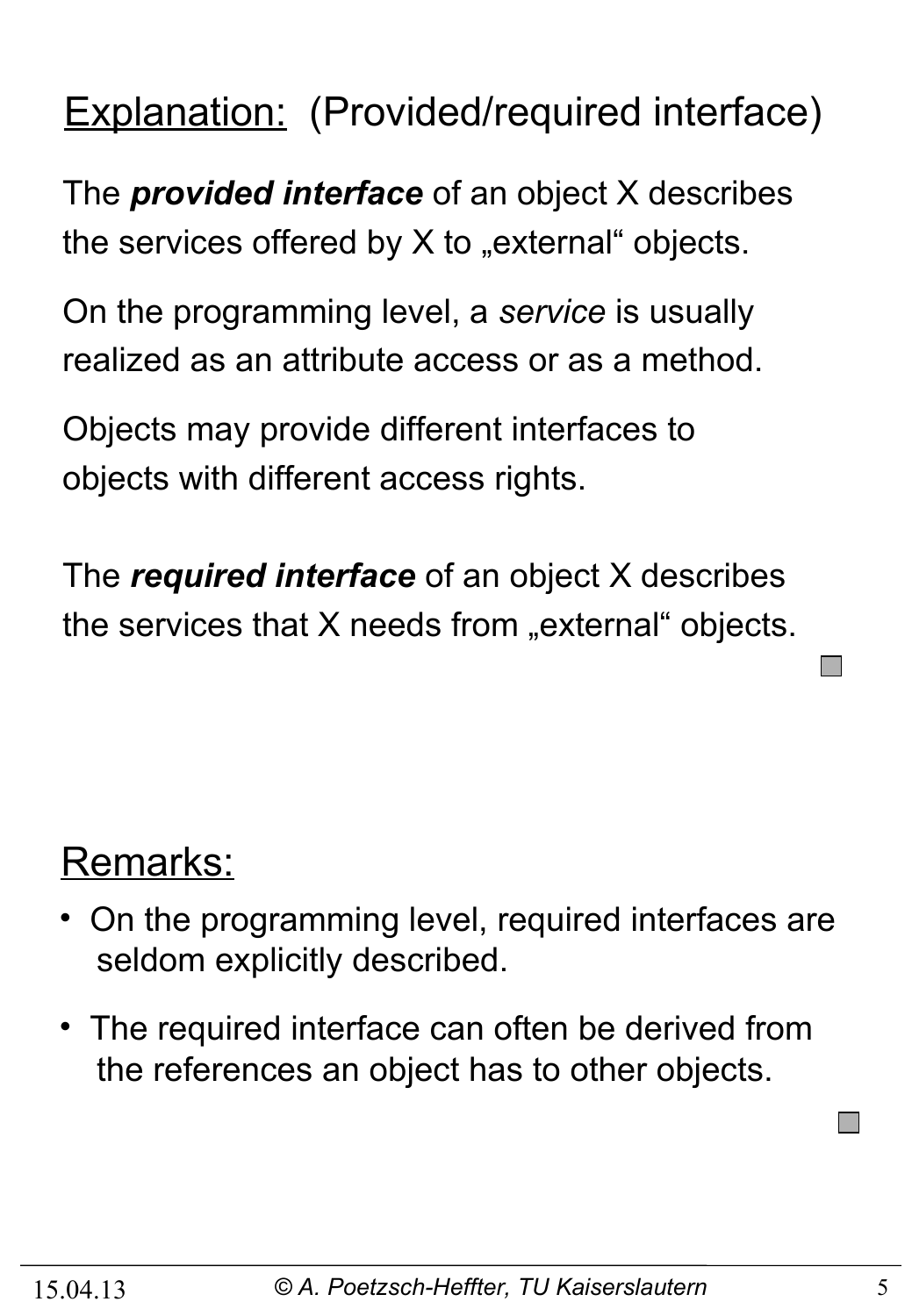### Examples: (Interfaces)

#### 1. Provided interfaces:

```
 package p;
 public class C {
    private int idno;
    String name;
    public String getName() {...}
    public void myMethod() {...}
 }
```
- for objects of classes outside p:
	- the public methods
- for objects of classes inside p:
	- additionally read and write access to instance variable name
- for objects of class C
	- additionally read and write access to instance variable idno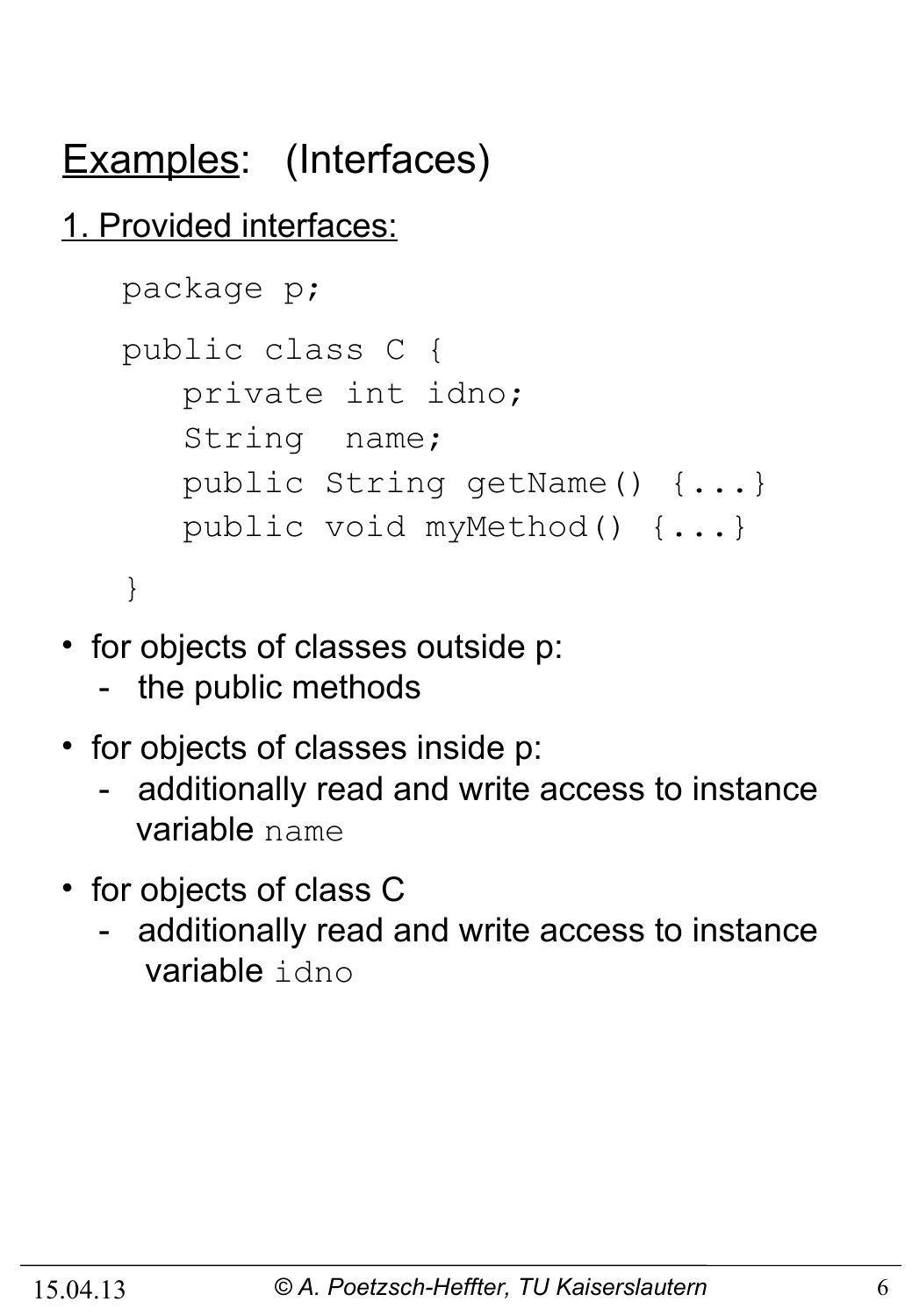#### 2. Required interface:

Observers require a reference to the observed subject.

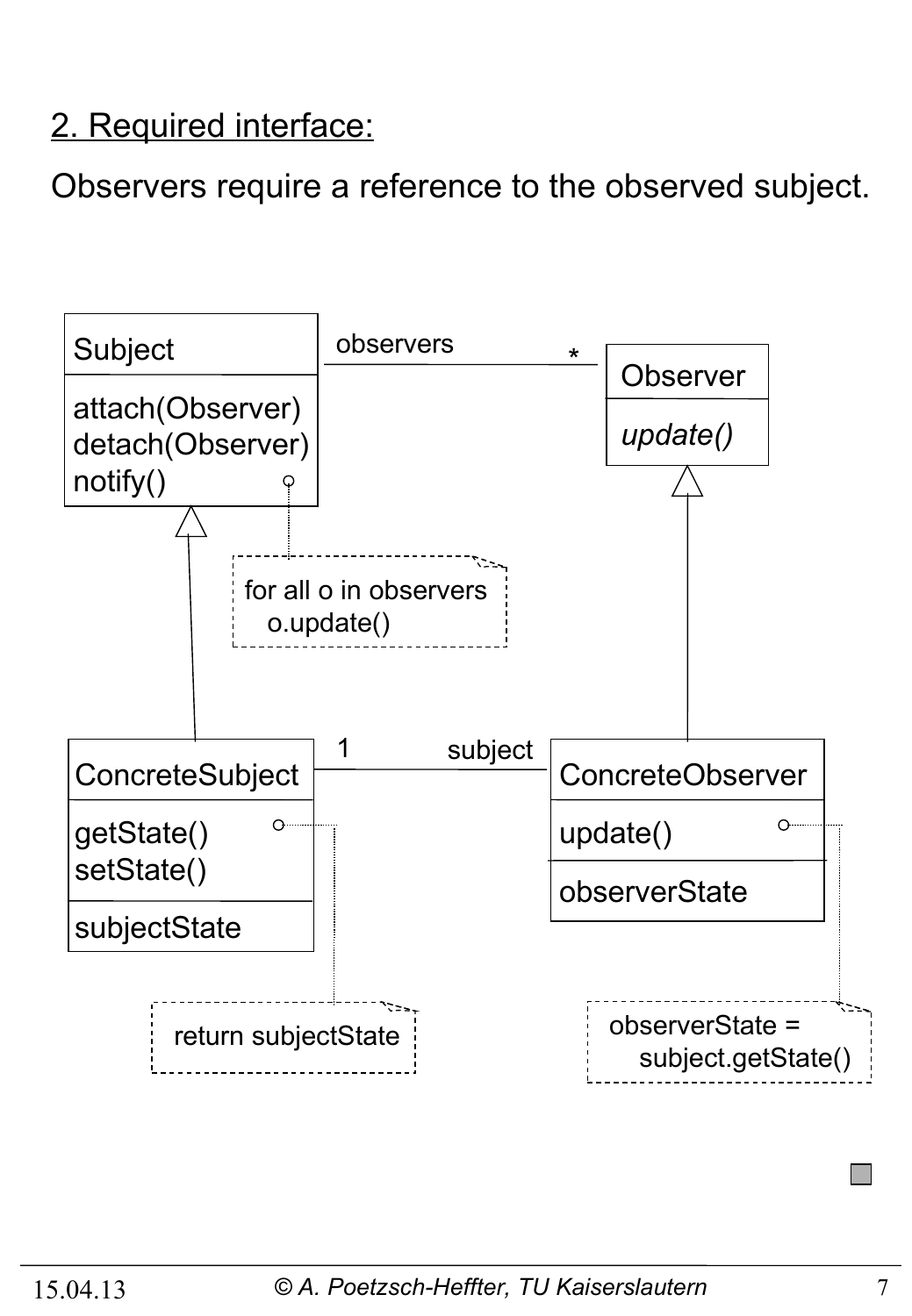#### **Behavior**

Objects have a *behavior*. In particular:

- They can be passive, reacting only to messages from the outside.
- They can be passive and "synchronized" allowing only one method execution at a time.
- They can be active, executing one or several threads.

Object behavior is the most complex aspect of an object.

#### Examples: (Behavior)

```
1. Single passive objects:
```

```
 public class C1 {
       private int tmp;
      private int invokeCount = 0;
       public void increment() {
         tmp = invokeCount;
         tmp++;
        invokeCount = tmp; }
    }
```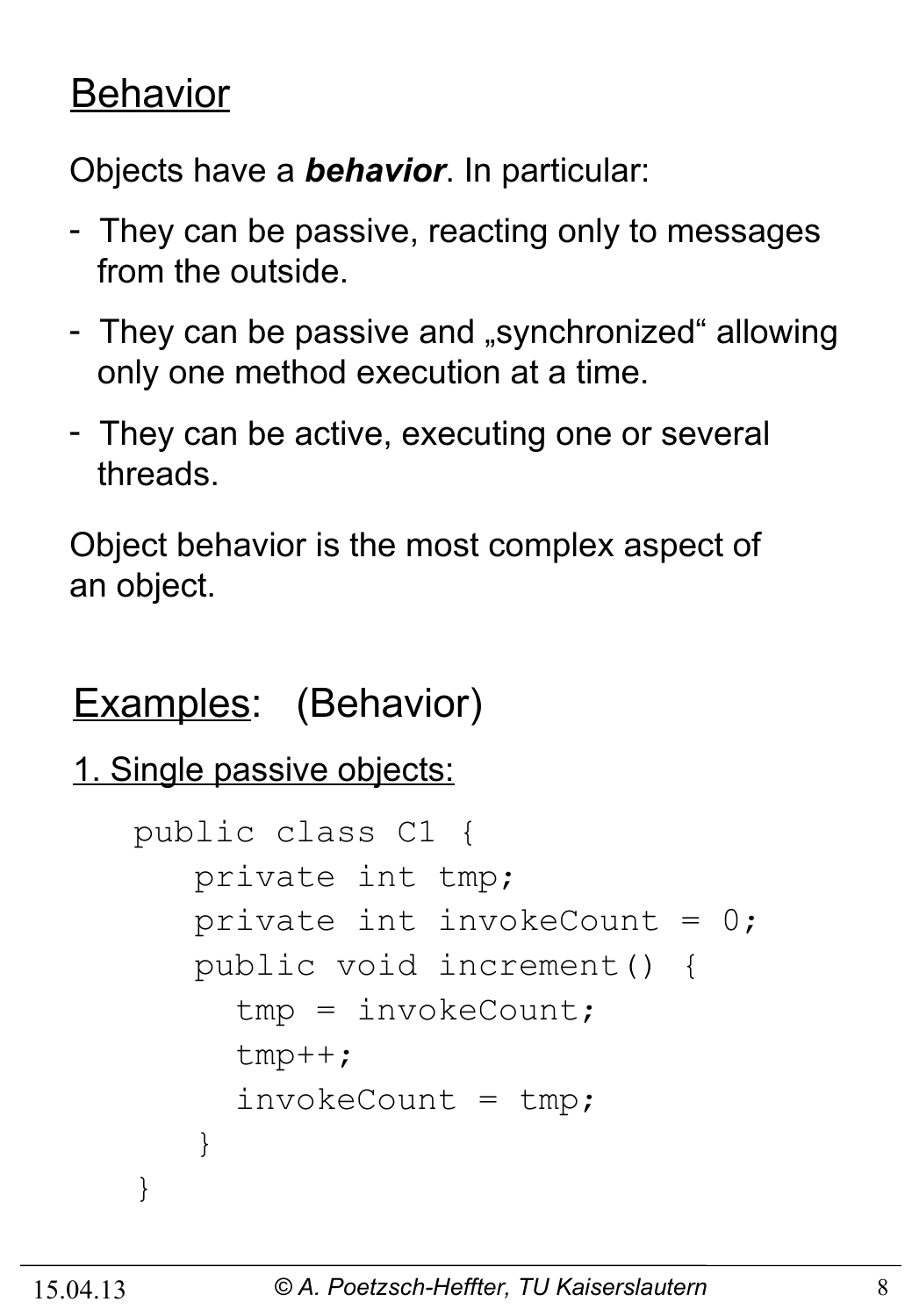```
 public class C2 {
       private int tmp;
      private int invokeCount = 0;
       synchronized 
       public void increment() {
         tmp = invokeCount;
         tmp++;
        invokeCount = tmp; }
    }
```
Objects of both classes are passive. C1 may fail to count the invocations correctly.

#### 2. Single active objects:

```
public class Act1 extends Thread {
   public Act1() { start(); }
   public run() {
     while( true ) {
       System.out.println("Hi di du");
       try{ Thread.sleep(1000); }
       catch( Exception e ){}
     }
   }
}
```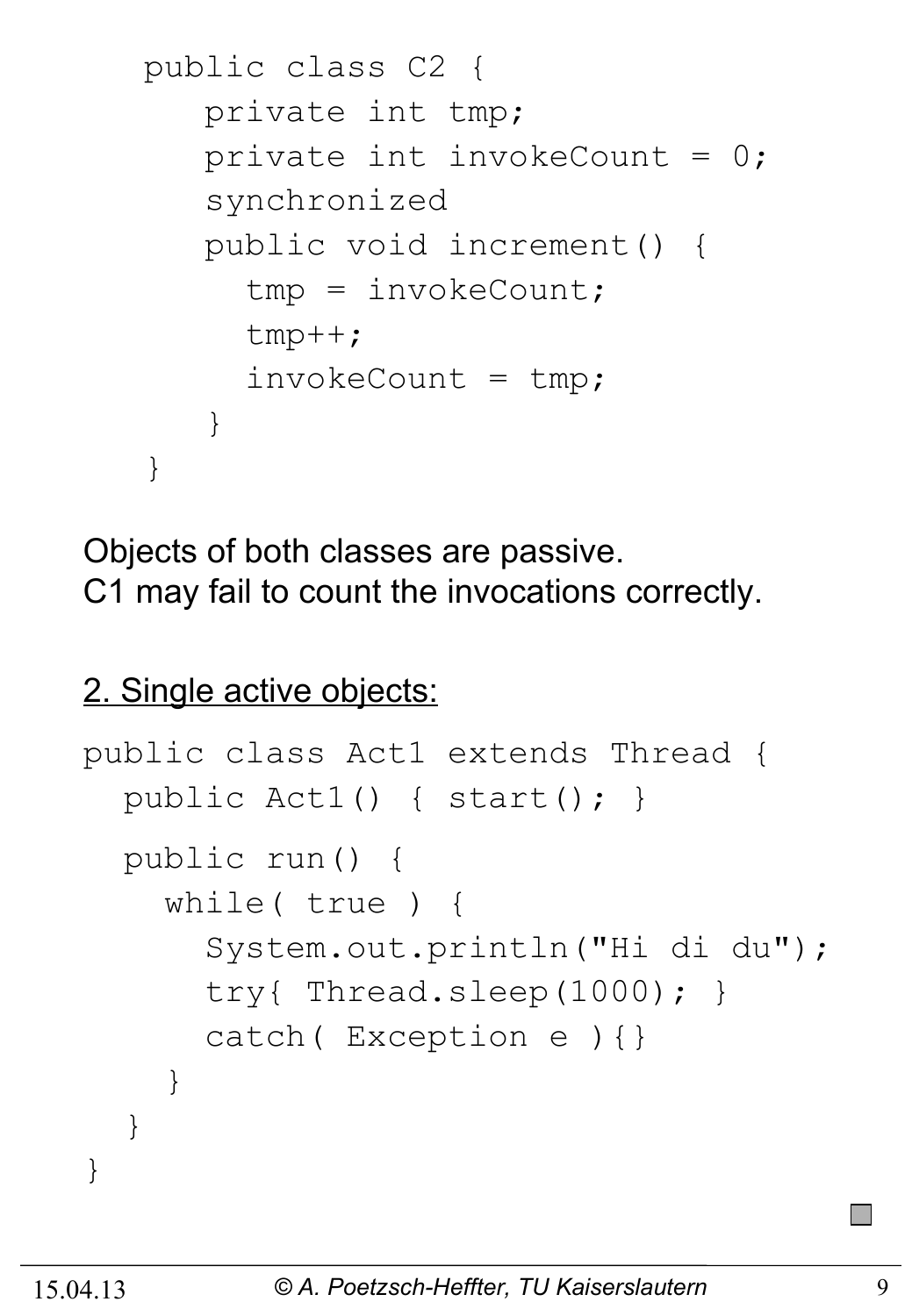### **2.1.2 Describing and Implementing Objects**

We distinguish between

- *single* objects:
	- implemented as one object of the underlying OO language
- *compound* objects:
	- appear to users as one object
	- implemented by many objects of the underlying OO language

#### Examples: (Compound objects)

```
class String {
   char[] value; // used for characters 
   int offset; // first used index 
   int count; // number of characters 
  String() { value = new char[0]; }
   ...
   int indexOf(int ch) { ... }
 ... 
   int length() { return count; }
  char charAt(int index) { ... }
  boolean equals(Object anObject) {...}
}
```
 $\mathbb{R}^n$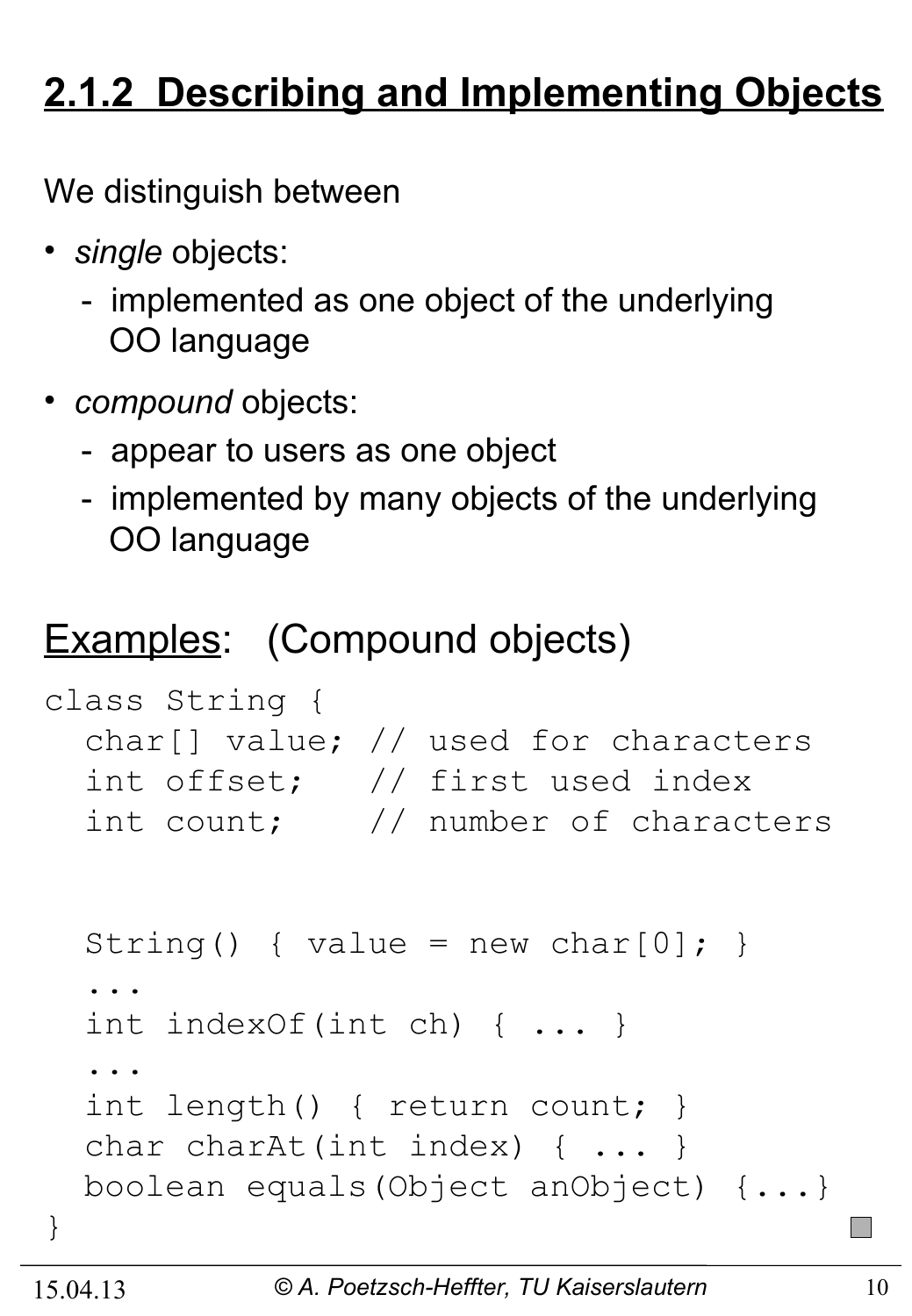#### Describing single objects:

Two basic description techniques:

- class concept
- prototype concept

#### Class concept:

- Programs declare *classes instead of individual objects.*
- A class is the *description of the common properties* of the class' objects.
- Classes define the interface of their instances.
- During program execution, objects of declared classes are created (*instances*).
- Classes cannot be modified at runtime.
- Class declarations correspond to record declarations in imperative languages.
- In typed languages, a class defines as well a type.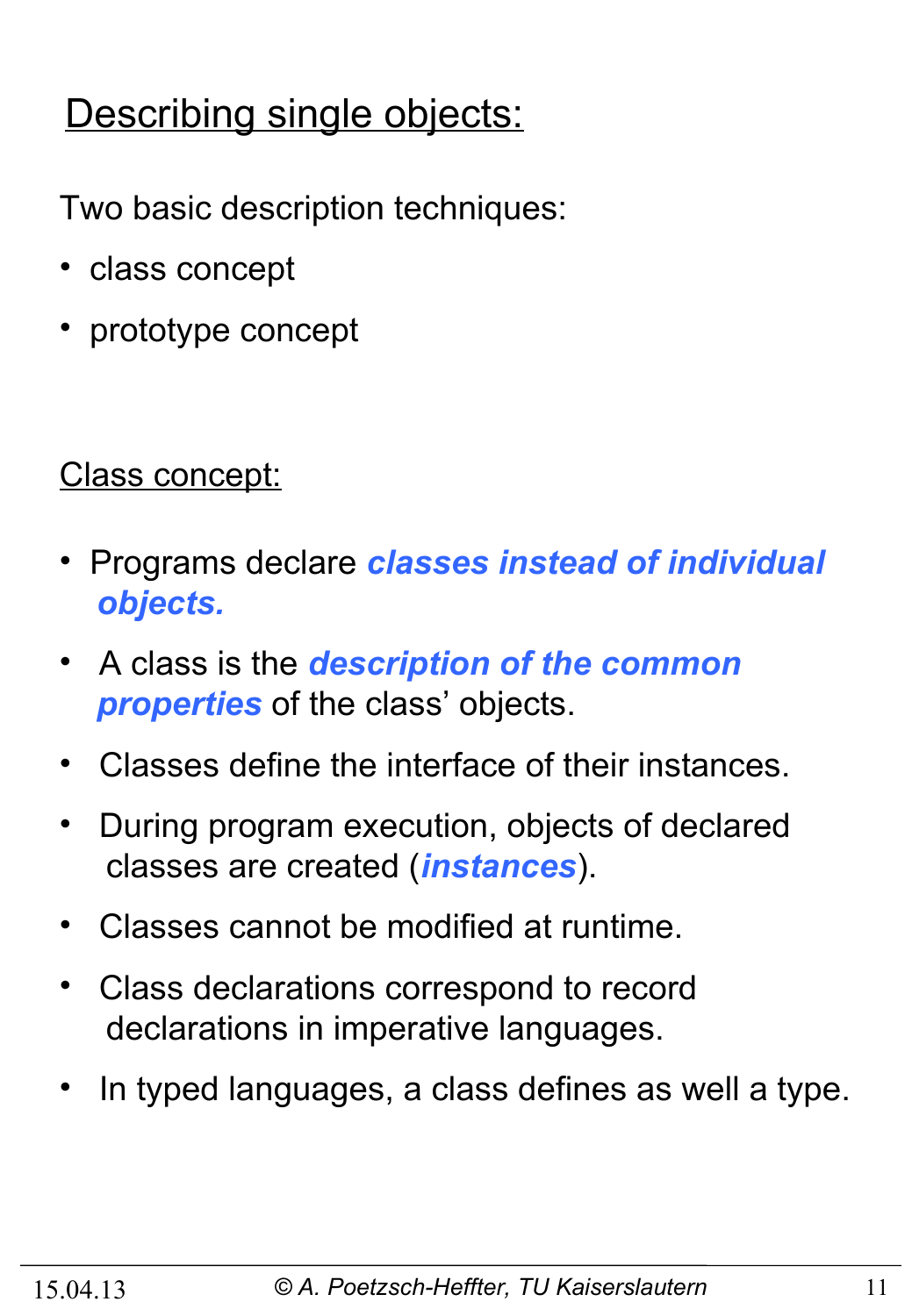#### Prototype concept:

- Programs *describe individual objects directly.*
- •New objects are created by *cloning* existing objects and *modifying* their properties at runtime:
	- Cloning an object means to create a new object with the same properties (but different identity)
	- Modifying means adding attributes, or adding and replacing methods
- Avoid distinction between classes and instances.
- E.g. used in the languages **Self** and **JavaScript**.

#### Examples: (Prototype language)

A Self program (in old syntax):

```
Vehicle: (Object copy)
(name <- ' ') Vehicle.
SportsCar: (Vehicle copy).
(driveToWork <- 
   |some code, a block|) SportsCar.
Porsche911: (SportsCar copy).
Porsche911 name:'Bobs Car'.
```
 $\Box$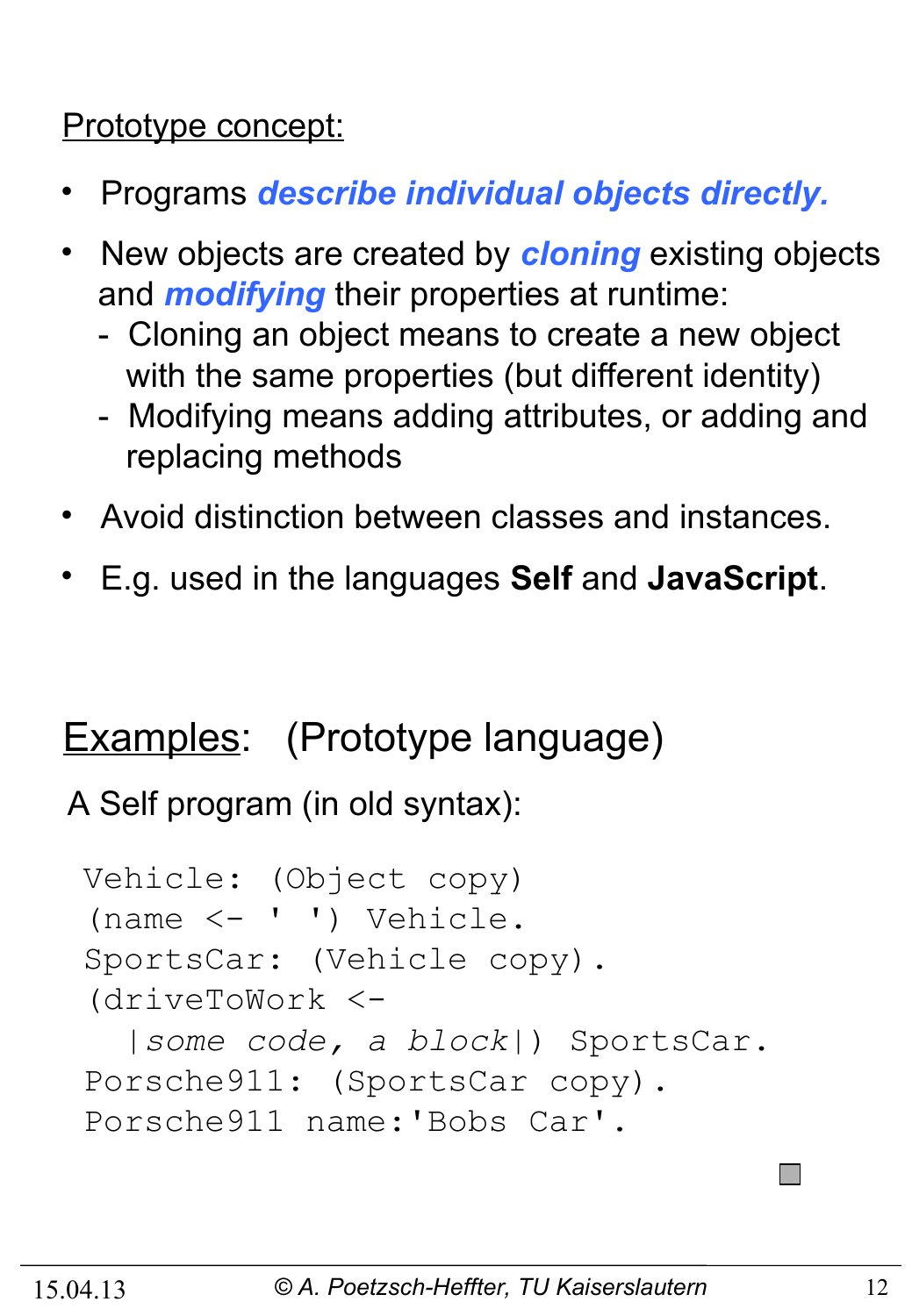#### Describing compound objects:

In class-based languages the initial structure of complex objects is described by the constructor of the object that "owns" the compound:



#### Remarks:

- The implementation of the compounds is usually hidden from the user.
- The behavior of compound objects is often described in an abstract way.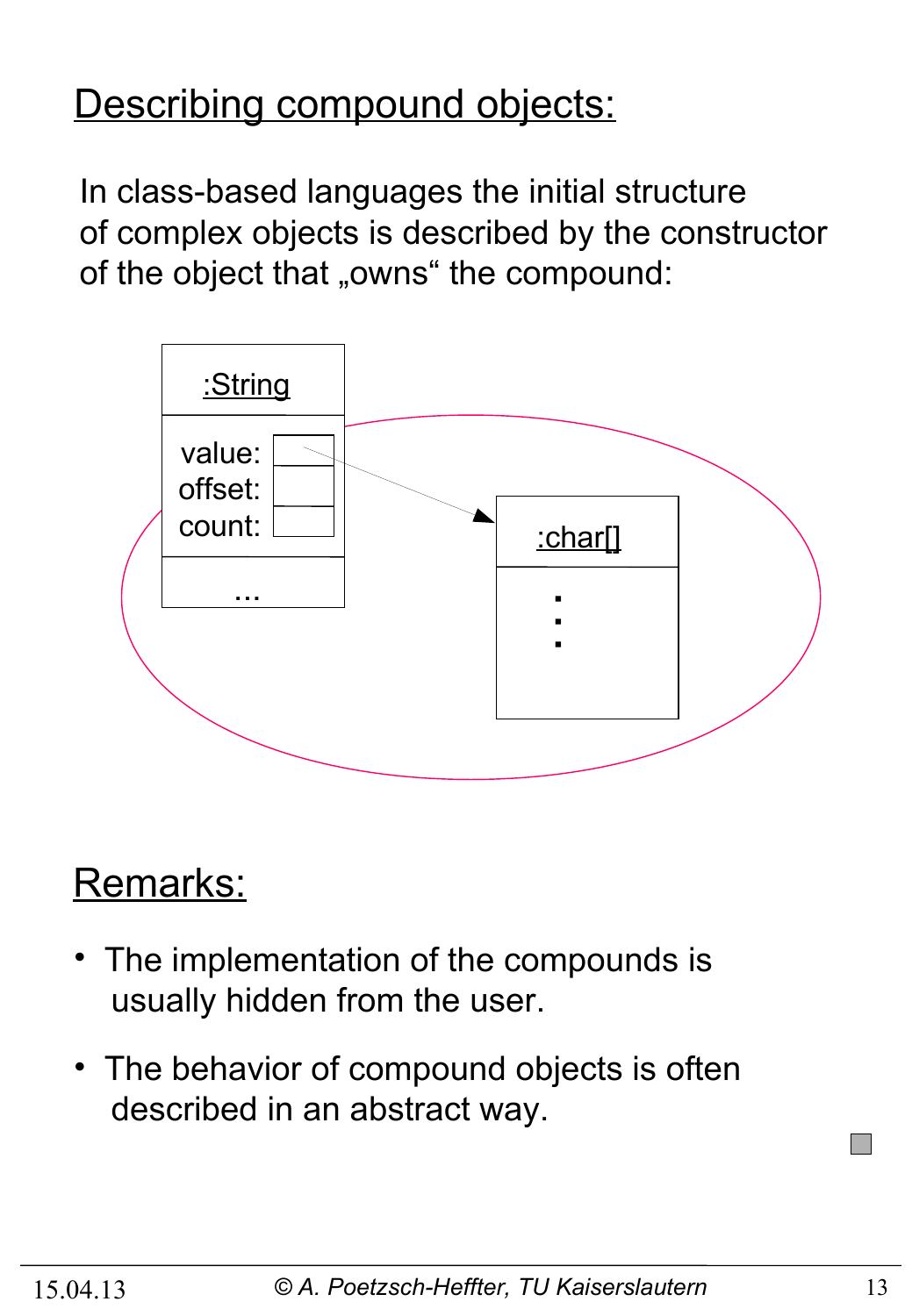#### **2.1.3 Objects Representing Program Elements**

Objects can as well be used to realize or represent elements used in programming like procedures or classes (cf. Self example above). We consider:

- procedure incarnations as objects
- introspection and reflection

#### Procedures and classes:

In many respects, procedures are similar to classes:

- They are static program entities, declared by the programmer.
- At runtime:
	- Procedures are patterns for procedure incarnations
	- Classes are patterns for class instances (objects)
- Procedure incarnations and objects have identity, state, life cycle (in particular, coroutines)

#### Remarks:

BETA uses the analogy to unite procedures and classes to so-called *patterns*.

 $\Box$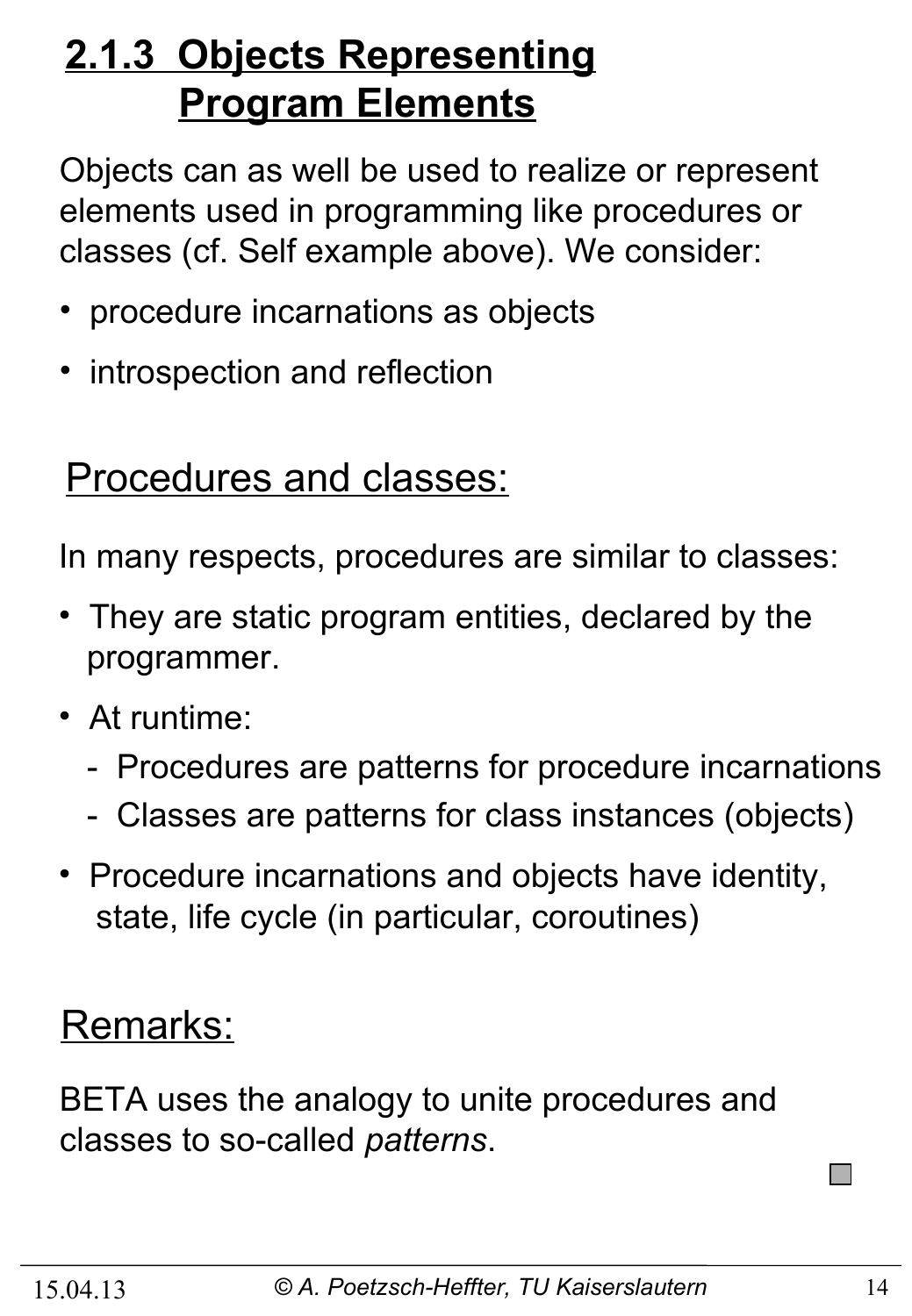#### Introspection and reflection:

To automatically analyse and combine classes and objects within programs, a mechanism is needed that allows to

- inspect classes (*introspection),*
- create objects of classes based on the class name,
- invoke methods of unknown classes,
- construct new classes from given ones.

Typical applications: component frameworks

In OO programming, introspection and reflection can be achieved by modelling classes by objects, that is, having an object for each class:

- representing the information of the class
- allowing to invoke methods on the class

Java supports introspection and a restricted form of reflection:

- There is an object for every type in Java; these objects are instances of class Class.
- The static method forname of class Class takes the name of a class C and yields the corresponding Class-object.
- Objects of class Method represent methods.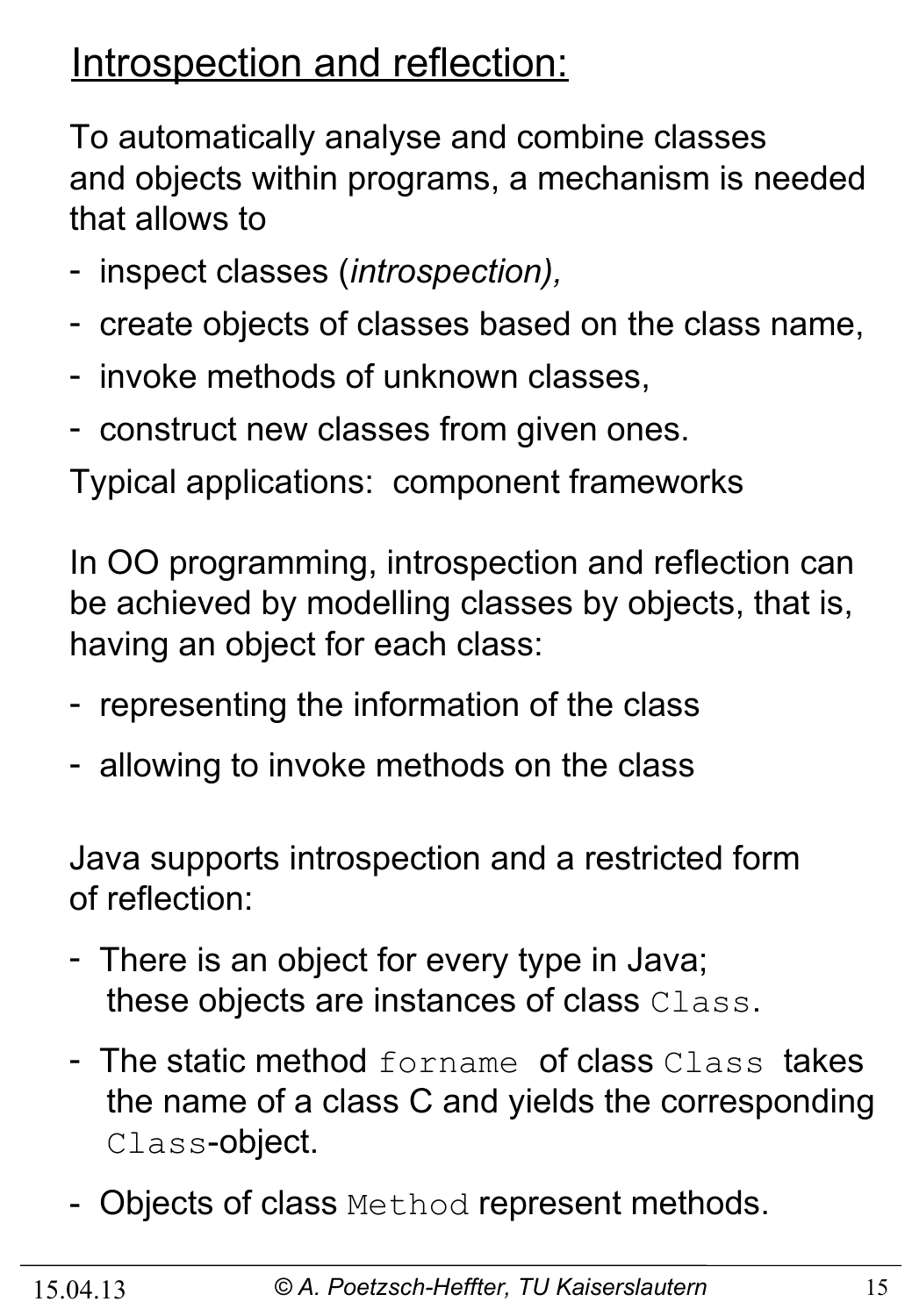### Example: (Introspection)

The following program reads a class name, loads the corresponding class and prints its interfaces:

```
import java.lang.reflect.*;
public class Inspektor {
 public static void main(String[] ss) {
   try {
   Class klasse = Class.forName(ss[0]);
   Method[] methoden = klasse.getMethods();
   for( int i = 0; i < methoden.length; i++ ){
     Method m = methoden[i];
     Class retType = m \cdot qetReturnType();
     String methName = m.getName();
     Class[] parTypes = m.getParameterTypes();
      System.out.print( retType.getName() + " "
                              + methName + "(");
     for( int j=0; j < parTypes.length; j++ ){
       if( j > 0 ) System.out.print(", ");
       System.out.print(parTypes[j].getName());
 }
     System.out.println( ");" );
    }
   } catch( ClassNotFoundException e ) {
   System.out.println("Class
                     + ss[0] + " not found");
}}}
```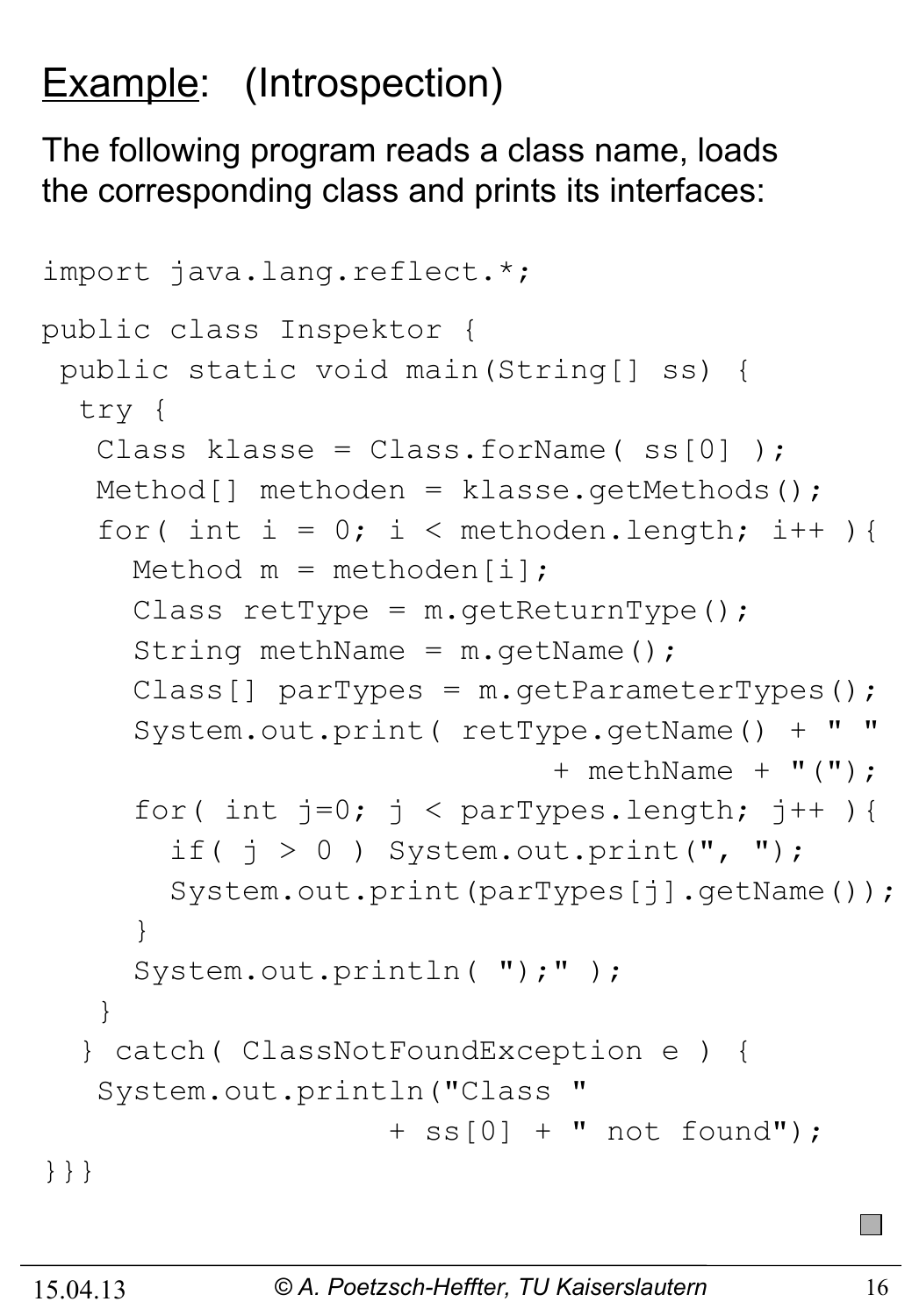Reflection and meta-programming goes beyond introspection by

- calling methods represented by a Method-object
- dynamically controlling the program behavior

### Examples: (Reflection)

The following program uses reflection for higher-order programming:

```
static 
String[] filter( String[] strs, Method test ){
  int i, j = 0;
   String[] aux = new String[ strs.length ];
  for( i = 0; i < strs.length; i++ ) {
    Object[] pars = { strs[i] };
     try{
       Boolean bobj;
       bobj = (Boolean) test.invoke(null,pars);
       if( bobj. booleanValue() ) {
         aux[j] = strs[i];\dot{7}++;
 }
     } catch( Exception e ){
       System.out.println("error in invoke");
     }
   }
  String [] result = new String \begin{bmatrix} 1 \end{bmatrix};
  System.arraycopy( aux, 0, result, 0, j);
   return result;
}
```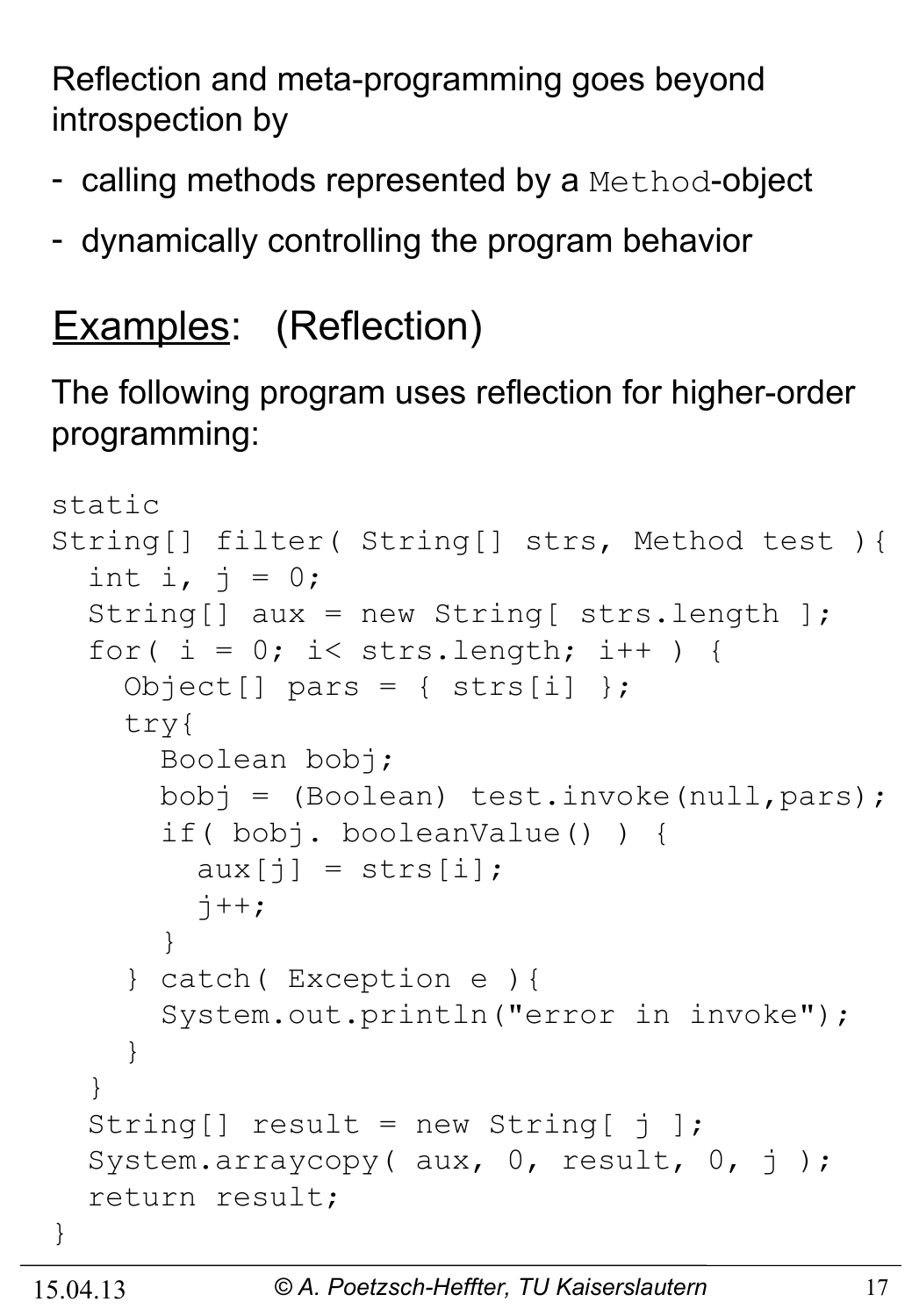Method invoke belongs to class Method and has the following signature:

Object invoke( Object obj, Object[] args )

where the first parameter denotes the implicit parameter of the invocation; null is used for static methods. Here is a test scenario:

```
public static void main(String[] args) ... {
 Class cl = InvokeTest.class;
 Class[] parTypes = { String.class };
 Method m = 
          cl.getMethod("prefixAorB",parTypes);
 System.out.println("Output of prefixAorB:");
 printStringArray( filter( args, m ) );
 cl = Lexik.class;m = c1.getMethod("lexik", parTypes);System.out.println("Output of lexik:");
 printStringArray( filter( args, m ) );
}
class InvokeTest {
   public static Boolean prefixAorB(String s) {
   if( s.length() > 0 \&&( s.charAt(0) =='A',
                        | \cdot | s.charAt(0) == 'B' ) )
          return new Boolean( true );
    else return new Boolean (false);
   }
}
```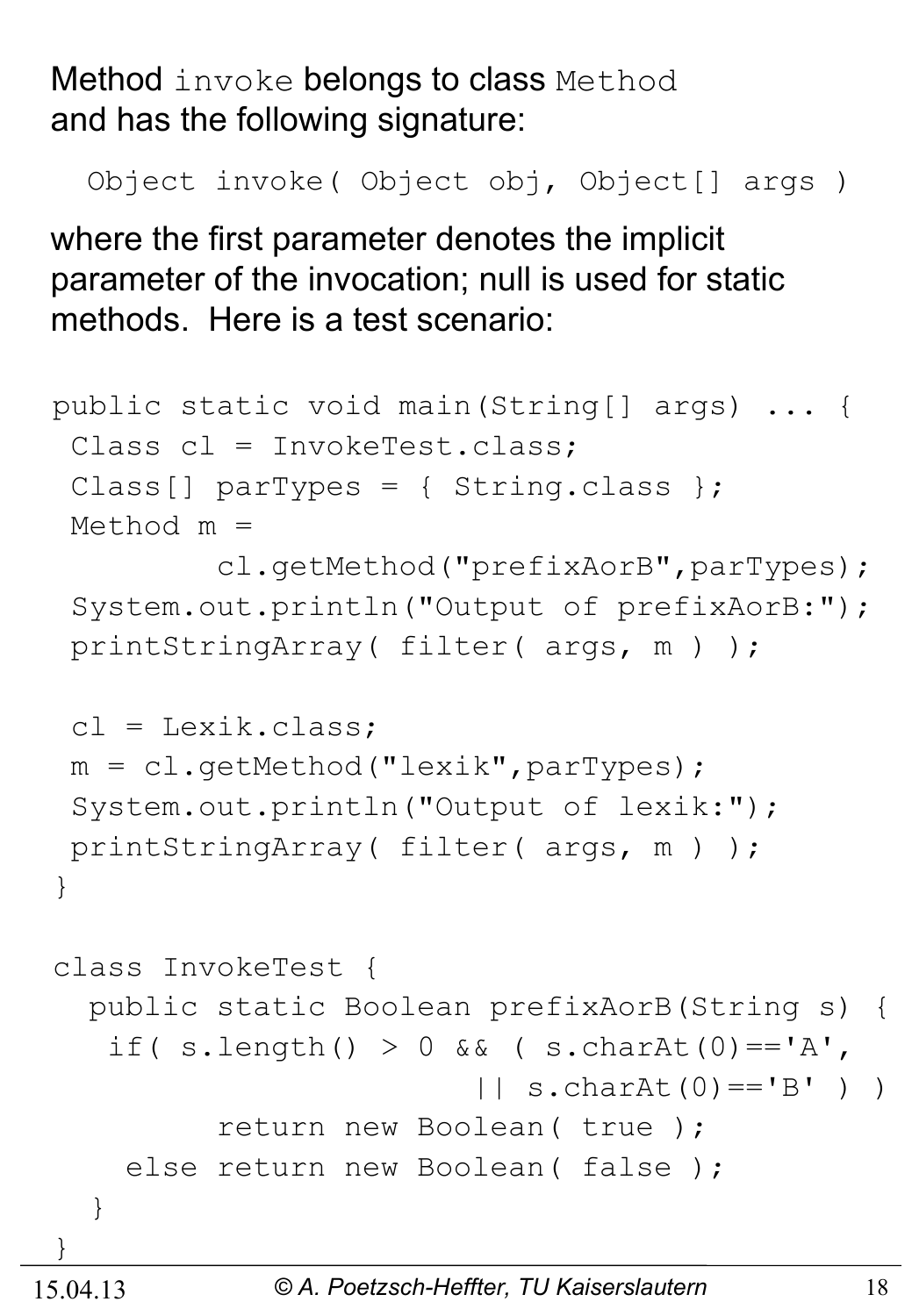Test scenario continued:

```
class Lexik {
  static String aktMax = "";
   static Boolean lexik( String s ) {
     if( s.compareTo( aktMax ) >= 0 ) {
      aktMax = s;
       return new Boolean( true );
     } else return new Boolean( false ); 
   }
}
```
#### Discussion:

- In the last years, reflection and meta-programming were important research topics, in particular for:
	- adaptation
	- composition
	- aspect separation
- The techniques provide a lot of flexibility at the price of efficiency and lost type safety.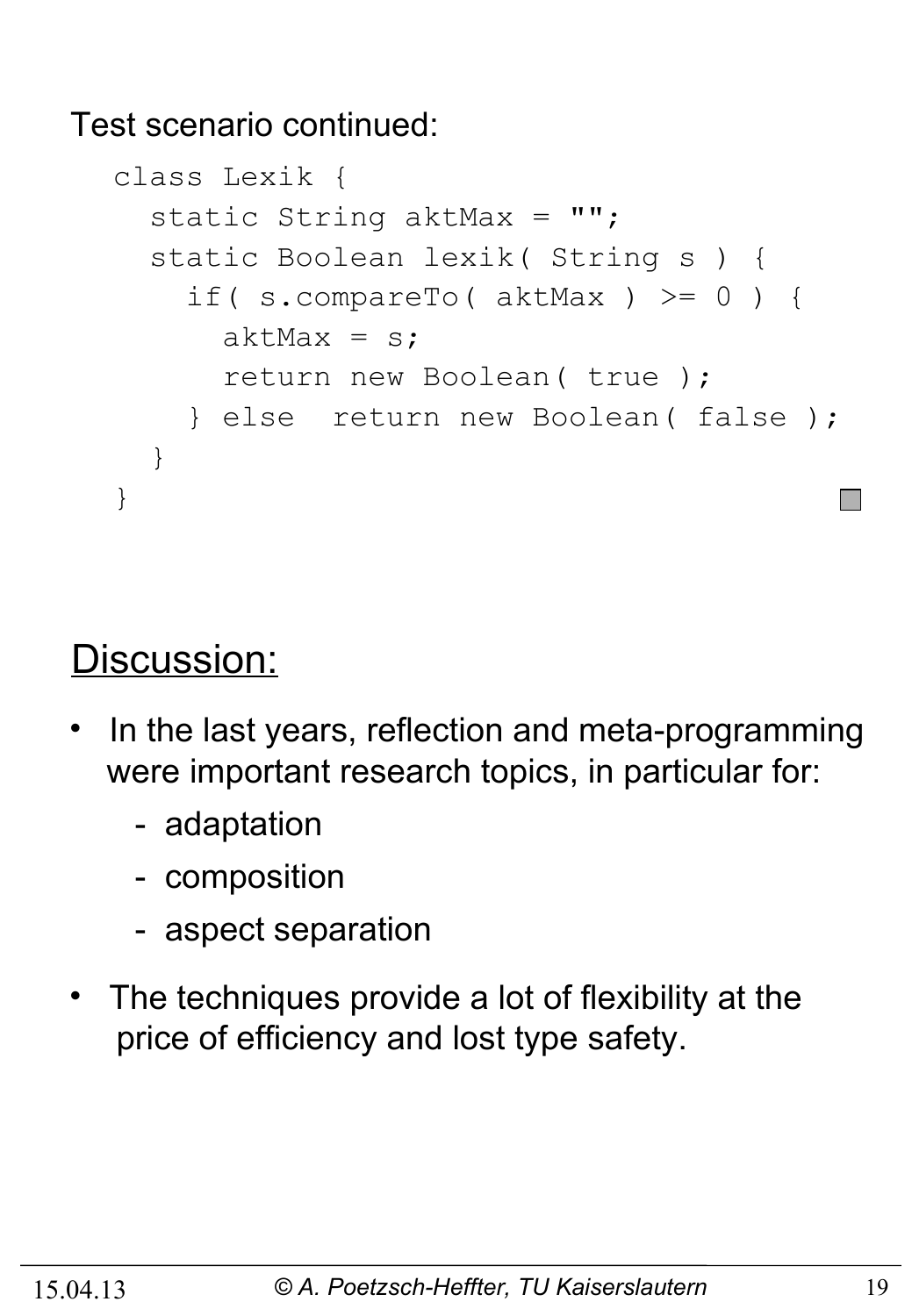# **2.2 Subtyping and Inheritance**

### **2.2.1 Classification**

Object-orientation has three *core concepts*:

- Object model
- Object interfaces
- "is-a" relation between objects enabling
	- polymorphism and classification
	- abstraction and specialization

#### Remark:

Notice that the object model is a prerequisite to object interfaces which in turn are the basis for the "is-a" relation.

 $\Box$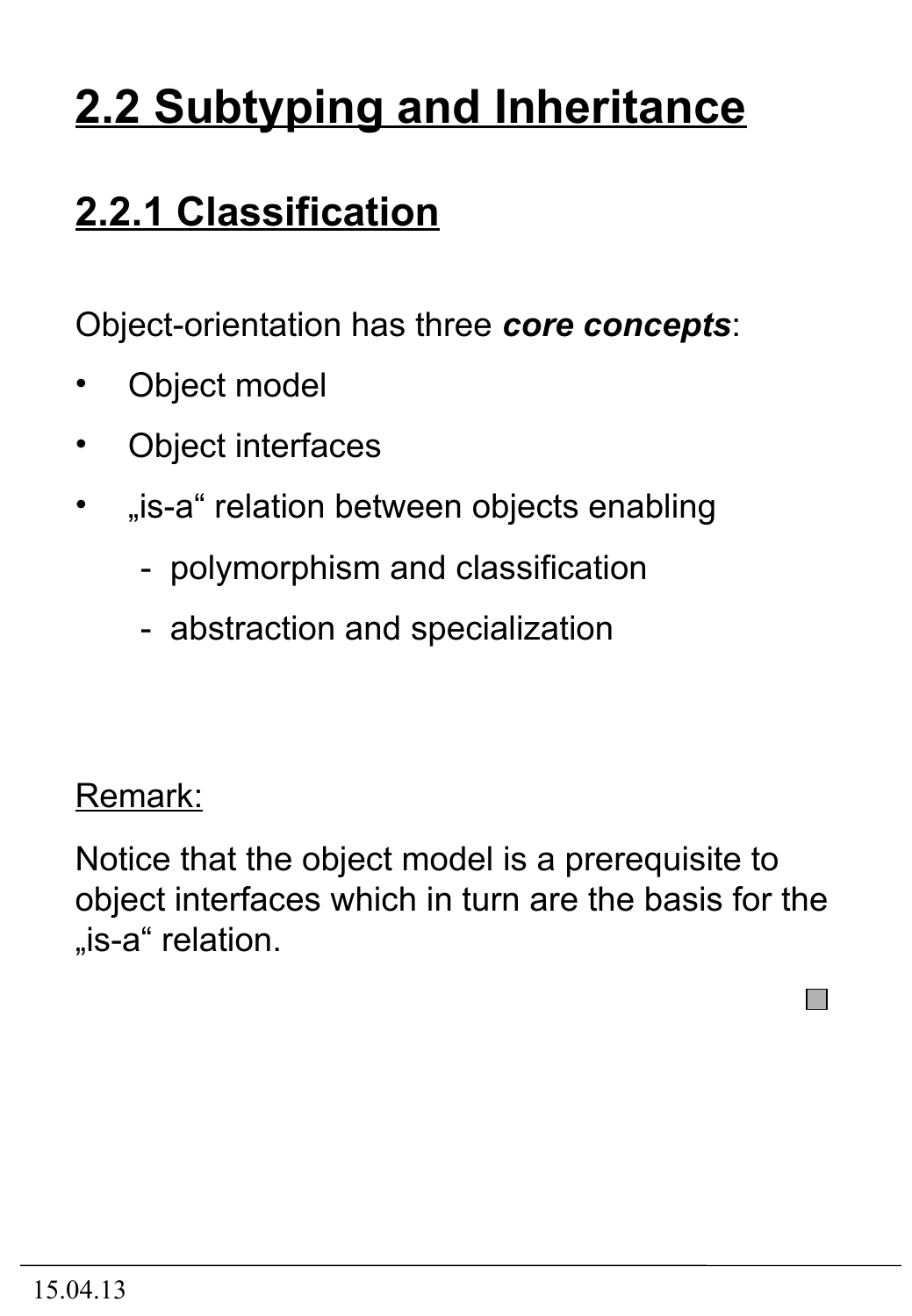#### **Explanation:** ("is-a" relation, classification)

We can say that an object/item/term of type A *is* also *an* object/item/term of type B iff A-objects have all relevant properties of B-objects.

<sub>"is-a</sub>" relations can be used to **classify** objects/items/ terms into hierarchical structures according to their properties. The result is often called a classification.

The objects/items/terms higher up in the classification are called more *general*/*abstract* than those below them which in turn are more *special*/*concrete* than the former.

**Example:** (classification)

1. Classification of vertebrates:



15.04.13 *© A. Poetzsch-Heffter, TU Kaiserslautern* 21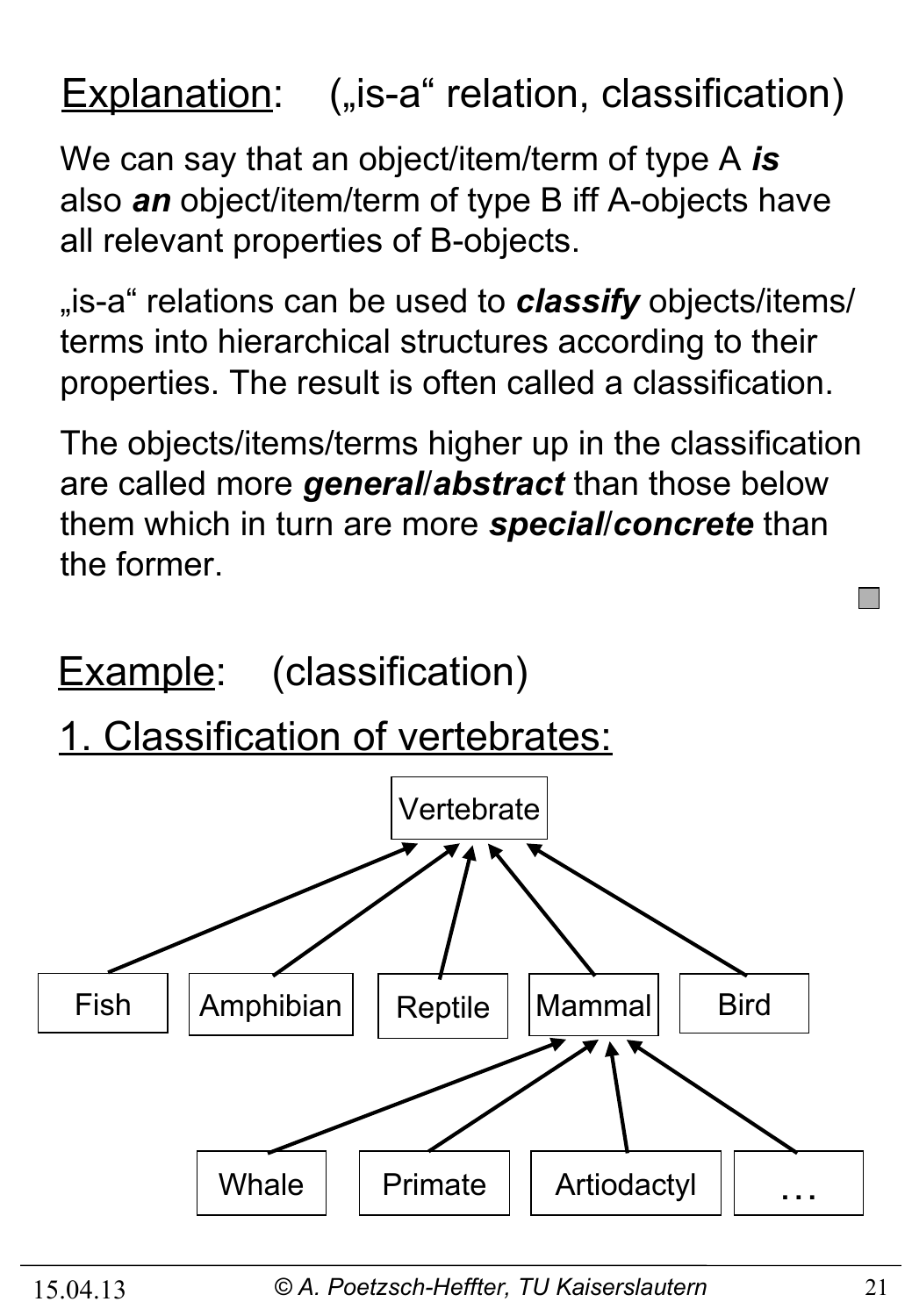#### 2. Classification of figures:



#### Goal: Apply classification to software artefacts!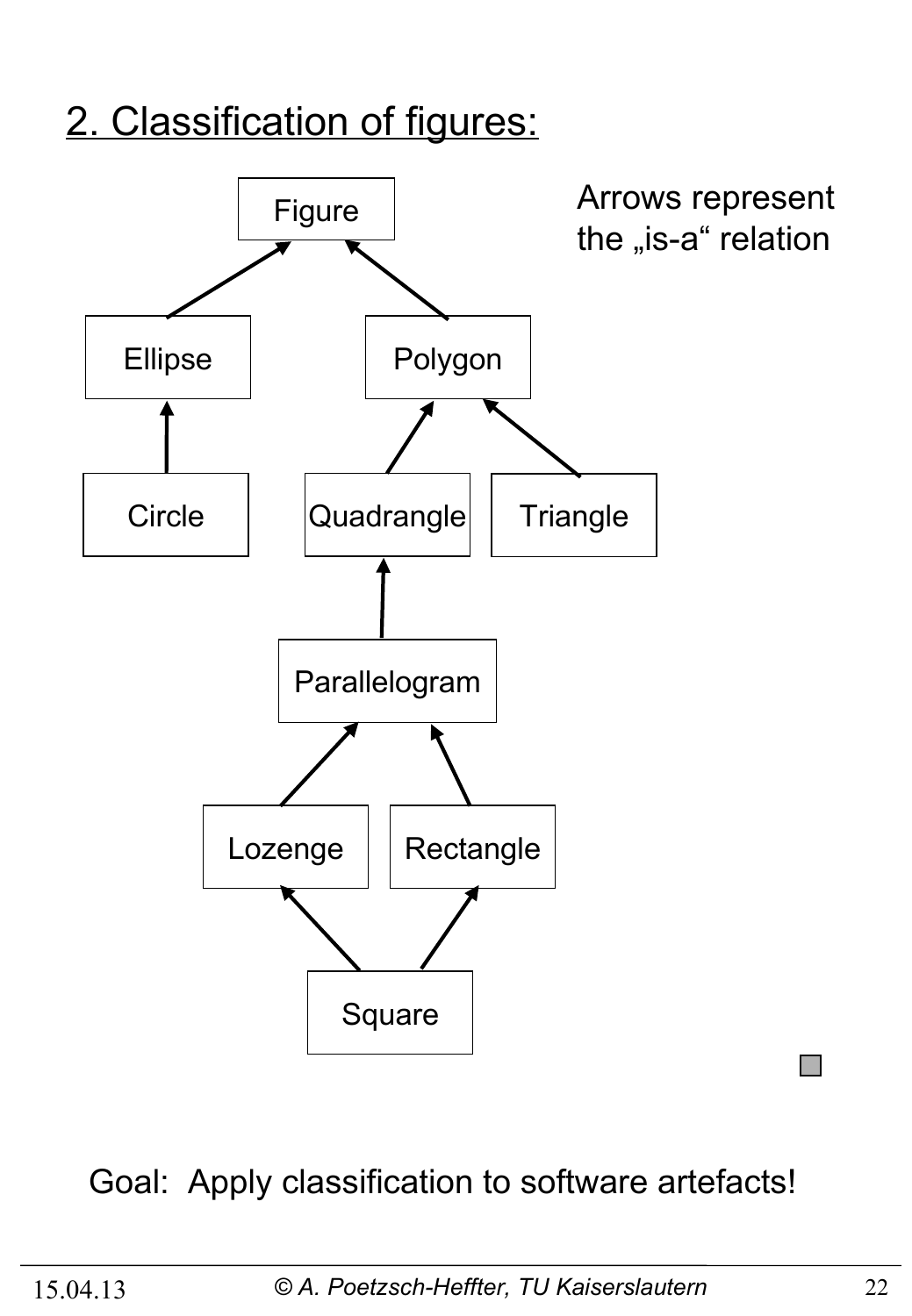### Classification in Object-Oriented Programming:

• Syntactic classification:

 Subtype objects understand at least the messages that supertype objects understand and have at least the same attributes (*wider interface*).

• Semantic classification:

 Subtype objects provide at least the behavior of supertype objects (*behavioral subtyping*).

• *Substitution principle:*

 Subtype objects can be used where objects of their supertypes are expected.

#### Explanation: (subtype polymorphism)

*Polymorphism* is the quality of being able to assume different forms.

A program part is *polymorphic* if it can be used for objects of different types.

*Subtyping* is a special kind of polymorphism in which types are ordered w.r.t. inclusion relation: Objects of a subtype belong as well to the supertype.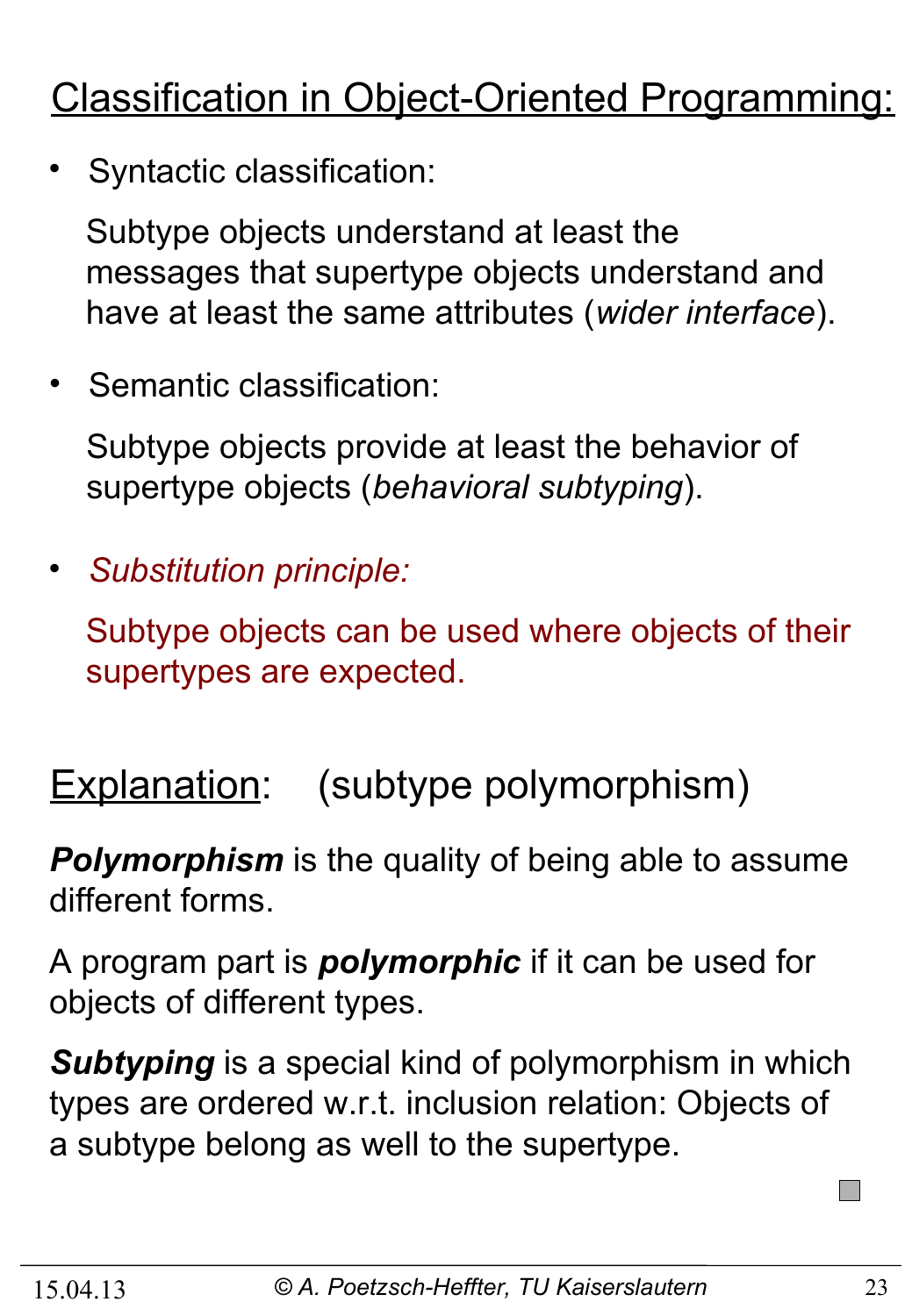#### Remark:

Other kinds of polymorphism:

- Parametric polymorphism (generic types)
- Ad-hoc polymorphism (method overloading)

### **Designing Classifications:**

Explanation: (abstraction)

*Abstraction* means to form a general concept by extracting common features from specific examples.

#### Abstraction in OO programming:

- Start from different objects or types with common properties
- Develop a more abstract type, extracting the common properties
- Corresponds to making the interface smaller
- Program parts that only rely on the common properties work for all objects of the more abstract type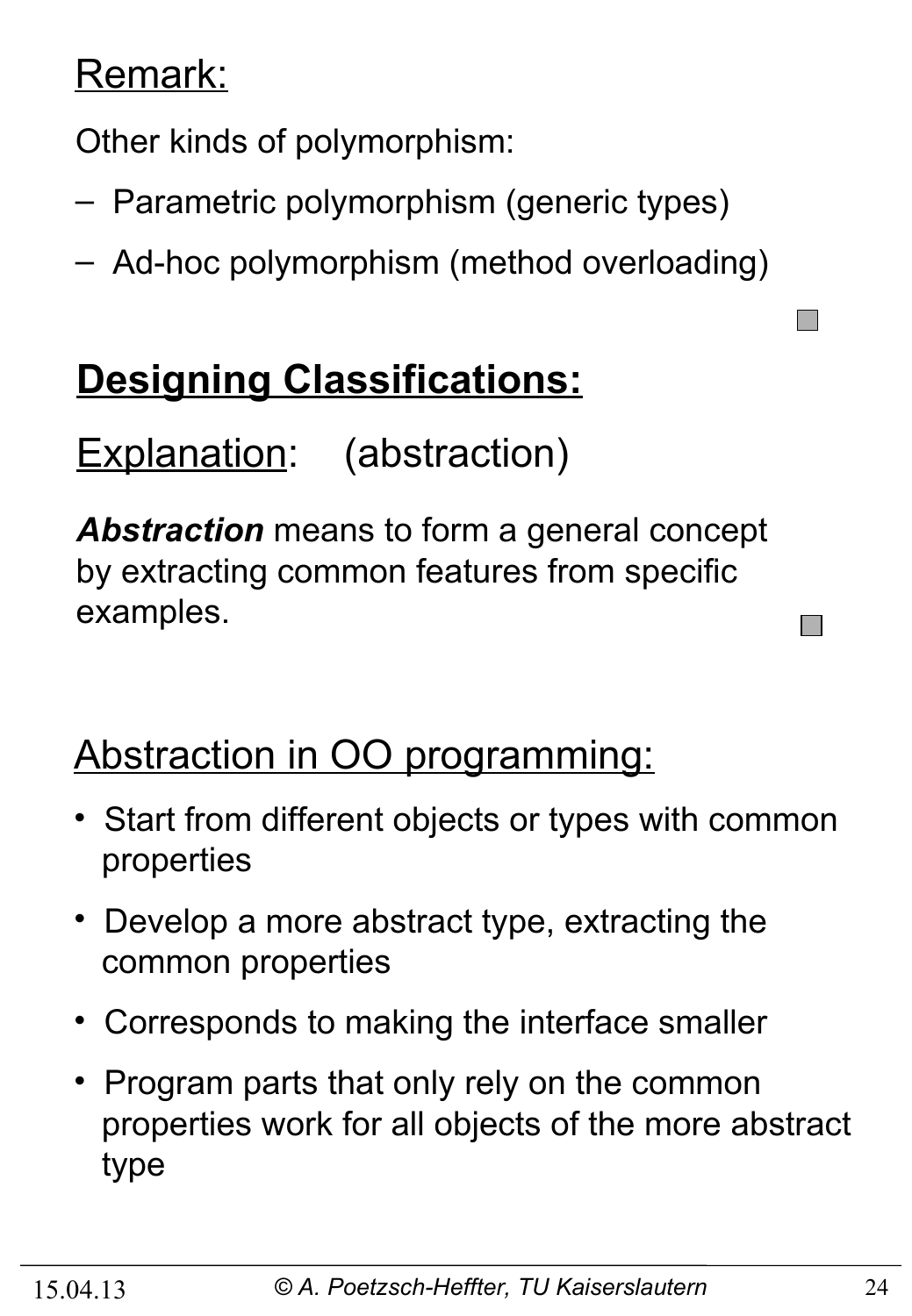

**class** Professor **implements** Person { …}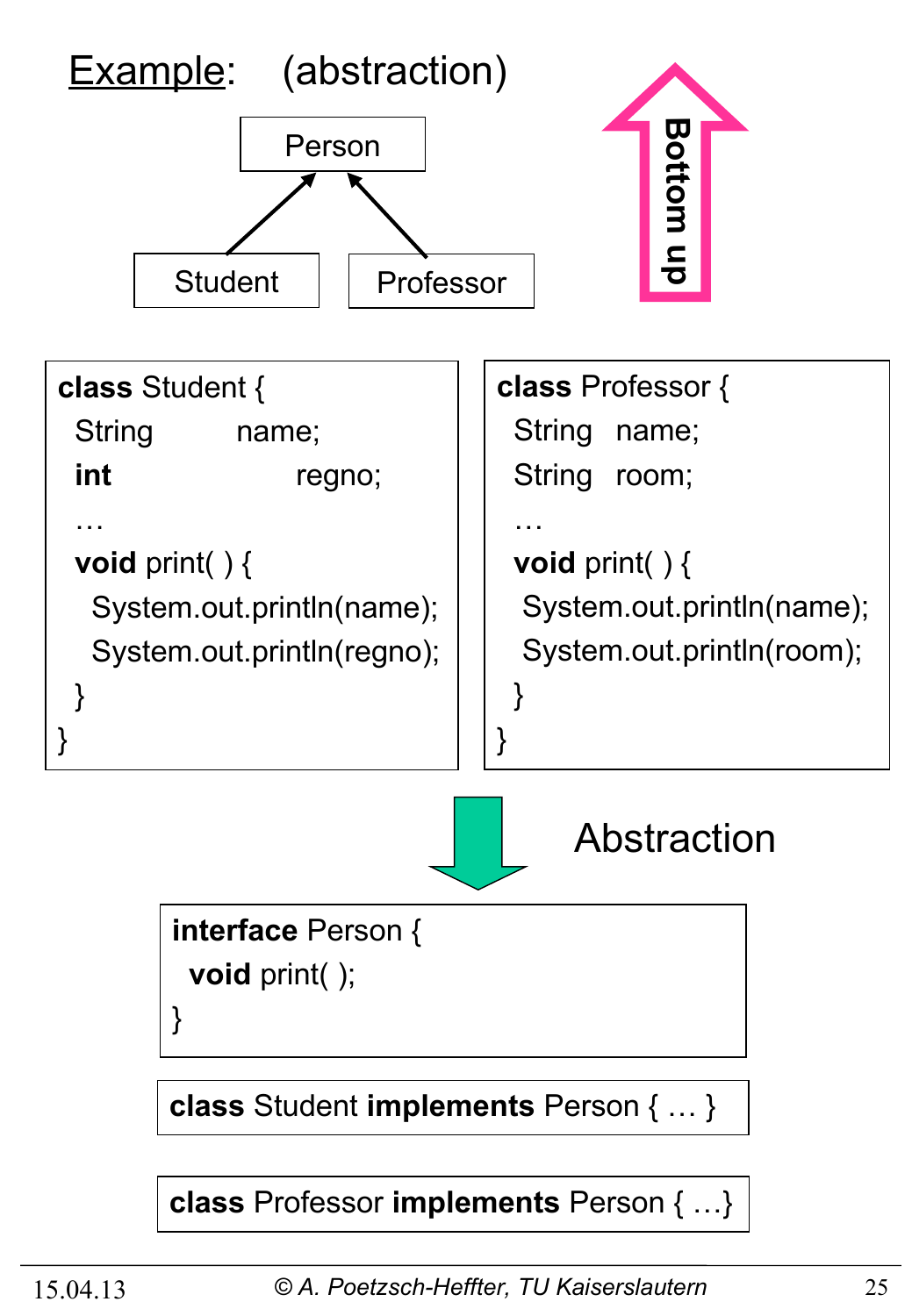Application of abstraction, that is, of type Person: "Algorithm" based on Person

```
Person[ ] p = new
Person[4];
p[0] = new Student (…);
p[1] = new Professor (…);
…
for ( int i=0; i < 4; i++ )
   p[ i ].print( );
```
Explanation: (specialization)

*Specialization* means to add specific properties to an object or to refine a concept by further characteristics.

### Specialization in OO programming:

- Start from general objects or types.
- Extend them and their implementations.
- Requirement: Behavior of specialized objects should *conform* to behavior of more general objects.
- Program parts that work for the more general objects work as well for specialized objects.
- Implementation parts can be reused (inheritance).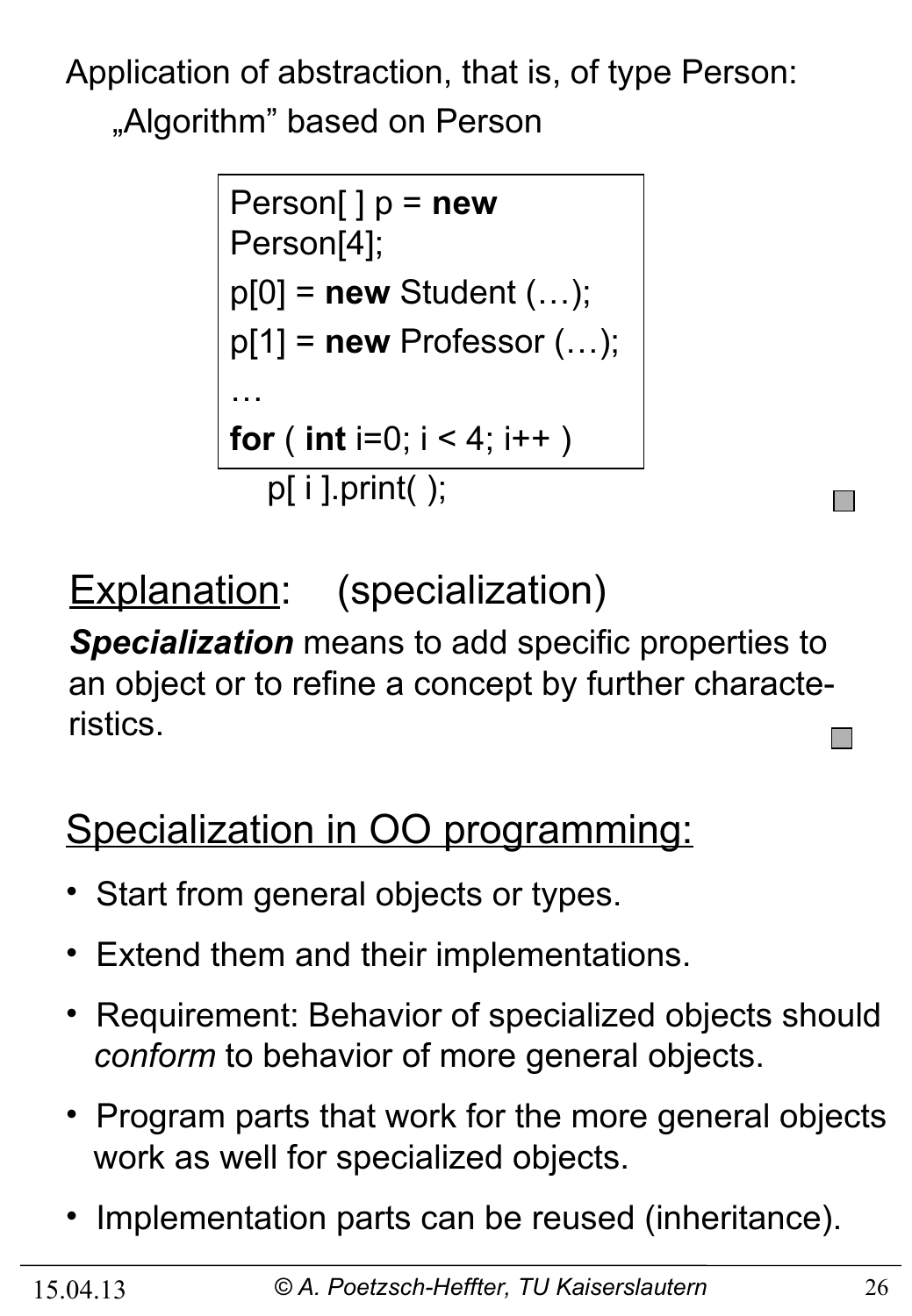

**class** Student **extends** Person { **int** regno; … **void** print( ) { **super**.print( ); System.out.println(regno); } }

**class** Professor **extends** Person { String room; … **void** print( ) { **super**.print( ); System.out.println(room); } }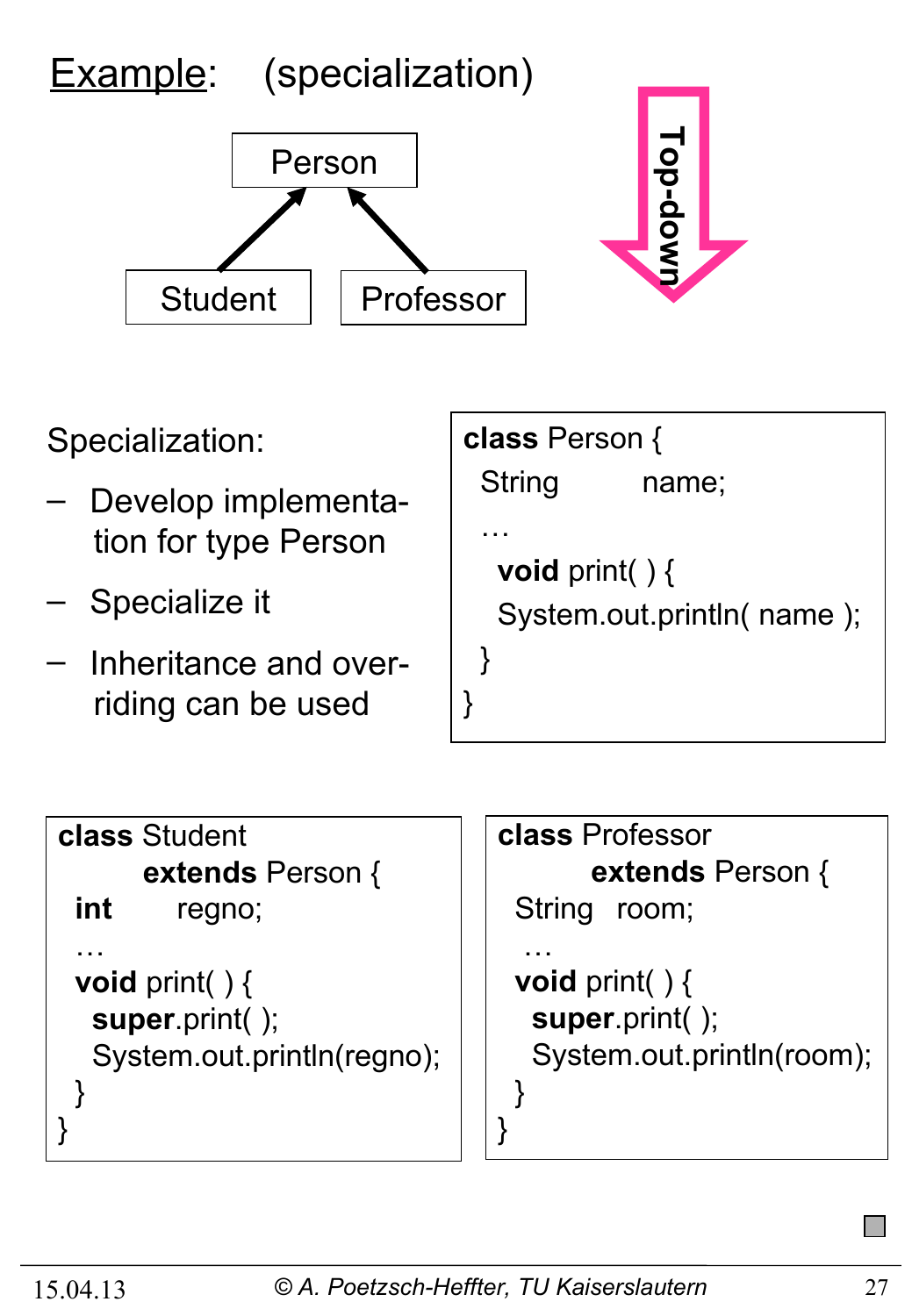### **2.2.2 Subtyping & Dynamic Binding**

To enable classification of objects, all typed OO-languages support subtyping (there are as well other languages supporting subtyping).

**Explanation:** (subtyping)

In a type system with *subtyping*, the types are partially ordered. If S ≤ T, we say that S is a *subtype* of T and T a *supertype* of S.

Elements of the subtype belong as well to the supertype, i.e. types are not disjoint.

**Example:** (type system with subtyping)

Types:

- primitive datatypes: int, char, byte, ....
- Interface types
- Class types

Reference types

• Array types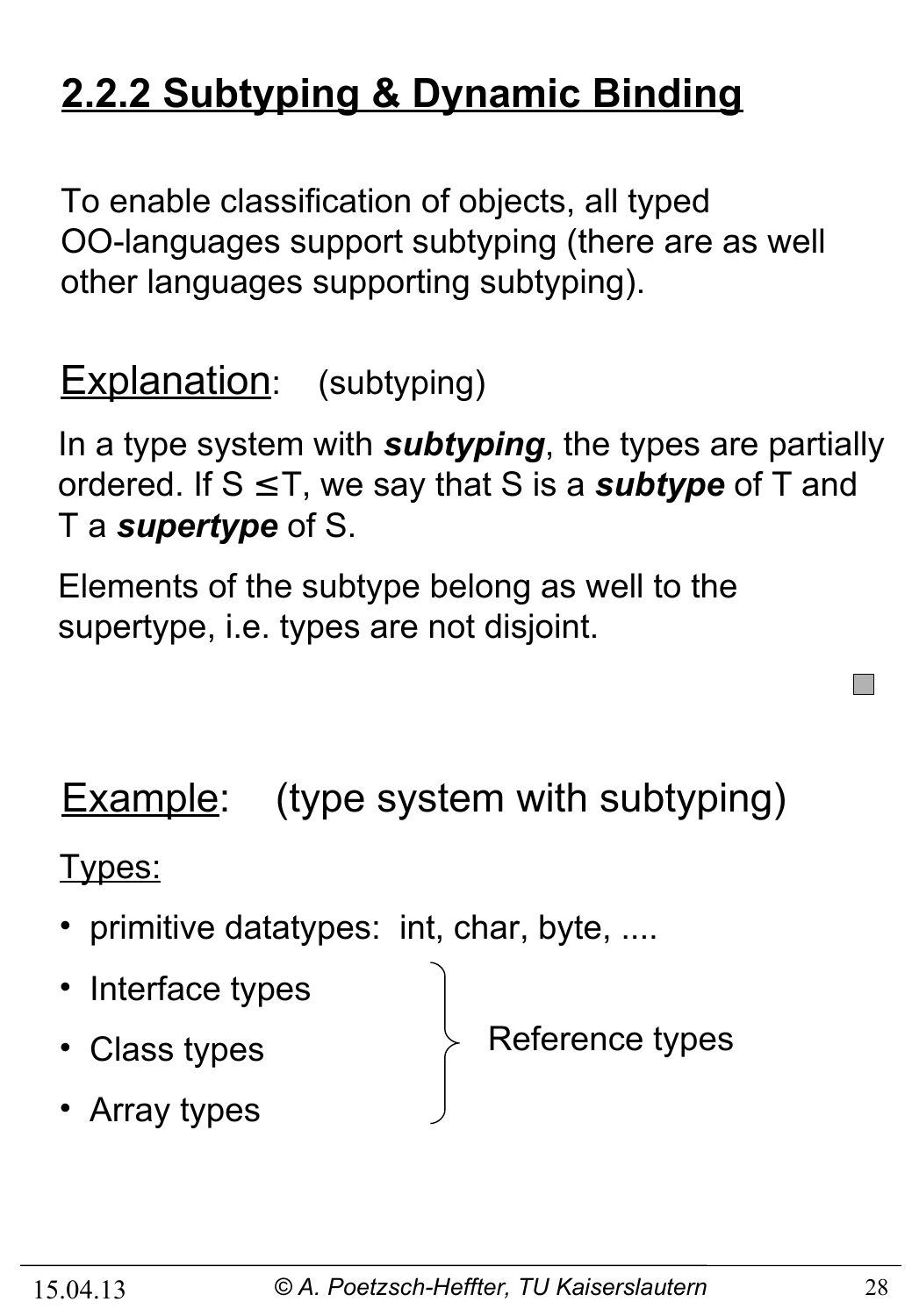Subtype relation:

Declaration: interface S extends T1, T2, ... implicit: S <T1, S <T2, ...

Declaration: class S extends T implements T1, T2, ... implicit:  $S < T, S < T1, S < T2, ...$ 

S < T implies: S[] < T[]

Subtype ordering is the reflexive and transitive closure.

#### Remarks:

- Syntactic interpretation of types: A type defines the attribute and method interface of its objects.
- Subtyping entails restrictions on method signatures in subtypes.

#### Typing Problem in OO-Languages:

To enable substitutability, a subtype object must have

- all attributes of supertype objects;
- all methods of supertype objects.

Attributes and methods in the subtype must be *compatible* to those of the supertypes. Compatibility concerns typing and accessibility.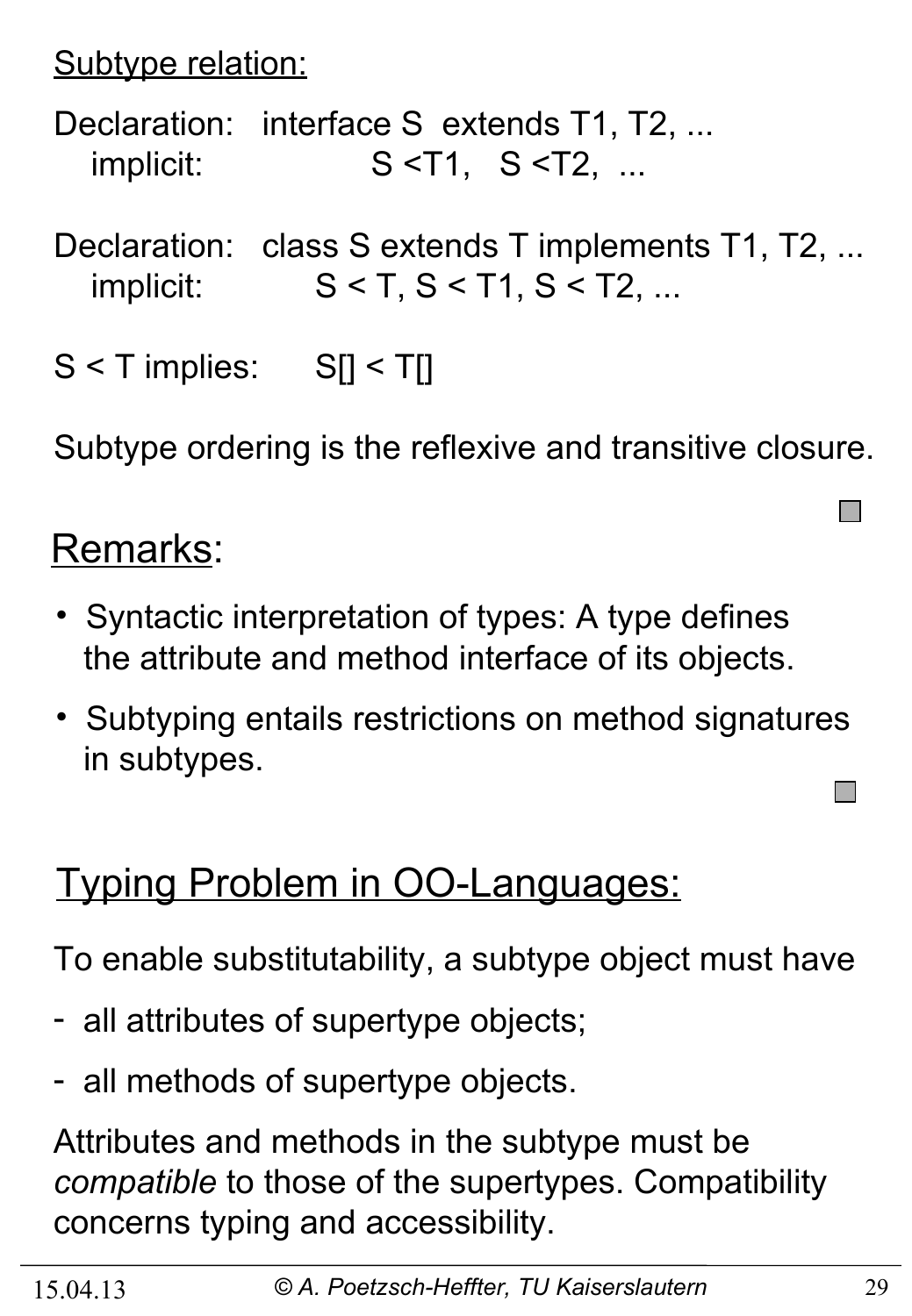Explanation: (dynamic method binding)

An expression

### E . m(p1,p2…);

is evaluated as follows:

- 1. Evaluate E. The result has to be an object, the so-called *receiver* or *target object* x.
- 2. Evaluate the actual parameters.
- 3. Evaluate the method with name m that is either declared in the class of x or the nearest superclass passing x and p1, p2 as pameters.

As the binding of name m to the method happens at runtime, the technique is called *dynamic binding*  (often as well *dynamic dispatch* or *dynamic method selection*).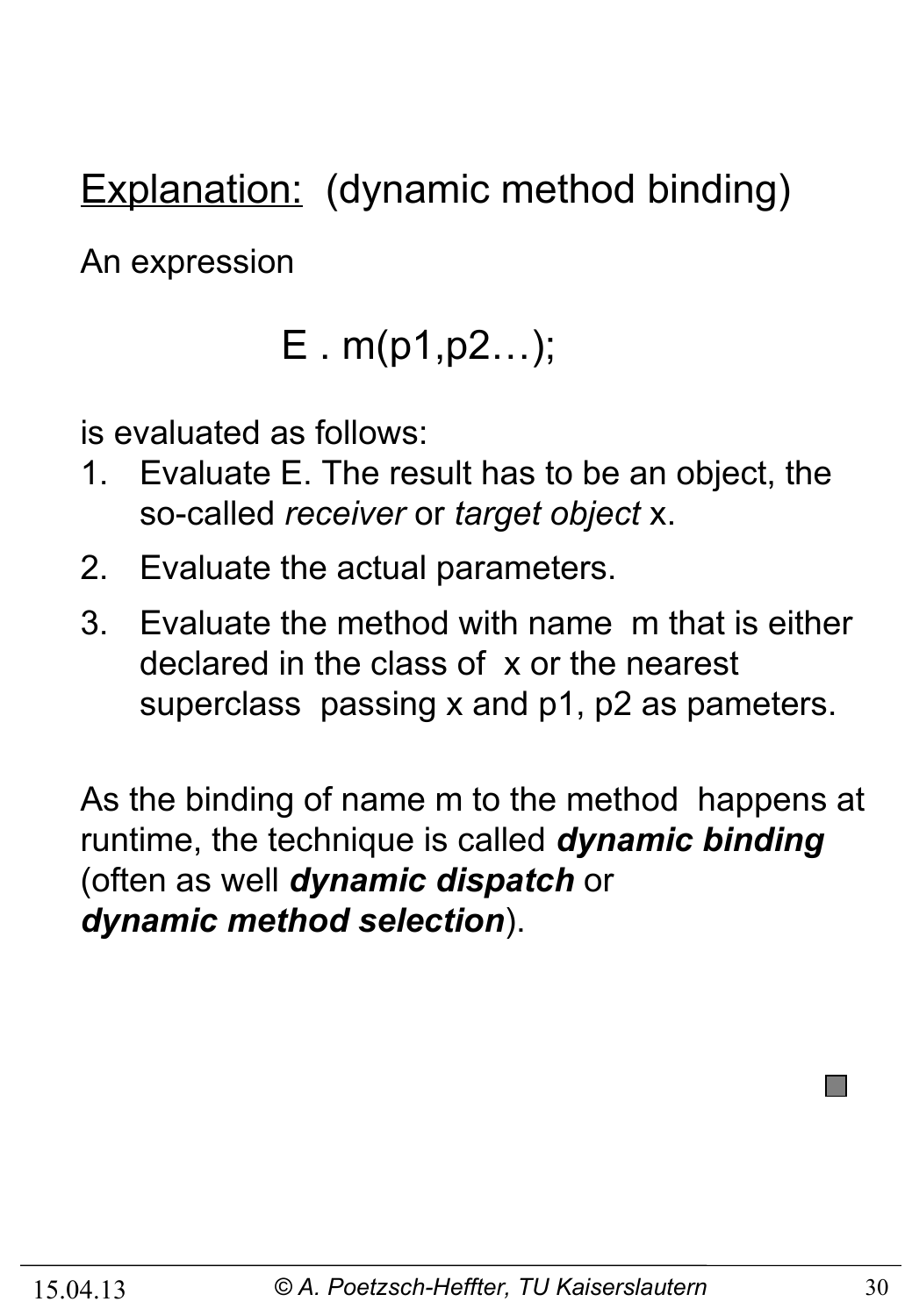#### Remark:

Subtyping and dynamic binding are the essential language concepts for improved *reusability* and *extensibility* 

These aspects are further supported by inheritance.

#### **Expressiveness of Subtyping:**

Subtyping together with dynamic binding can express classification. Inheritance is not needed:

Every class hierarchy can be expressed by a hierarchy of types where only the minimal types have an implementation.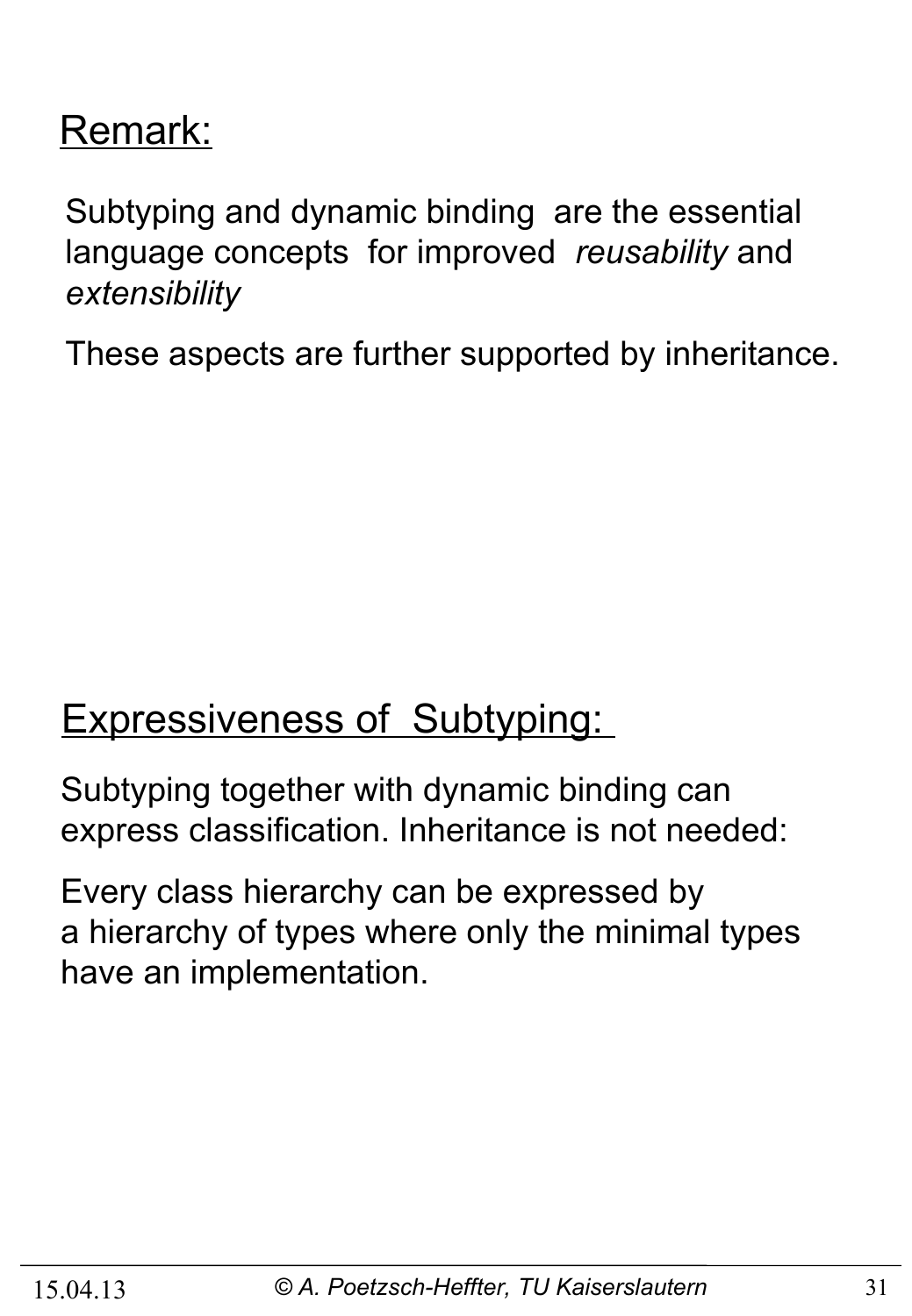### Example: (refactoring class hierarchies)

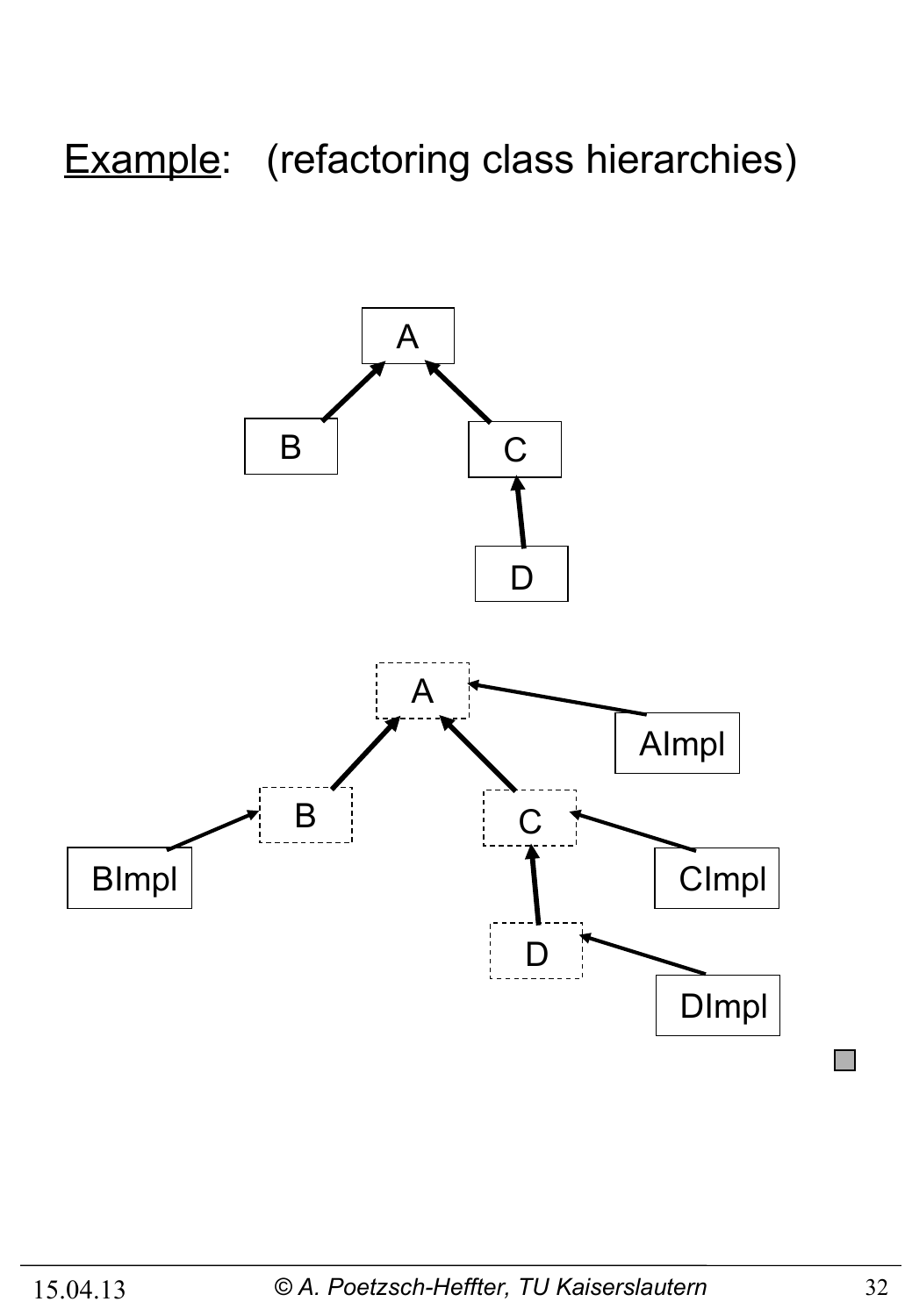## **2.2.3 Inheritance**

Inheritance is a language concept to support the implementation of subclasses. Subclasses are implemented by:

- inheriting all attributes, methods, and inner classes from superclasses
- adding new members/features
- "adapting" methods of superclasses

Inheritance guarantees that subclasses have at least the features required by subtyping.

Techniques for adapting methods:

- Overriding: provide a new method declaration that may use the overridden method (e.g. in Java)
- Specialization points: Methods contain named statement points at which subclasses can add code (e.g. in BETA).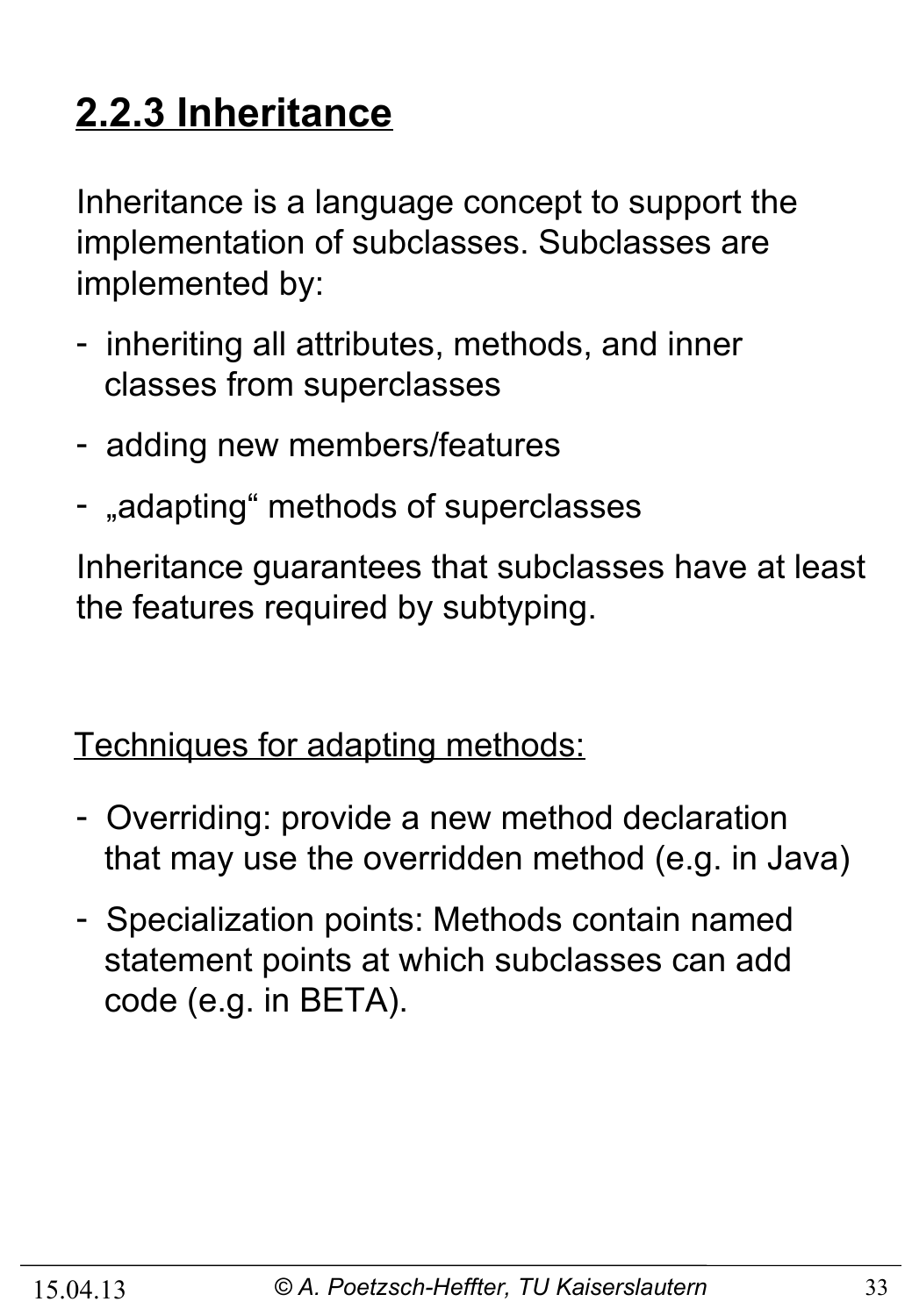#### Example: (Inheritance)

```
class Person {
   String name;
   int gebdatum; /* Form JJJJMMTT */
   void drucken() {
     System.out.println("Name: "+ this.name);
     System.out.println("Gebdatum: "+gebdatum);
   }
   boolean hat_geburtstag ( int datum ) {
    return (qebdatum%10000) == (datum%10000); }
   Person( String n, int gd ) {
    name = n; geburtsdatum = gd;
   }
}
class Student extends Person {
   int matrikelnr;
   int semester;
   void drucken() {
     super.drucken();
     System.out.println("Matnr: "+ matrikelnr);
     System.out.println("Semzahl: "+ semester);
   }
   Student(String n,int gd,int mnr,int sem) {
     super( n, gd );
    matrix = mn;
     semester = sem;
   }
}
```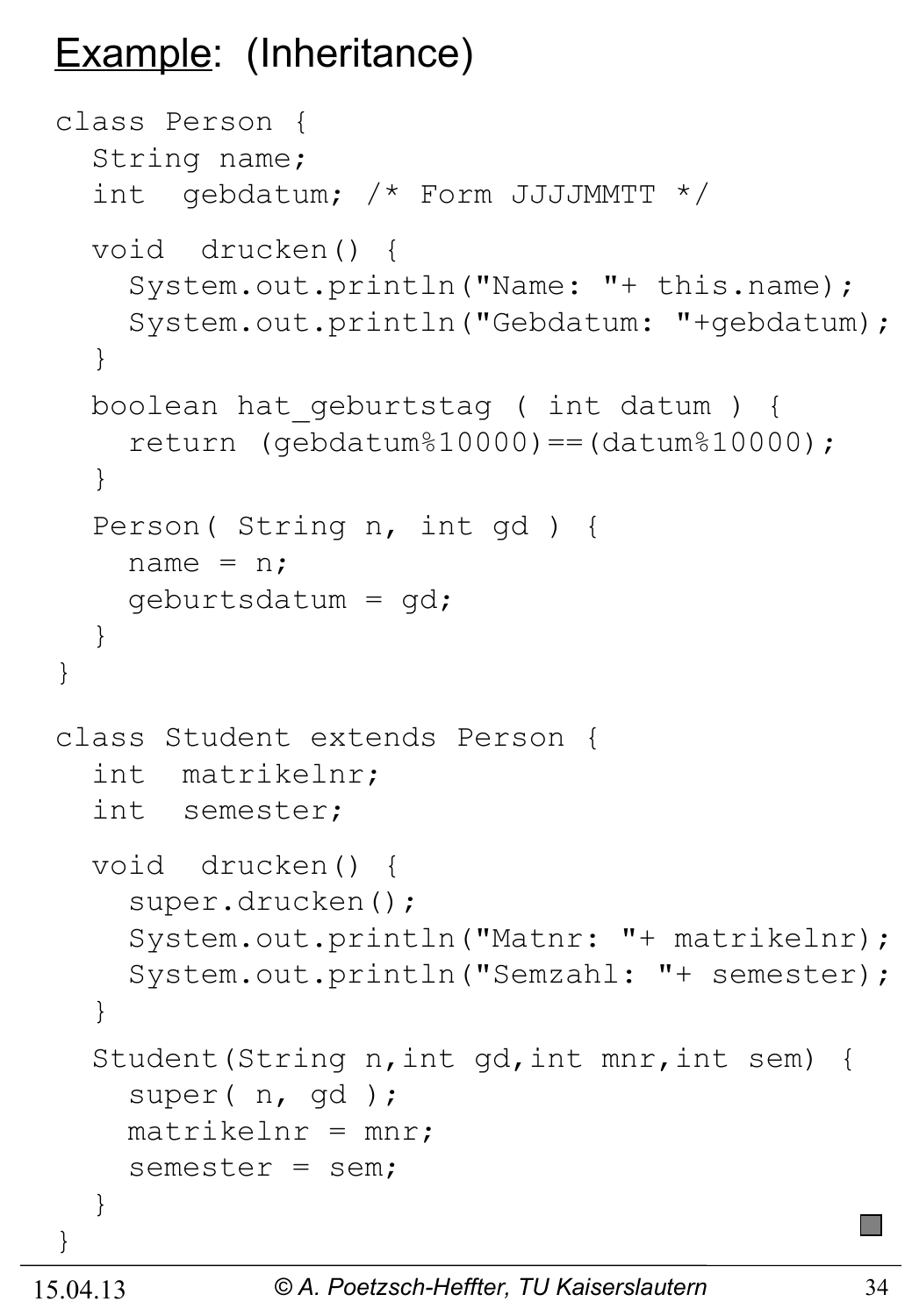### Explanation: (Inheritance interface)

The *inheritance interface* contains the features of class C that are potentially inherited by subclasses of C.

#### Problems of Inheritance:

- Subclasses may use the inherited code in a wrong way.
- The inheritance interface may be the interface between two developers (*fragile baseclass* problem).

### **Example:** (Breaking superclass invariants)

```
public class Superclass {
    protected int a, b, c;
   // invariant: a == b+c ;
}
public class Subclass 
               extends Superclass {
     public incrementC(){ c++; }
}
```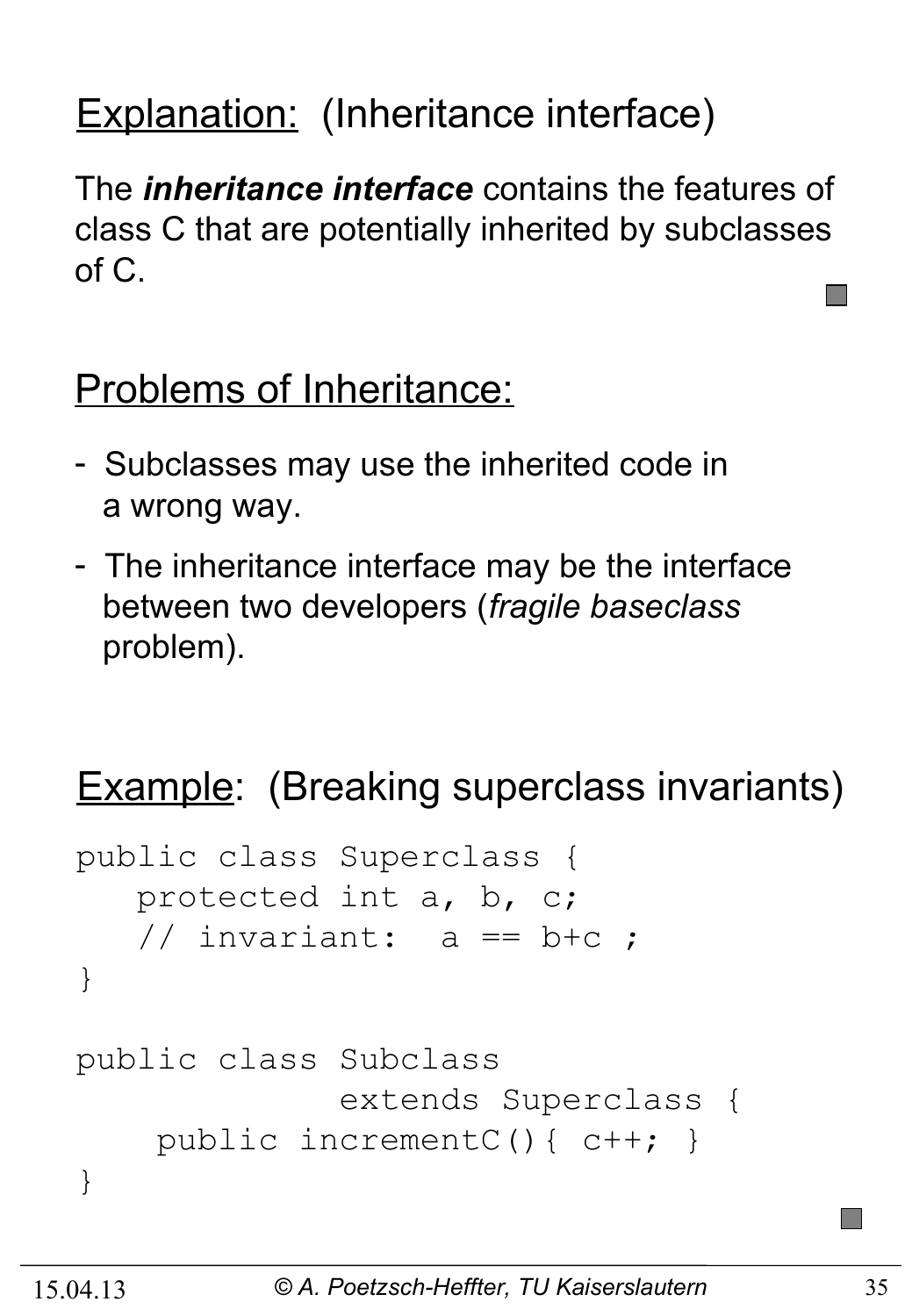#### Fragile base class (FBC):

- Software, including reusable components, is often modified over time:
	- Maintenance
	- Bugfixing
	- Reengineering
- Subclasses can be affected by changes to superclasses

How should we apply inheritance to make our code robust against revisions of superclasses?

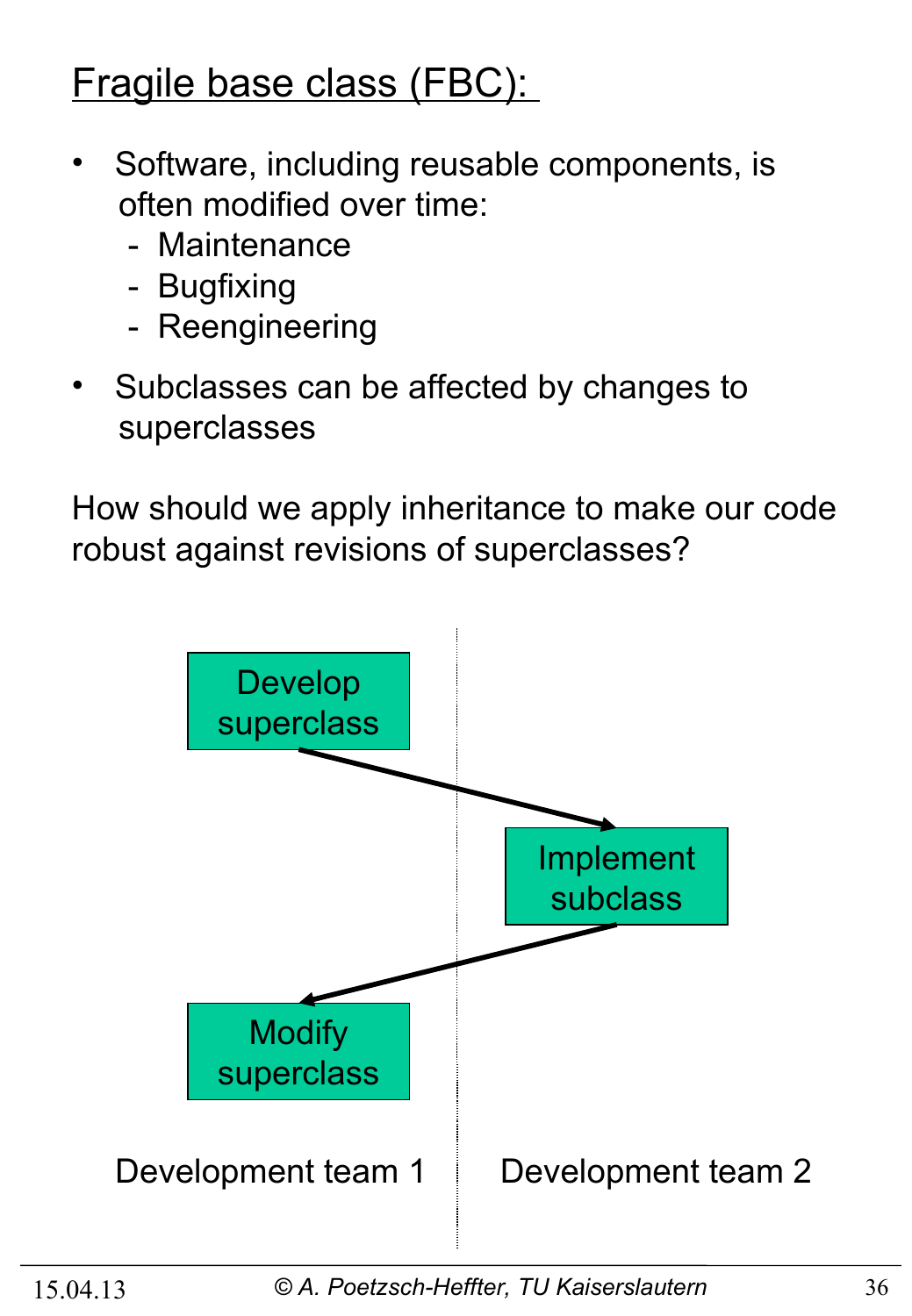Example: (Fragile base class)

```
class Bag {
 …
  int getSize( ) {
    … // count elements
  }
  void insert( Object o ) 
   { … }
 void insertAll( Object[ ] arr ) {
   for( int i=0; i < \arctan 1 ength; i++ )
    insert( arr[ i ] );
  }
}
```

```
class CountingBag extends Bag {
  int size; // invariant: size==super.getSize();
  int getSize( ) { return size; }
  void insert( Object o ) 
   { super.insert( o ); size++; }
}
```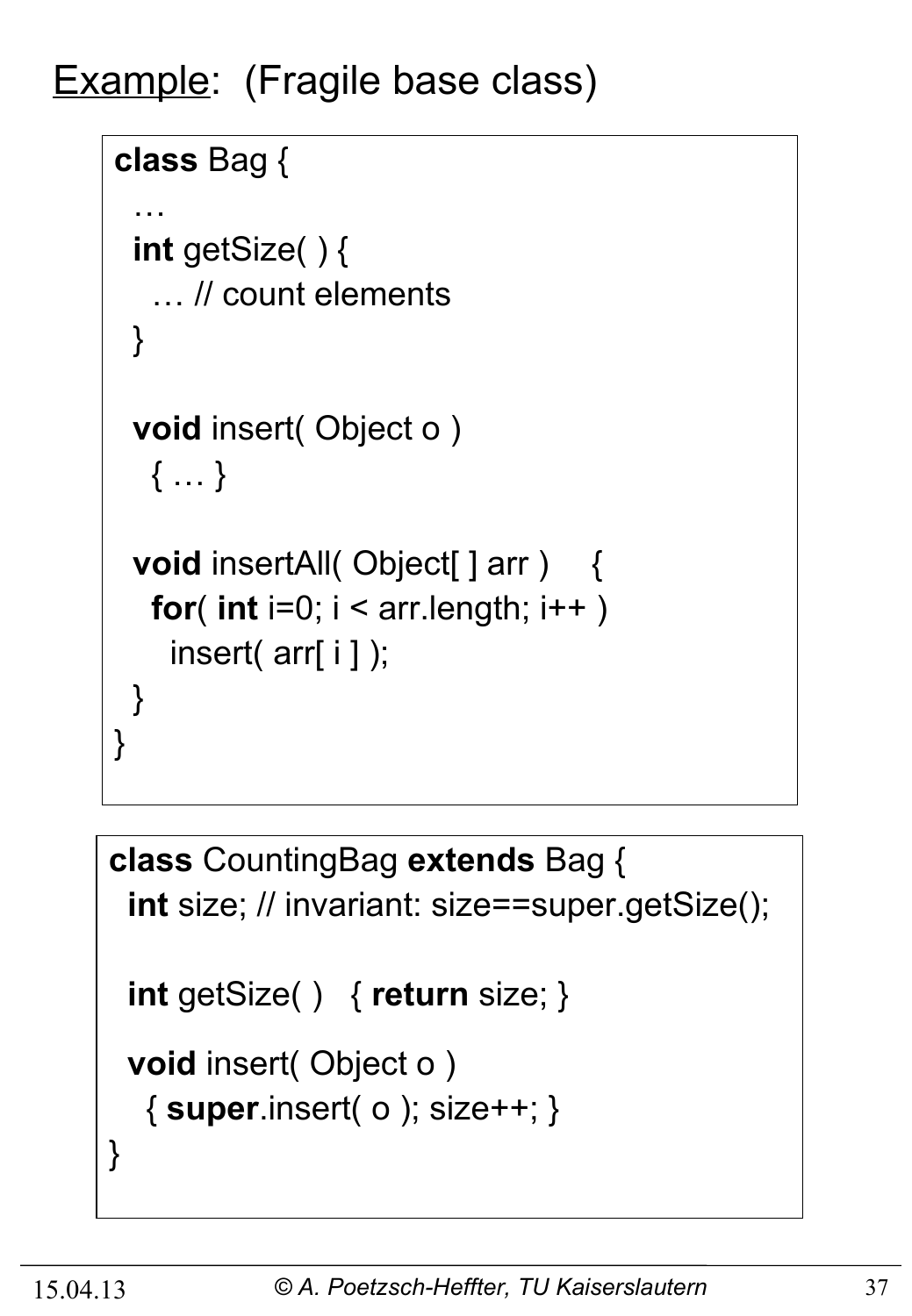

Works well until implementation of insertAll is modified, e.g. by inserting all array elements without using insert.

Hints to avoid FBC-problem:

- Override all methods that might break the invariant in the subclass.
- In subclass implementation, only rely on the superclass specification, not on its implementation.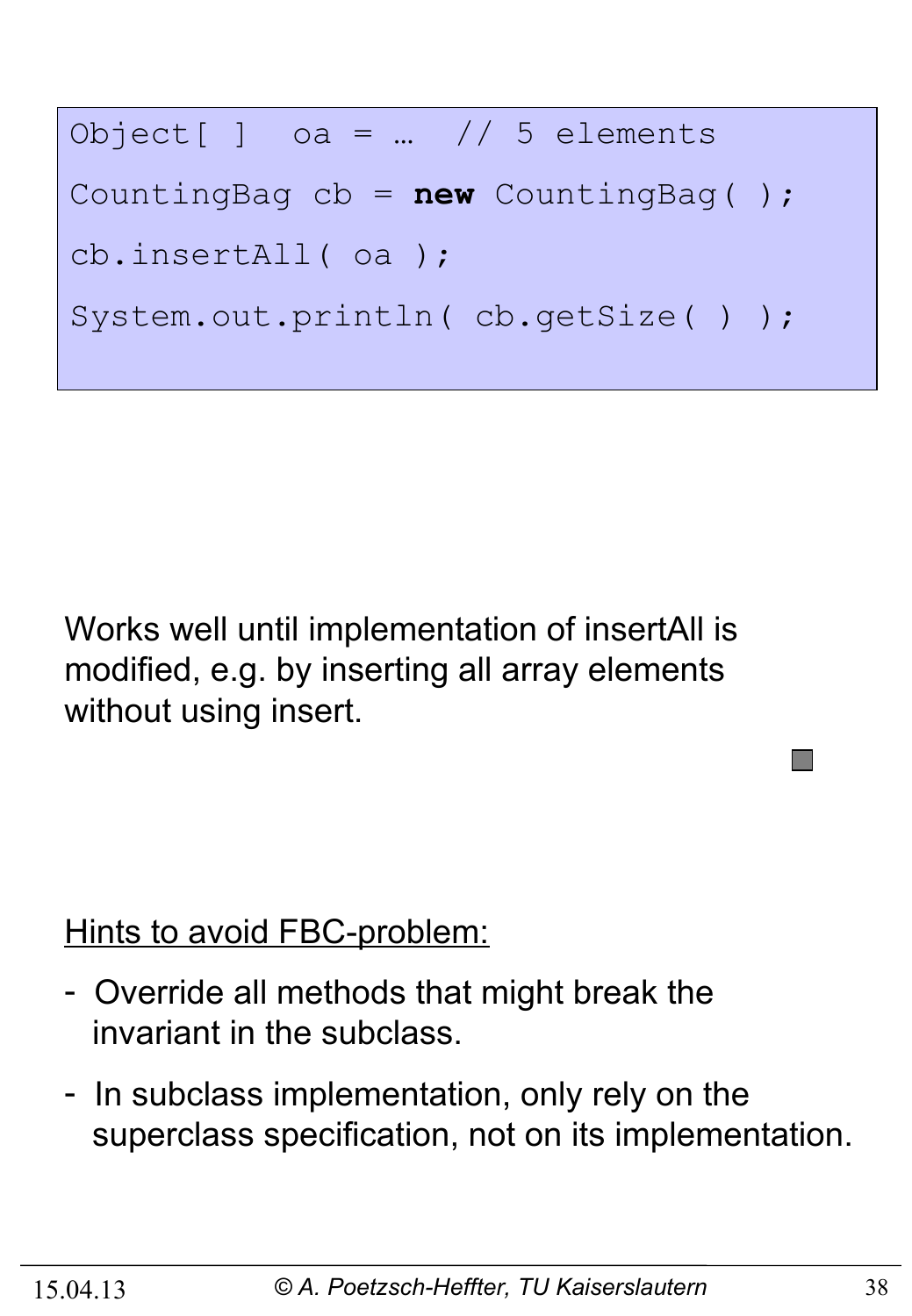#### **Inheritance and Delegation:**

If attribute access is realized by getter and setter methods, subclass implementation can be achieved by delegation:

- no inheritance
- each object has a reference to superclass object
- methods that are not declared locally are delegated to superclass object.

Thus, the basic idea is:

class composition  $\rightarrow$  object composition

We first explain forwarding, an object composition technique weaker than delegation.

#### Explanation: (forwarding)

Forwarding means to resend messages that are not directly handled by the current object x to an object y that is referenced by x. Object y can be used to provide the functionality that is otherwise inherited by x.

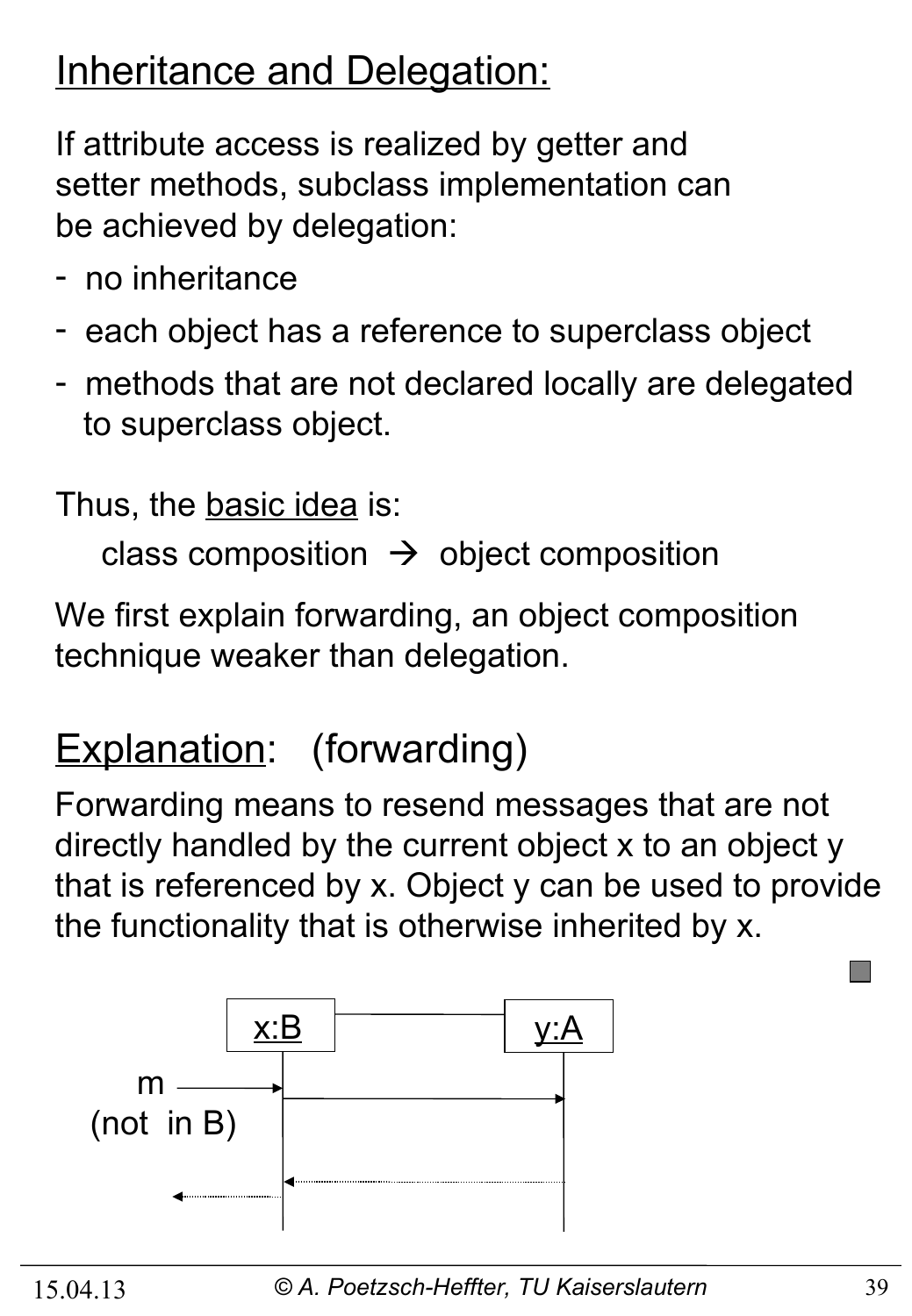### Lemma: (forwarding transformation)

If methods and constructors used in superclasses do not use methods that are overridden in subclasses and if objects only have private fields, then subclasses can be implemented by forwarding instead of inheritance.  $\mathcal{O}(\mathbb{R}^d)$ 

### Remark:

- Using forwarding is less powerful than inheritance.
- Checking the criterion of the lemma helps to detect error-prone inheritance situations (see example on next slide).

#### Transformation of inheritance to forwarding:

- Introduce an interface type for each class.
- Classes implement corresponding interfaces.
- Subclasses do no longer inherit; they get an additional attribute for referencing an object of the former superclass.
- Constructors initialize reference to an object of former superclass.
- For inherited methods that are not overridden in subclasses a forwarding method is defined.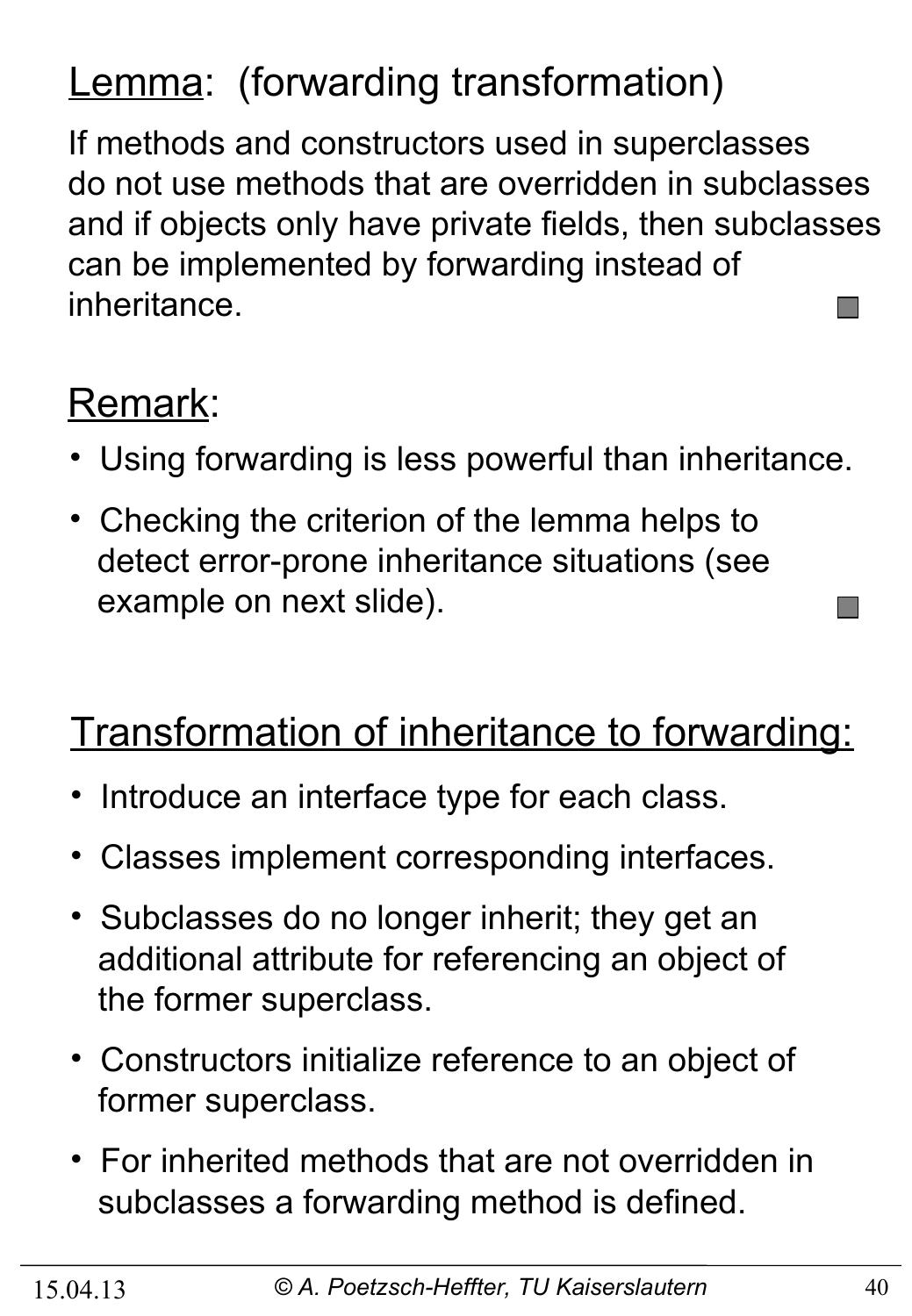#### **Example:** (Usage of overridable methods)

```
class Oberklasse {
   String a;
   Oberklasse(){
    a = "aha";m();
   }
   void m(){
     System.out.print("Laenge a:"+a.length());
   }
}
class Unterklasse extends Oberklasse {
   String b;
   Unterklasse(){
    b = "boff";m();
   }
   void m(){
     System.out.print("Laenge b:"+b.length());
   }
}
class KonstruktorProblemTest {
   public static void main( String[] args ){
     new Unterklasse();
   }
}
```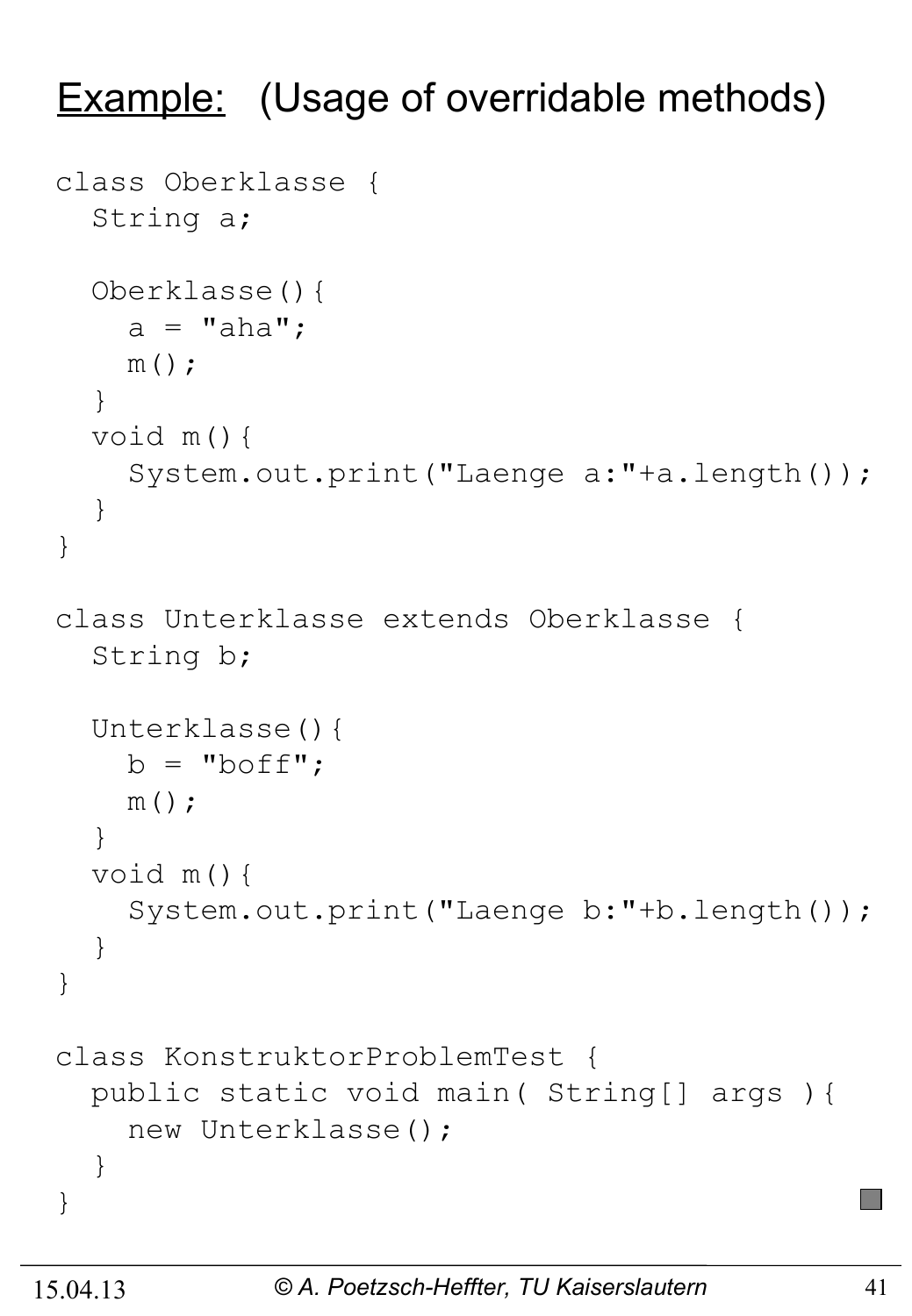Example: (Forwarding transformation)

```
class A {
  private int i = 5;
  A() { } public int m( int ip ) {
     return plusi(ip) + twice(ip);
   }
   public int plusi( int ip ) {
     return ip + i;
   }
   private int twice( int ip ) {
     return 2*i;
   }
}
class B extends A {
  private int i = 10;
  B() { }
}
public class DelegForwInh {
   public static void main(String[] args){
    A a = new B();
     System.out.println(a.m(1));
   }
}
```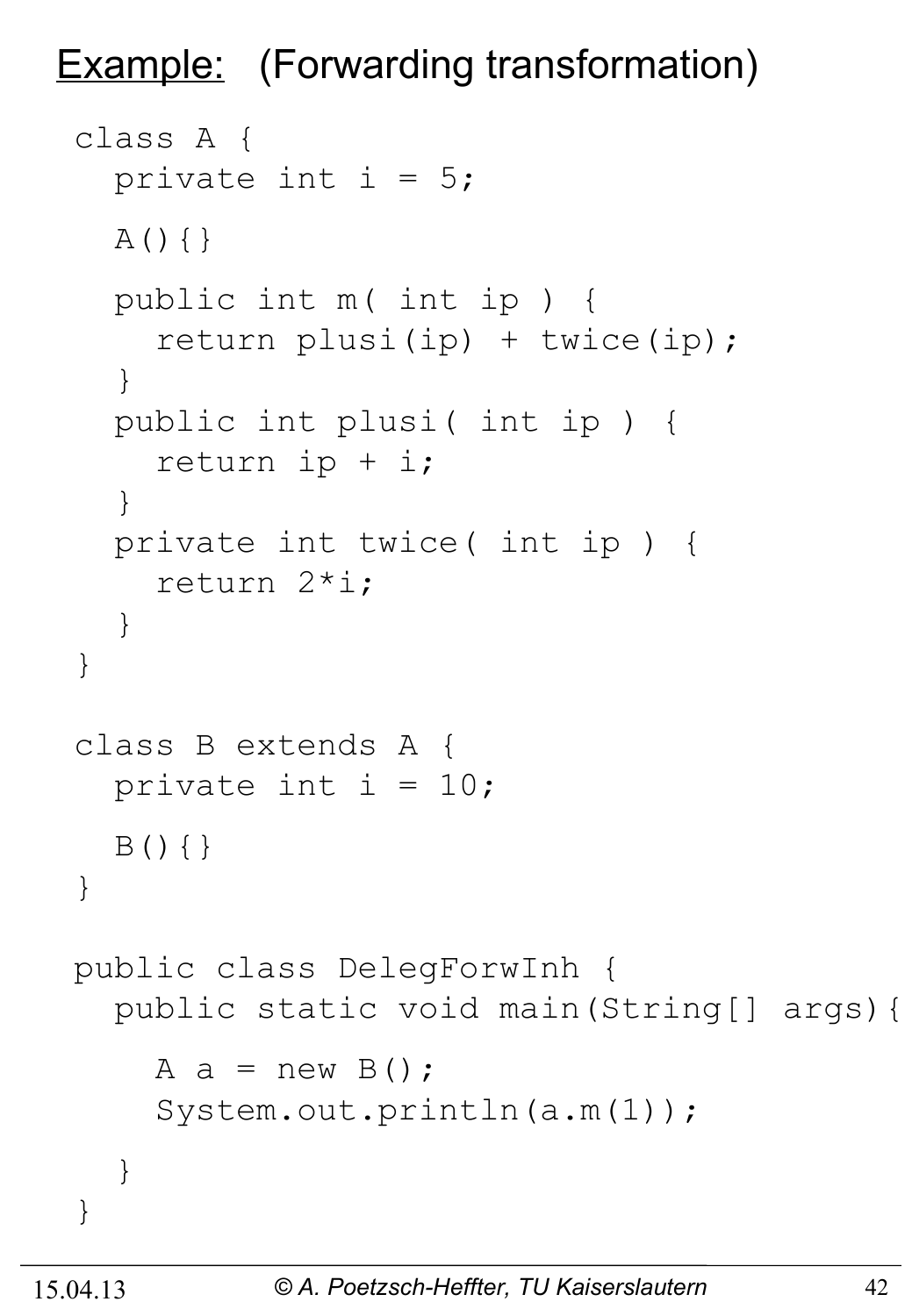```
interface AItf {
   int m( int ip ); 
   int plusi( int ip ); 
}
class A implements AItf {
  private int i = 5;
   A(){}
   public int m( int ip ) {
     return plusi(ip) + twice(ip);
   }
   public int plusi( int ip ) {
     return ip + i;
   }
   private int twice( int ip ) {
     return 2*i;
} }
interface BItf extends AItf {}
class B implements BItf {
   private AItf inhPart;
  private int i = 10;
  B() { inhPart = new A(); }
   public int m( int ip ){
     return inhPart.m(ip);
   } 
   public int plusi( int ip ) {
     return inhPart.plusi(ip);
   } 
}
```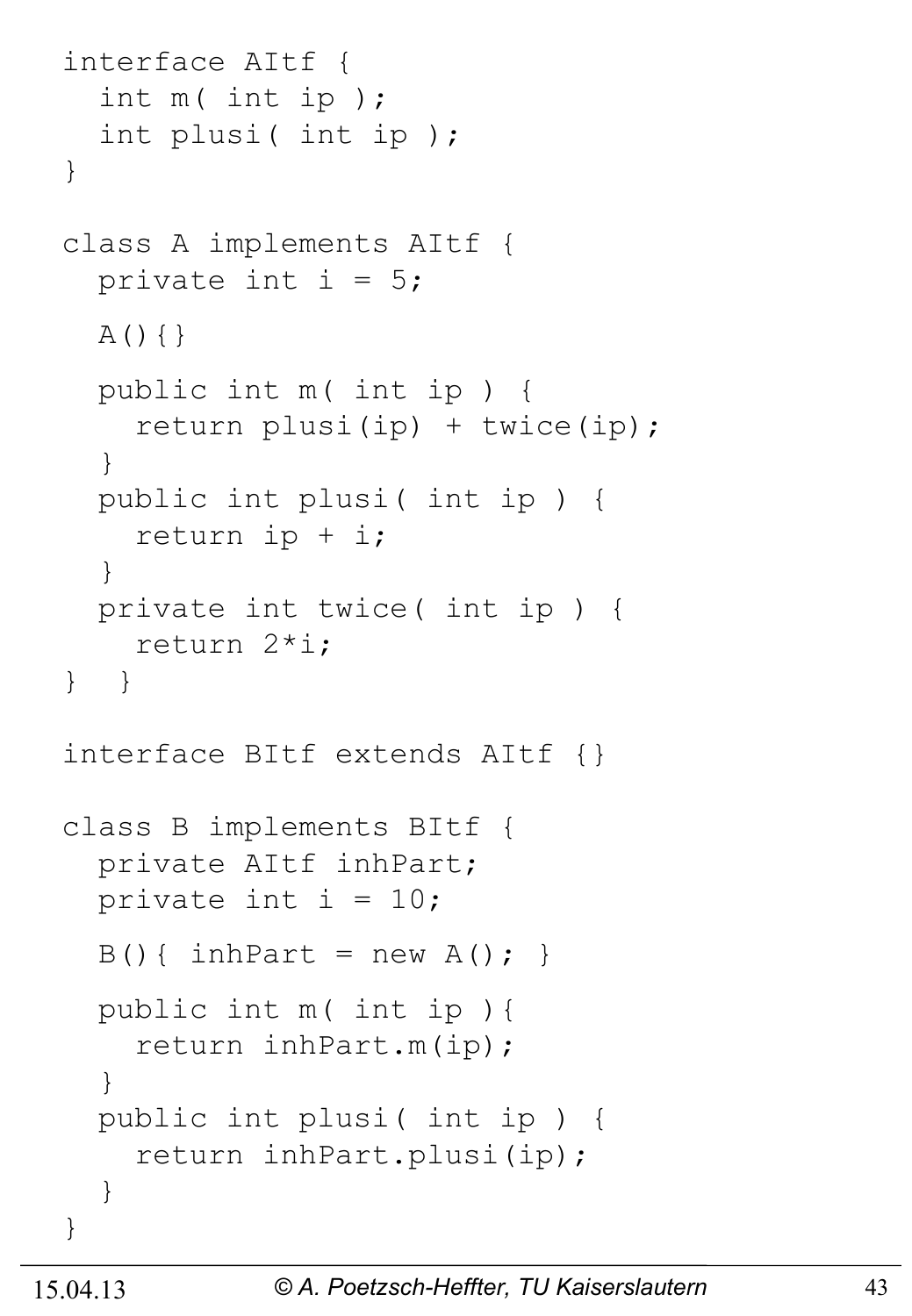#### The restrictions given in the Lemma are necessary:

If used methods are overridden in subclasses, forwarding does not work. Here is a subclass of B that overrides plusi used in m:

```
class A { \dots } // as above
class B extends A { ... } // as above
class C extends B {
  private int i = 20;
  C() { }
   public int plusi( int ip ) {
     return ip + i;
   }
}
public class DelegForwInh {
   public static void main( String[] args ) {
    A a = new B();
     System.out.println(a.m(1));
    a = new C();
    System.out.println(a.m(1));
   }
}
```
#### Transformation yields the following semantically different program: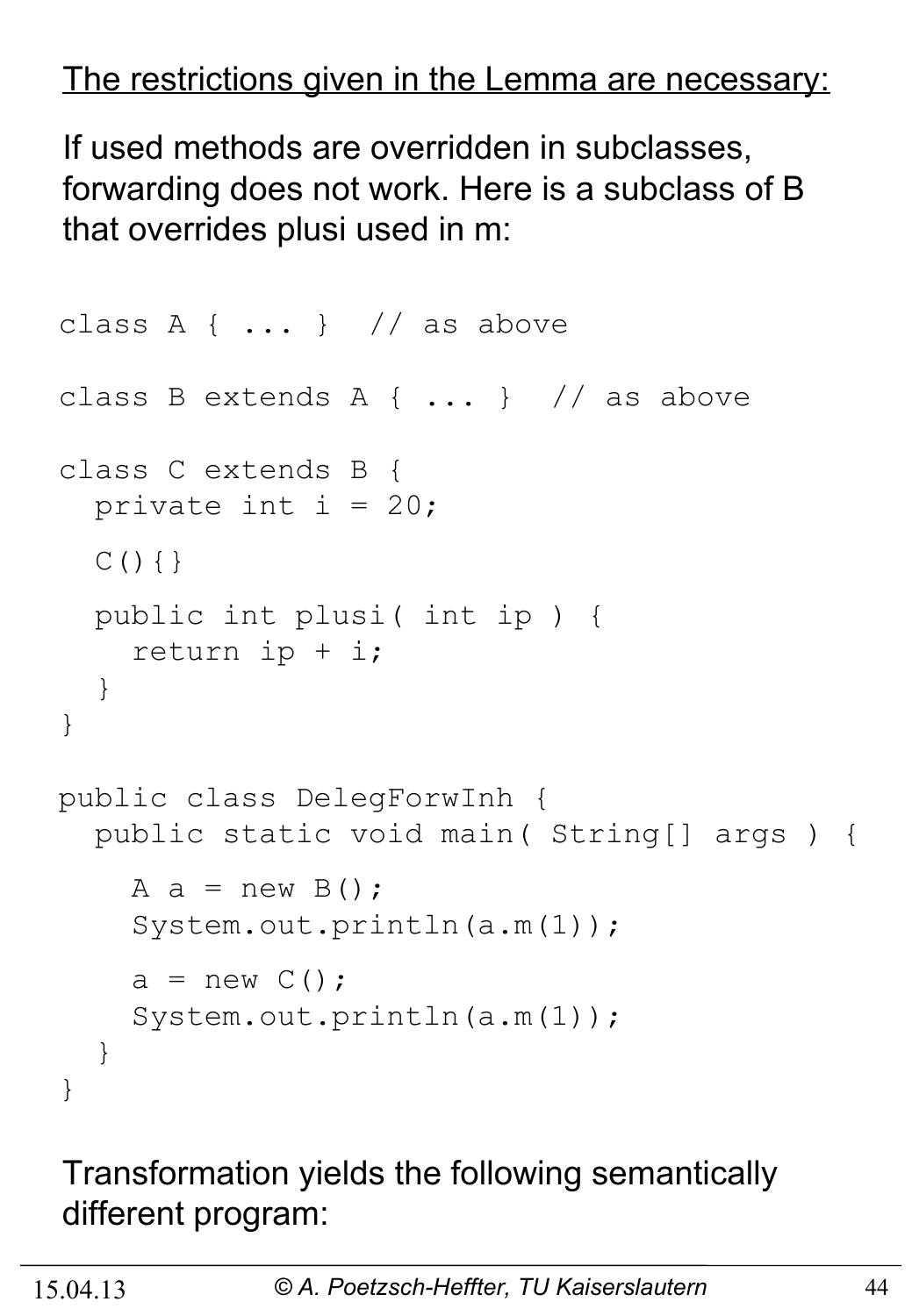```
interface AItf {
   int m( int ip ); 
   int plusi( int ip ); 
}
class A implements AItf { ... } // as above
interface BItf extends AItf {}
class B implements BItf { ... } // as above
interface CItf extends BItf {}
class C implements CItf {
   private BItf inhPart;
  private int i = 20;
  C() { inhPart = new B(); }
   public int m( int ip ){
     return inhPart.m(ip);
   }
   public int plusi( int ip ) {
     return ip + i;
   }
}
public class DelegForwInh1 { 
 ... 
   a = new C();
   System.out.println(a.m(1));
}
```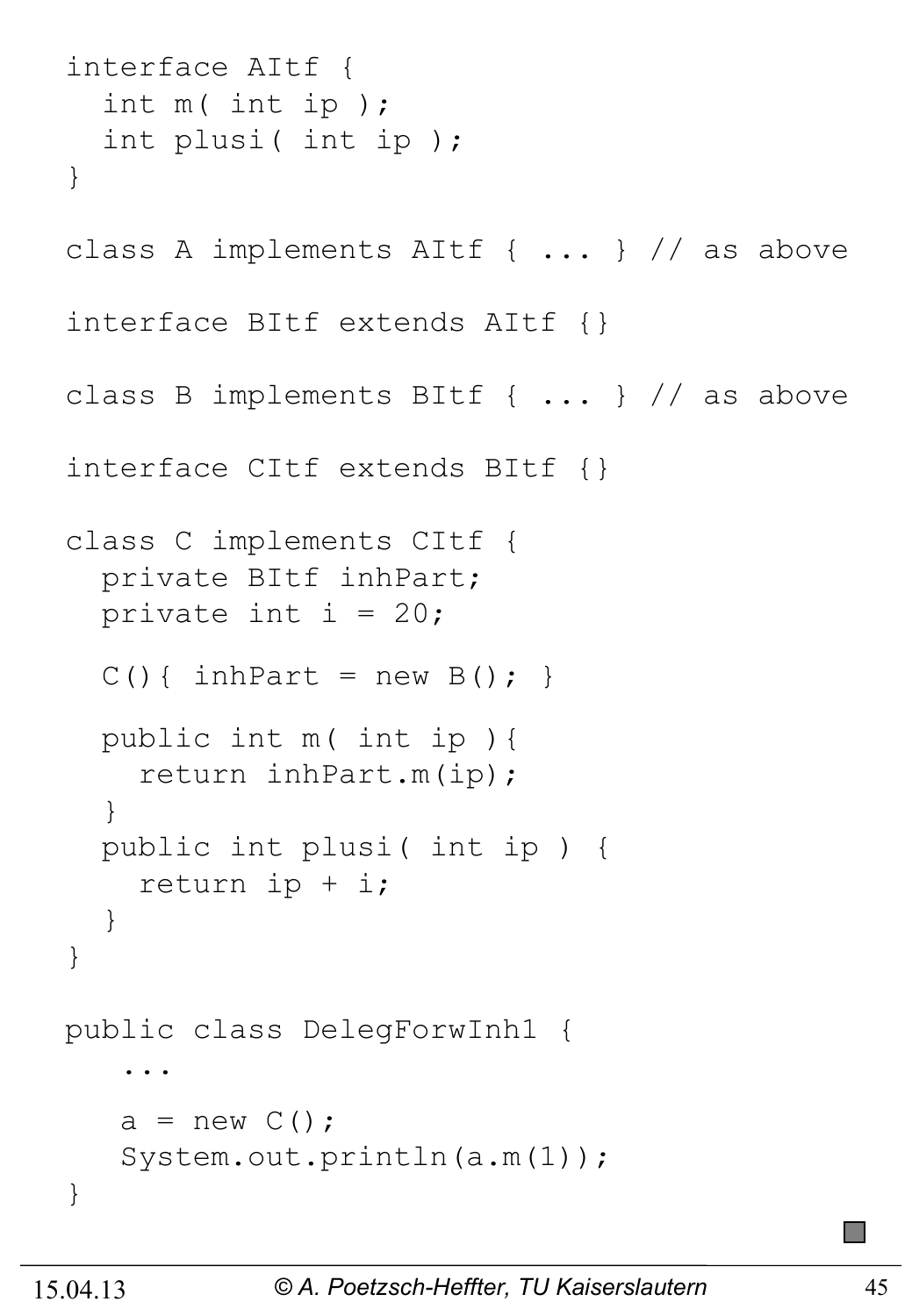To be able to use object composition instead of inheritance, a message passing technique is needed that is more powerful (and complex) than forwarding:

### Explanation: (delegation)

Method passing by *delegation* distinguishes three kinds of method invocations:

- statically bound invocations
- dynamically bound invocations
- *delegating* invocations

To handle delegating invocations, each invocation has an additional implicit parameter *orig* for the original sender of the message. In dynamically bound invocations on this, *orig* is used instead of this.

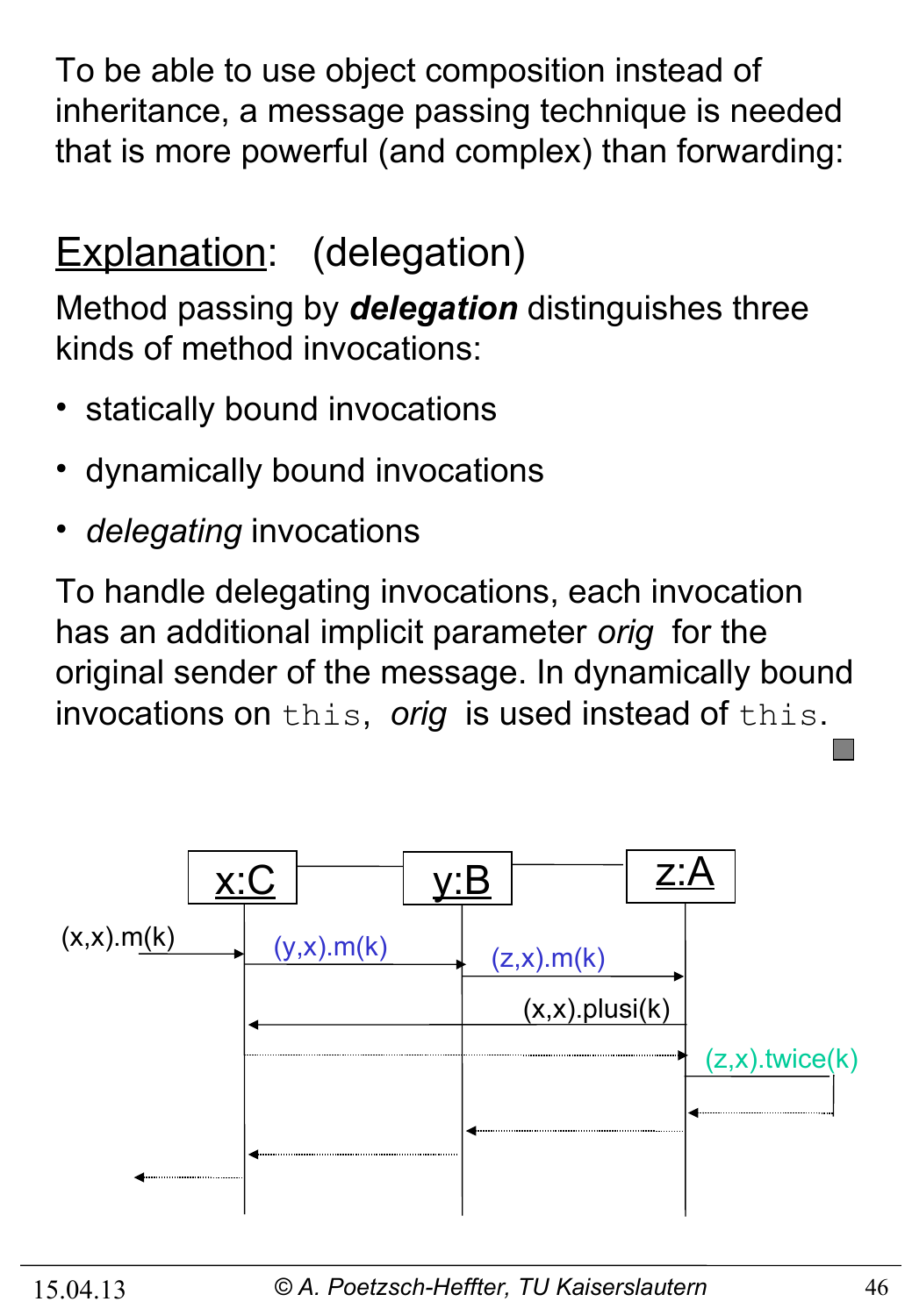#### Example: (delegating transformation)

We transform the above example using delegation. As Java does not support a second implicit parameter, we make it explicit.

```
interface AItf {
   int m( AItf orig, int ip ); 
   int plusi( AItf orig, int ip ); 
}
class A implements AItf {
  private int i = 5;
  A() { }
   public int m( AItf orig, int ip ) {
     return orig.plusi(orig,ip) 
             + this.twice(orig,ip);
   }
   public int plusi( AItf orig, int ip ){
     return ip + i;
   }
   private int twice( AItf orig, int ip ){
     return 2*i;
   }
}
```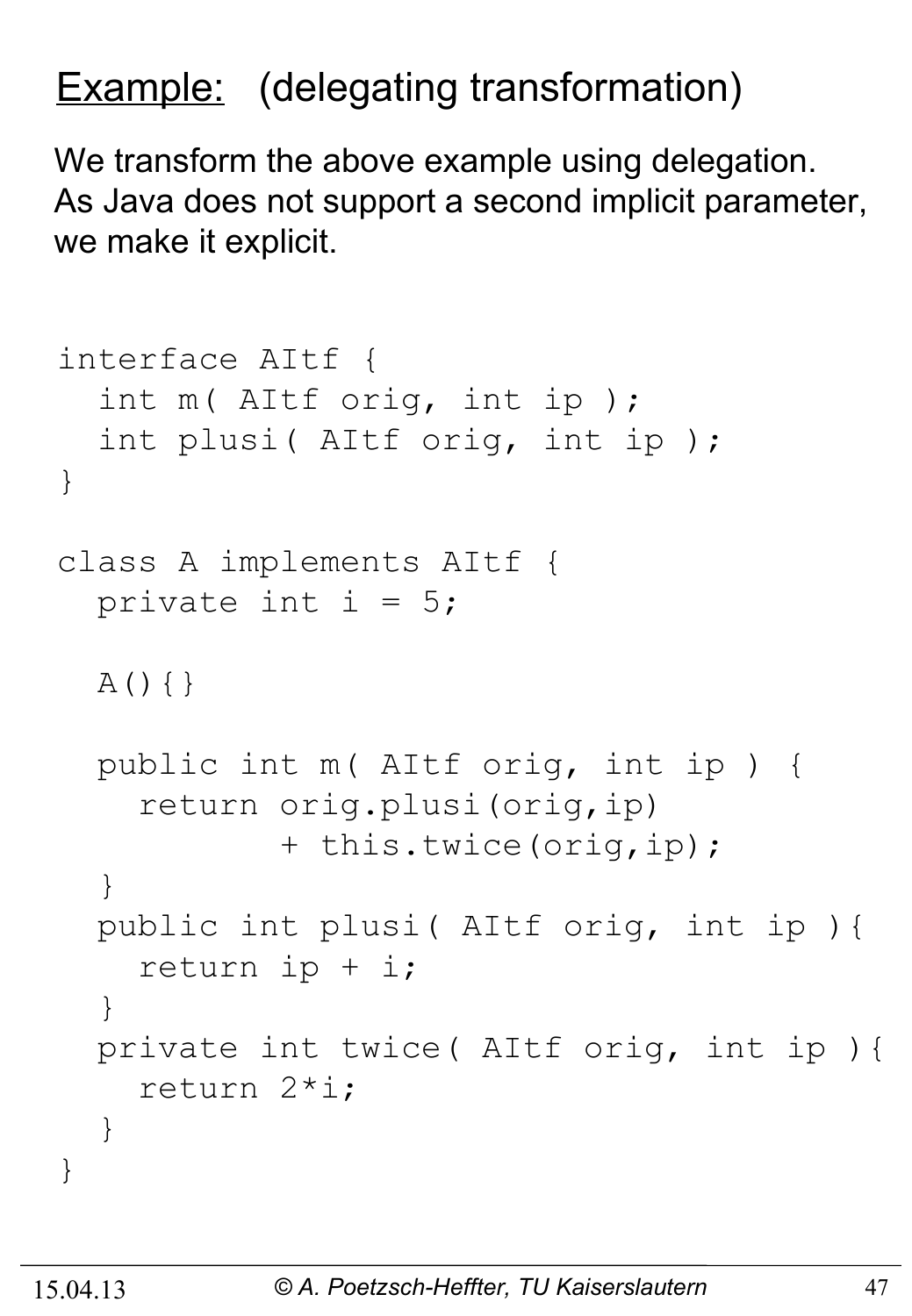interface BItf extends AItf {}

```
class B implements BItf {
   private AItf inhPart;
  private int i = 10;
  B() { inhPart = new A(); }
   public int m( AItf orig, int ip ){
     return inhPart.m(orig,ip);
   } 
   public int plusi( AItf orig, int ip ){
     return inhPart.plusi(orig,ip);
   } 
}
interface CItf extends BItf {}
class C implements CItf {
   private BItf inhPart;
 private int i = 20;
  C() { inhPart = new B() ; }
   public int m( AItf orig, int ip ){
     return inhPart.m(orig,ip);
   }
   public int plusi( AItf orig, int ip ){
     return ip + i;
   }
}
```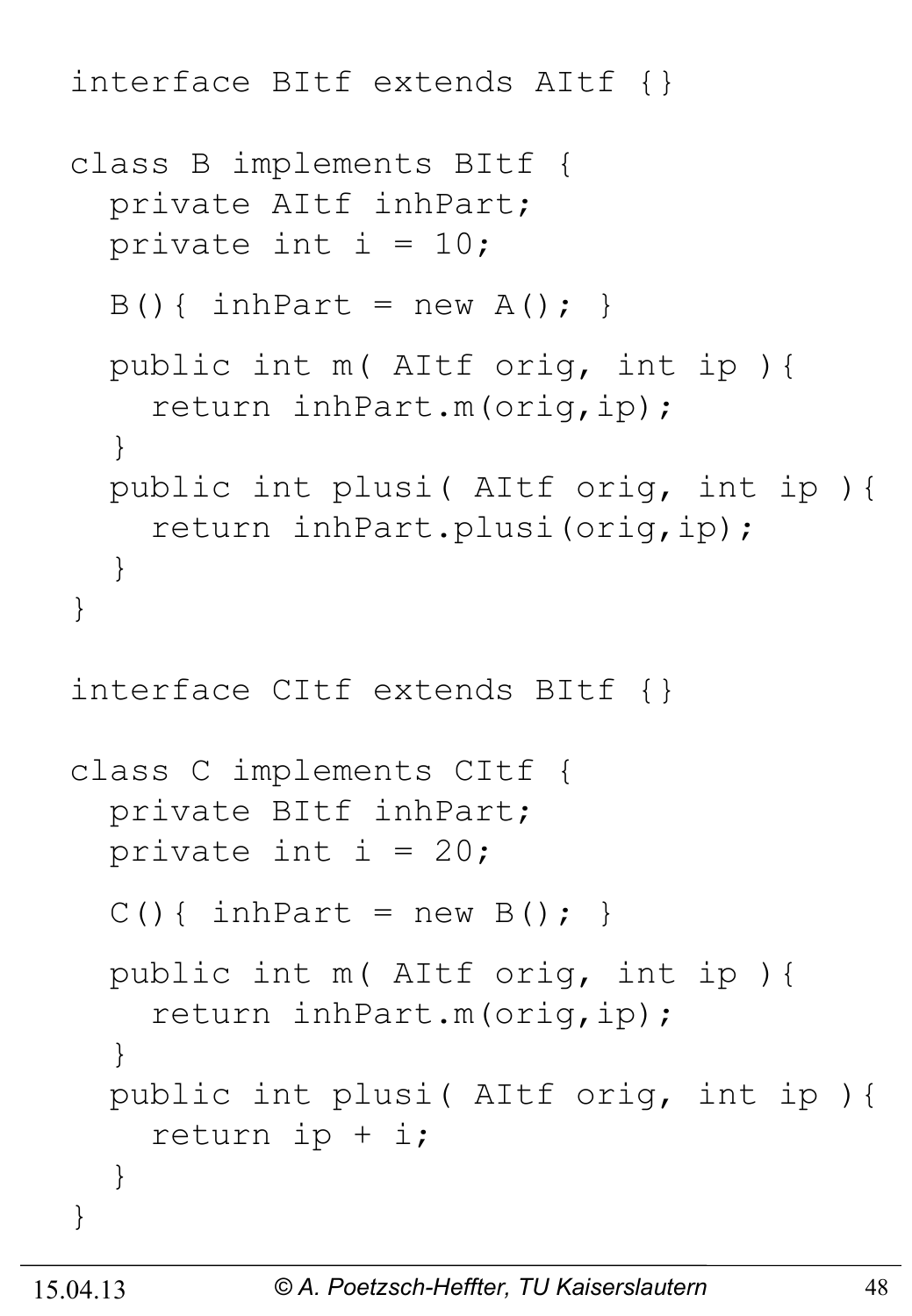```
public class DelegForwInh2 {
   public static void main( String[] s ){
    AItf a = new B();
     System.out.println(a.m(a,1));
    a = new C();
     System.out.println(a.m(a,1));
   }
}
```
#### Remark:

- The explicit formulation of delegation demonstrates as well the often hidden complexity of inheritance.
- Delegation is a general design pattern with different applications. Replacing inheritance by object compo sition and delegation is not the usual application.

# **2.3 Semantics of OO Languages**

To illustrate semantics definitions for object-oriented languages, we consider a sequential, tiny objectoriented (almost) Java subset (*StoJas*). We define:

- Context-free syntax
- Context conditions
- Static semantics
- Dynamic semantics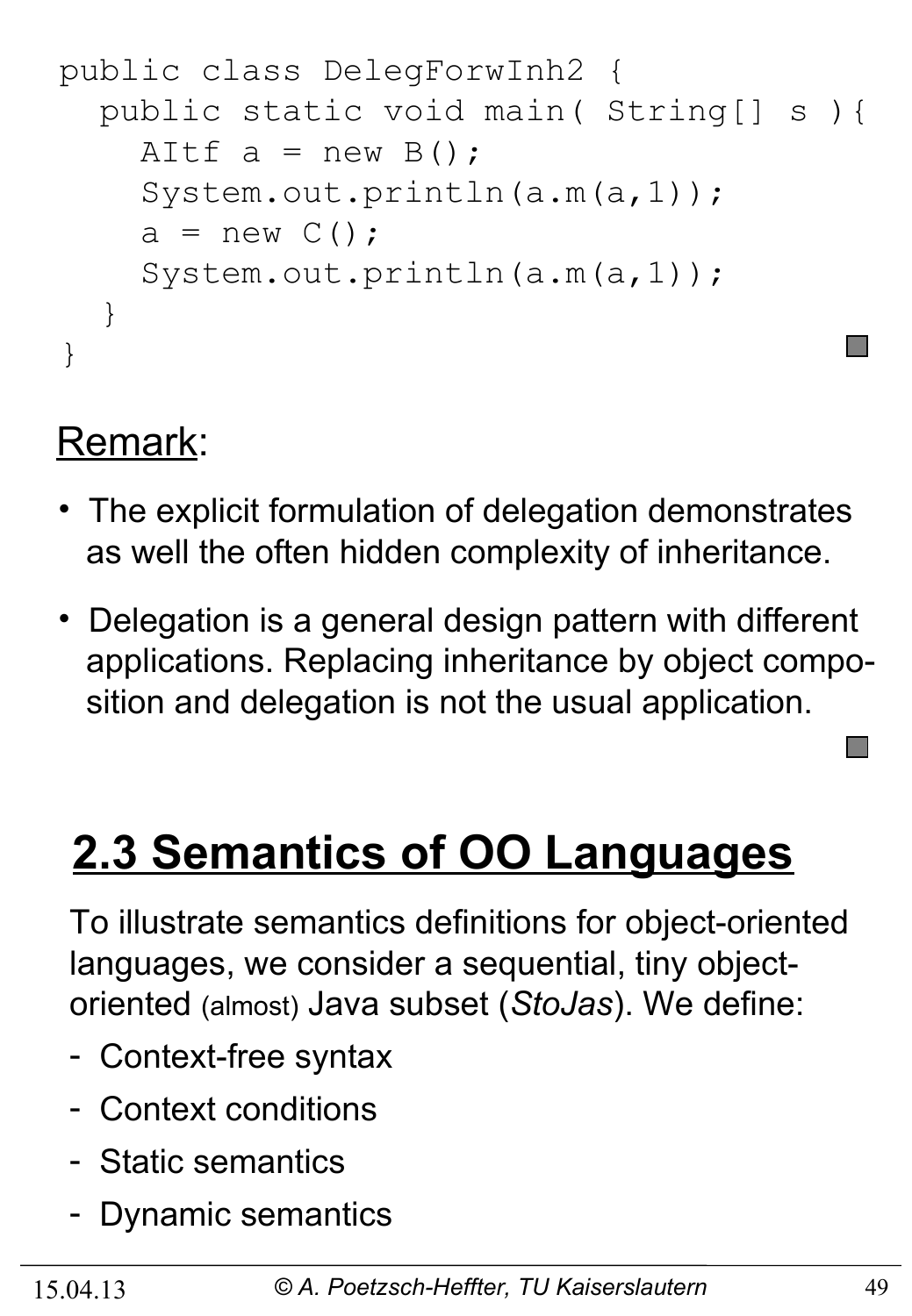#### Syntax of *StoJas*:

|                           |  | Program = ClassDecl+                                |
|---------------------------|--|-----------------------------------------------------|
|                           |  | ClassDecl = class ClassId [extends ClassId]         |
|                           |  | { FieldDecl* MethodDecl* }                          |
|                           |  | FieldDecl = Typeld FieldId;                         |
|                           |  | MethodDecl= TypeId MethodId(TypeId p) { Statement } |
|                           |  | Typeld $=$ <b>boolean</b> $ $ int $ $ Classid       |
| Statement = Typeld Varld; |  |                                                     |
|                           |  | Varld = Varld . Fieldld ;                           |
|                           |  | Varld $. $ FieldId = $Exp$ ;                        |
|                           |  | Varld = (ClassId) Exp;                              |
|                           |  | Varld = new ClassId();                              |
|                           |  | <b>Statement Statement</b>                          |
|                           |  | if(Exp){ Statement }else{ Statement }               |
|                           |  | while( $Exp$ ){ Statement }                         |
|                           |  | Varld = Varld . Methodld(Exp);                      |
|                           |  | Varld = super.ClassId@MethodId(Exp);                |
| Exp                       |  | $=$ Int                                             |
|                           |  | <b>Bool</b>                                         |
|                           |  | null                                                |
|                           |  | Varld                                               |
|                           |  | <b>UnOp Exp</b>                                     |
|                           |  | Exp BinOp Exp                                       |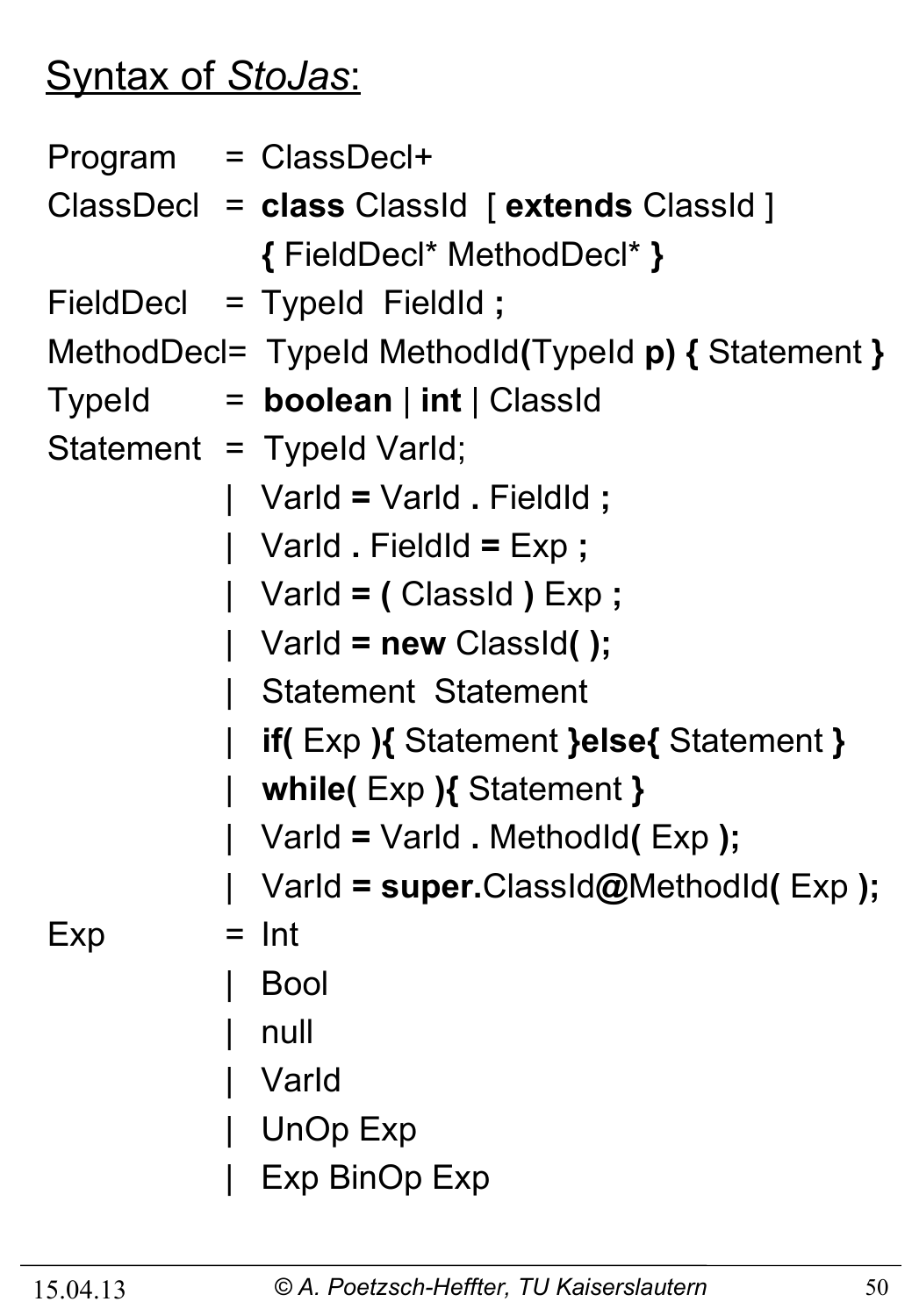ClassId, FieldId, MethodId, VarId are sets of identifiers where VarId contains this.

UnOp and BinOp are suitable operators yielding boolean- or int-values.

A StoJas-program contains a special class Object.

#### Context Conditions of *StoJas*:

The context conditions of StoJas are those of Java. In particular, the following type conditions have to hold:

- The type of the right-hand side of an assignment is a subtype of the type of the left-hand side.
- The type of the actual parameter expression is a subtype of the formal parameter type of the method.
- Expressions in conditions are of type **boolean**.

In addition, fields in subclasses must have an identifier different from all inherited fields and programs must satisfy the conditions described by the following example: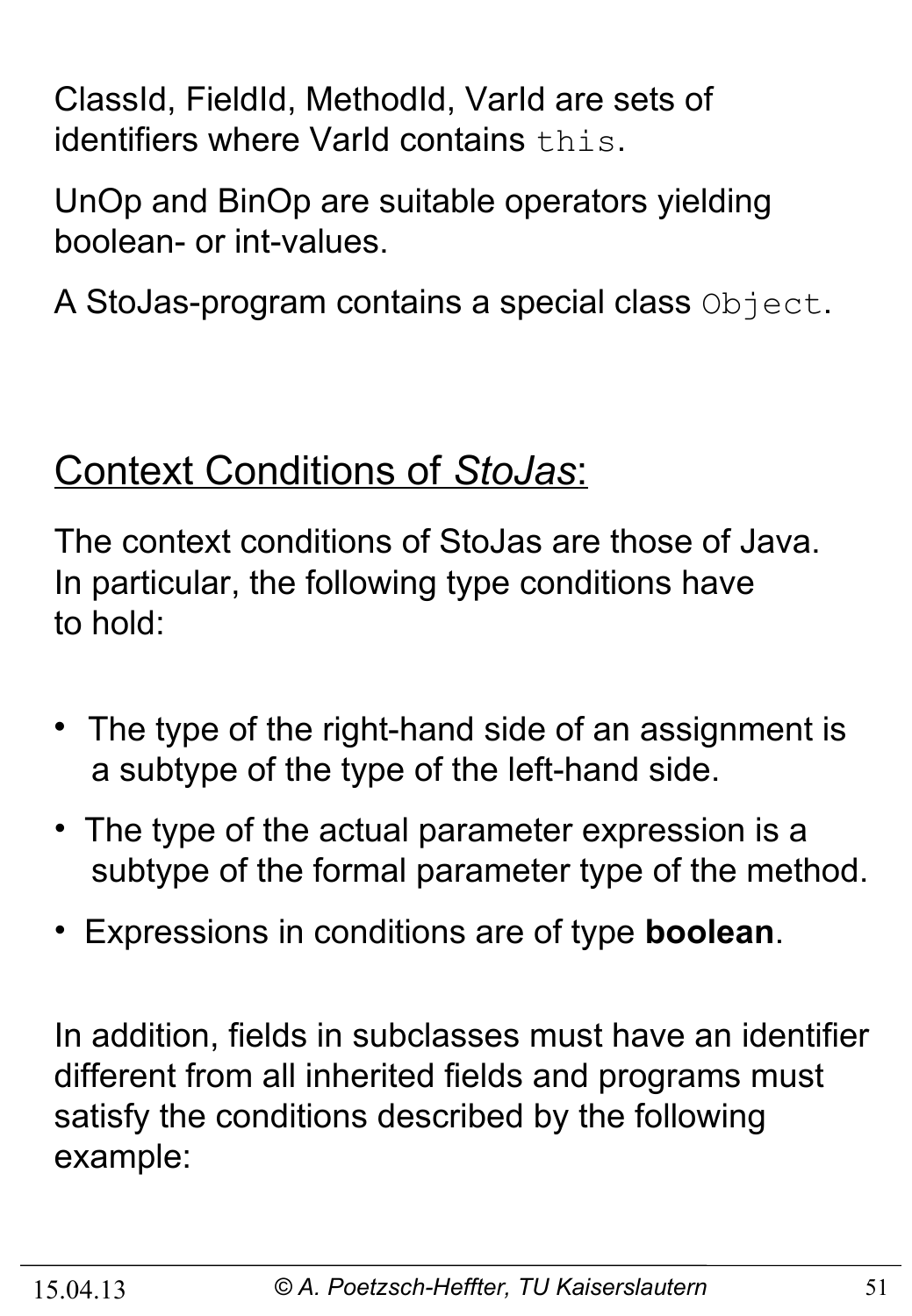#### Examples: (StoJas-program)

```
class Object {}
class Main {
   int main( int p ) {
     List l;
    l = new List();
    l = l.addElements(p);
   }
}
class List {
   int elem;
   List next;
   List addElems( int p ) {
    while(p>0) {
      res = new List();
       res.elem = p;
      res.next = this;p = p-1; }
   }
}
```
As illustrated by the example, a StoJas program must have a startup class Main without fields and with a method main.

Each method *m* has an implicitly declared local variable res of *m*'s return type. The value of res is returned on exit from *m*.

k.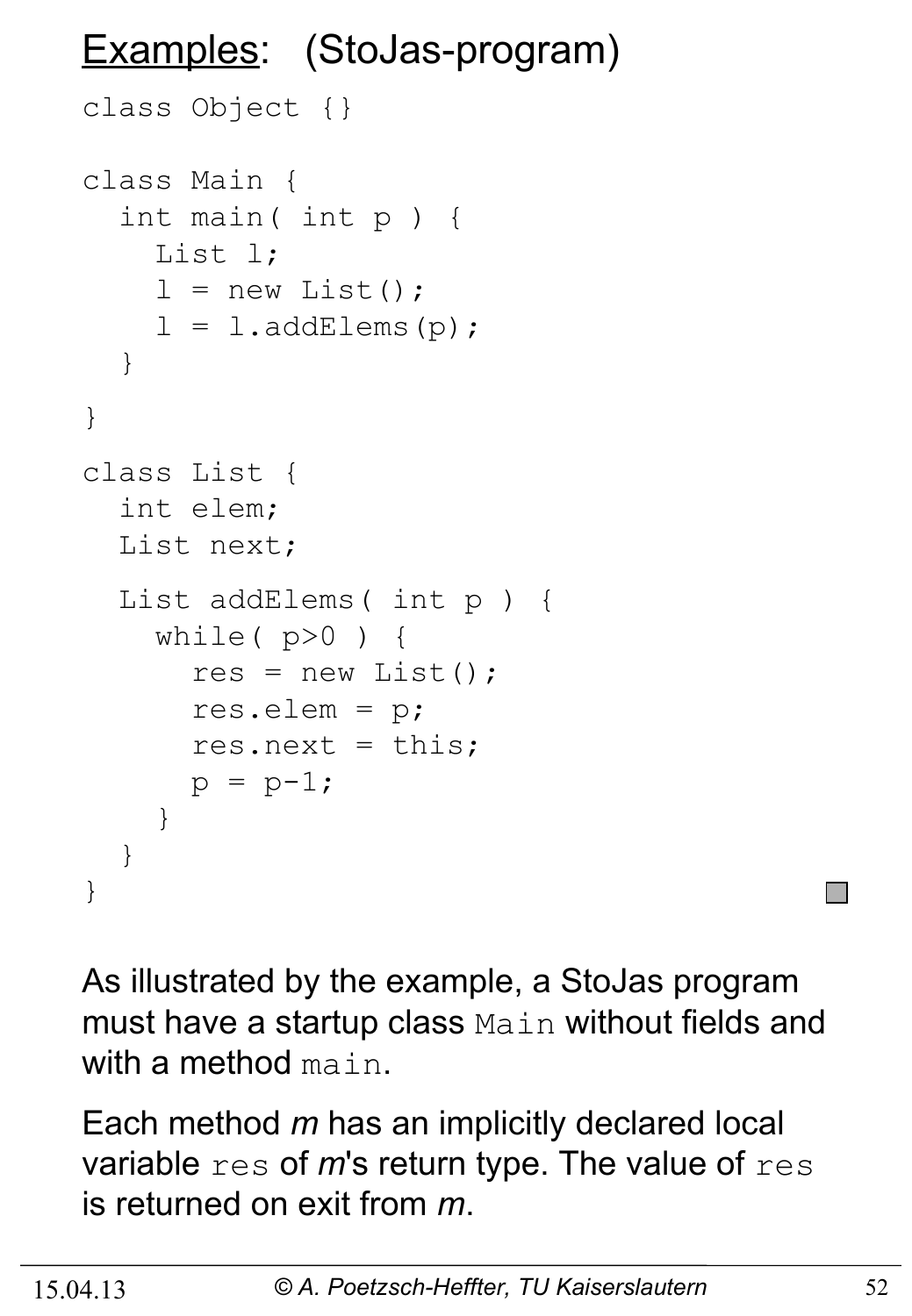### Static semantics of *StoJas*:

The semantics defines how programs are executed (*operational semantics*). For each statement c, it describes how c modifies the current state.

The *static semantics* describes how states look like, that is, the data types and functions to represent states. In addition, it describes needed auxiliary funtions.

| Value = Bool |                      |
|--------------|----------------------|
|              | l Int                |
|              | null                 |
|              | <b>ClassId ObjId</b> |

 $init: TypeId -> Value$  // initial value of a type

The set of instance variables and methods:

InstVar =  $\{  \mid f \text{ is a field of class } c, o \text{ an ObjId } \}$ Method =  $\{ c@m \mid m \text{ is a method declared in class } c \}$ 

rtyp : Method -> TypeId // return type of method body : Method -> Statement // body of a method . : Value x FieldId -> InstVar

$$
v.f = if v = (c,o) and f is a valid field in c\nthen  $\leq c,o,f$   
\nelse undefined
$$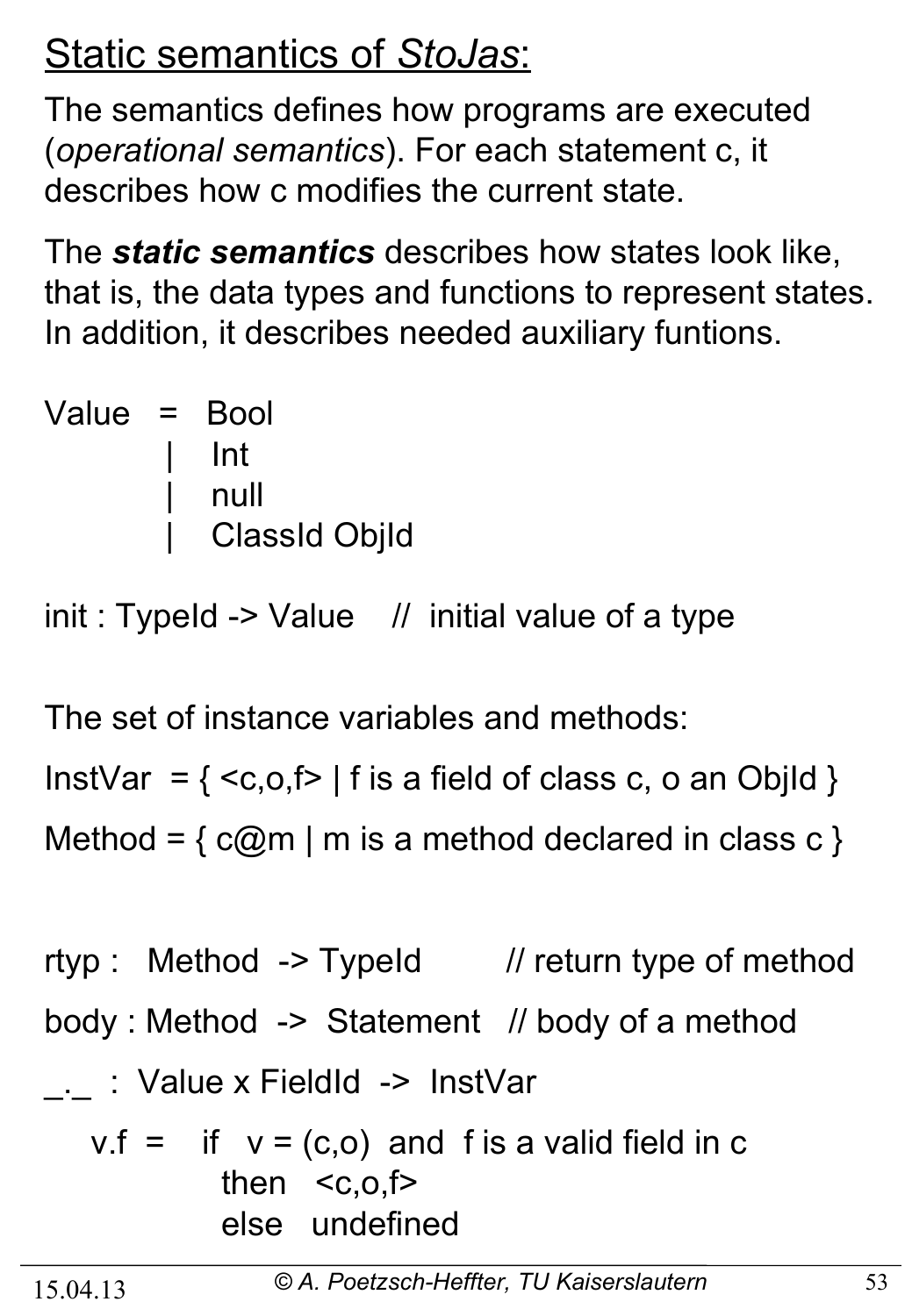Stores/Heaps:

The heap of objects/object store is modelled by an abstract datatype with sort Store and operations:

| write : Store x InstVar x Value $\rightarrow$ Store |                     |
|-----------------------------------------------------|---------------------|
| read: Store x InstVar                               | $\rightarrow$ Value |
| : Store x ClassId<br>new                            | $\rightarrow$ Value |
| alloc : Store x ClassId                             | $\rightarrow$ Store |
| isAllocated: Store x Value                          | $\rightarrow$ Bool  |

The properties of Store can be specified by axioms. Examples:

 $iv1 \neq iv2 \implies \text{read}(\text{write}(st,iv1,x), iv2) = \text{read}(st,iv2)$ read( write(st,iv,x), iv) =  $x$ read( alloc(st, T),  $iv$ ) = read( st,  $iv$ )

#### States:

A state provides

- the values of variables and parameters (stack)
- the states of the objects (heap)

We model states as functions:

State =  $($  Varld U  $\{\$\}$  ) -->  $($  Value U Store  $)$ such that  $S(x)$  is a store iff  $x=\$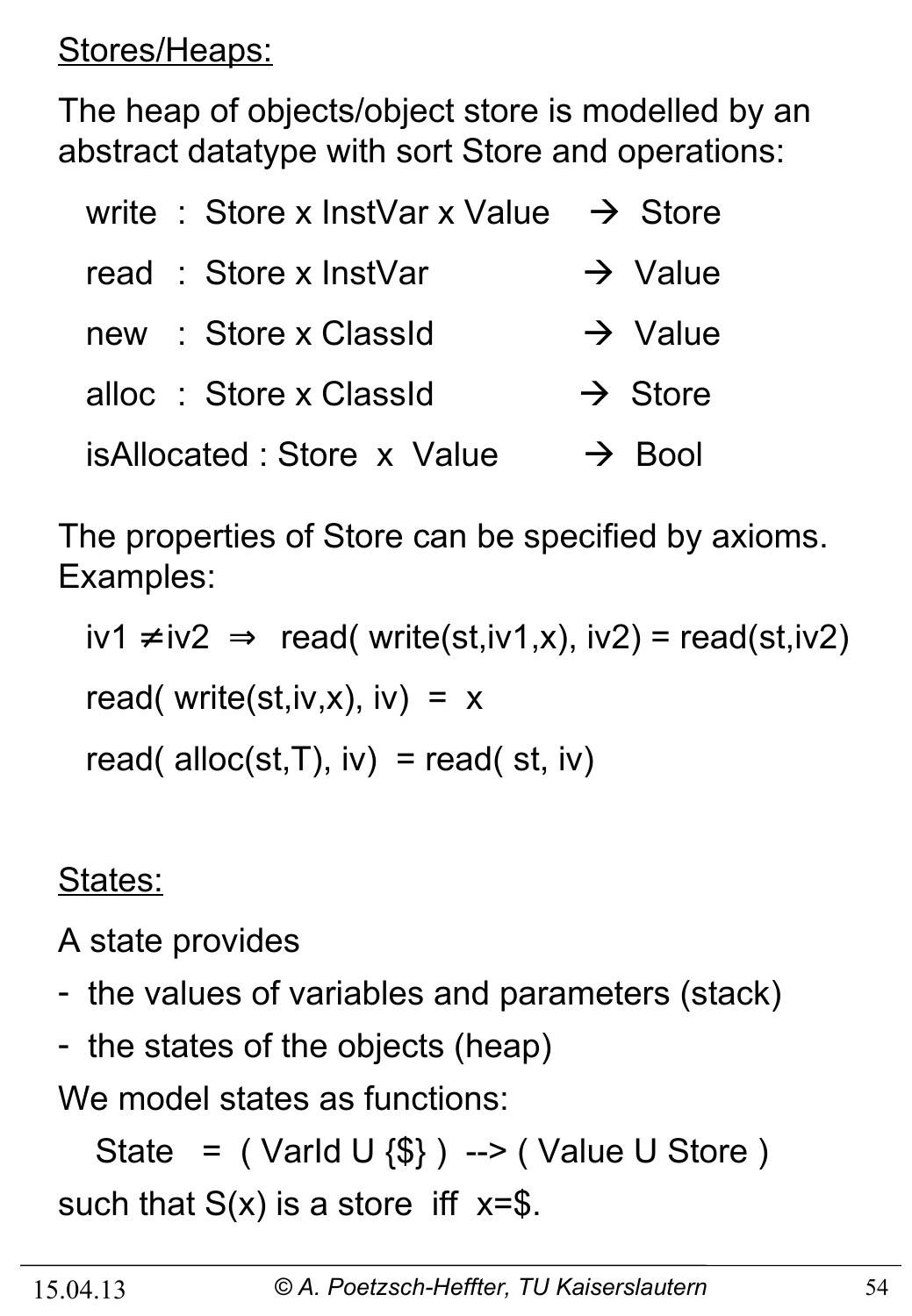Notation: If S is a state, x,y are variables, v is a value, and e is an expression, we write:

- $S(x)$  to read the value of x in S,
- S(\$) to denote the current store,
- $S[x := v]$  to update S at x by v

The evaluation of an expression e in state S is denoted by  $S(e)$ , in particular,  $S(x+y) = S(x) + S(y)$ .

Furthermore, we define/assume:

Type = TypeId | NullT

 $\le$ : Type x Type

 $S \leq T \Leftrightarrow$  ( S is NullT and T is a ClassId )

 or ( S and T are ClassIds and S is a subclass of T )

stype: Exp x StmtOcc  $\rightarrow$  Type

// denotes the type of an expression in a statement

ftype: FieldId x ClassId  $\rightarrow$  Type

 $ftype(f, C) =$  if f is a valid field in C then range type of f else undefined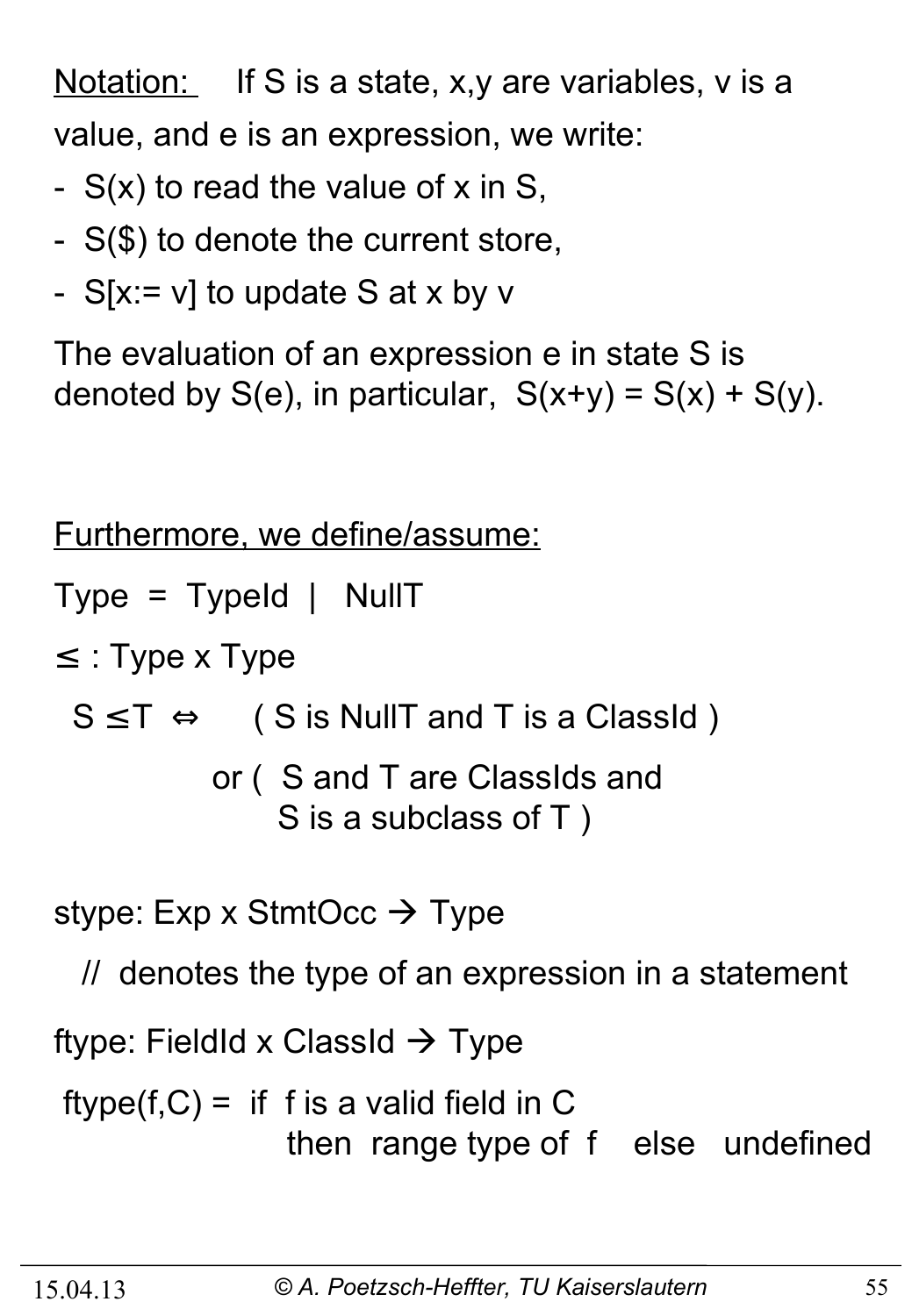#### Notice:

If D is a subclass of C and f is a valid field in C then  $ftype(f,D) = ftype(f,C)$ 

```
vis: StmtOcc \rightarrow Pow(VarId)
vis(STM) \subseteq Varld denotes the visible variables in STM
```
impl: MethodId x ClassId  $\rightarrow$  Method  $impl(m, C) =$  if m is valid method in C then  $B@m$  where  $B = C$  or B is the nearest superclass with a declaration for m else undefined

Notice:

If impl(m,C) is defined and D is a subclass of C then impl(m,D) is defined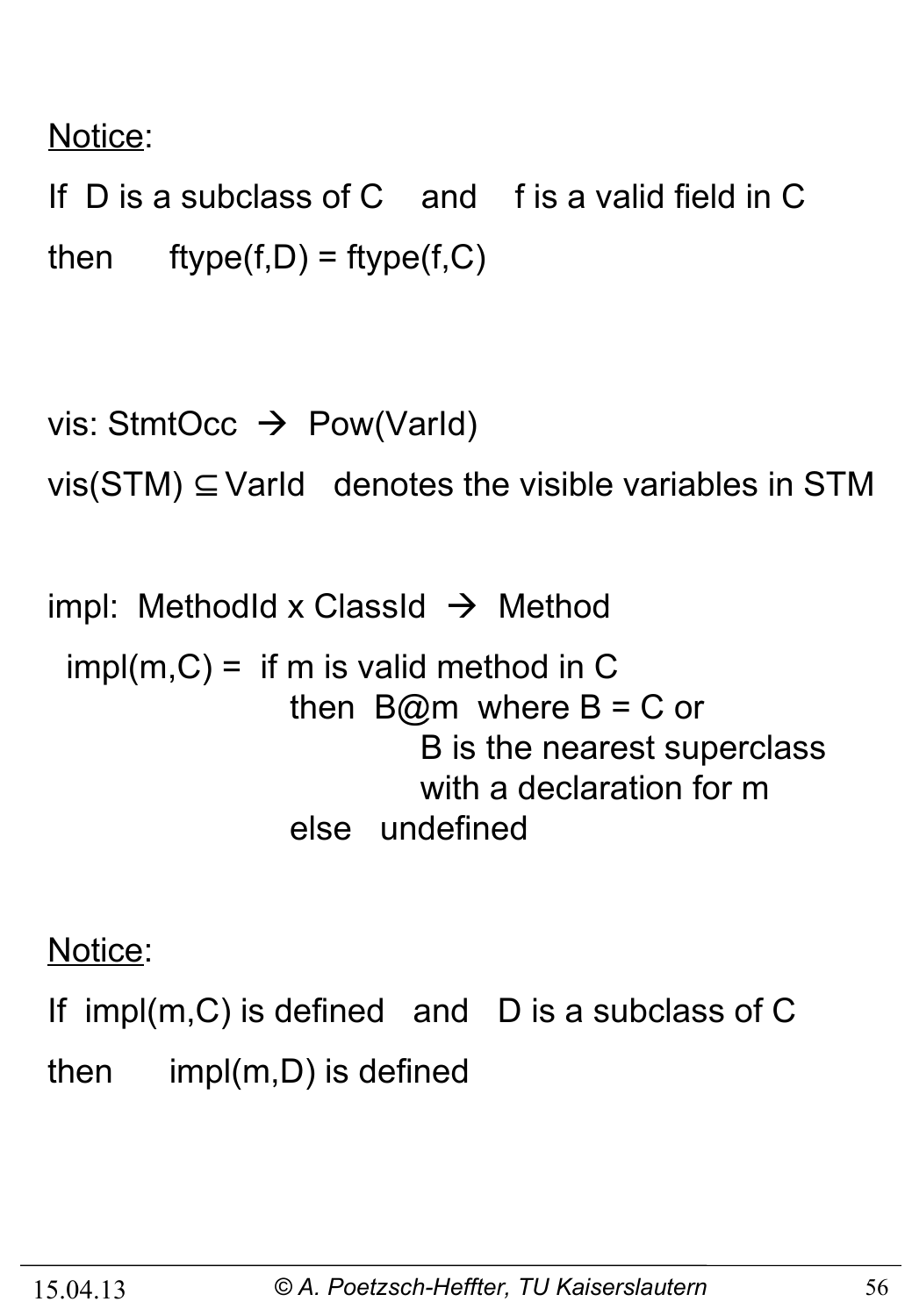| type : Value $\rightarrow$ Type |             |                         |
|---------------------------------|-------------|-------------------------|
| type(v)                         | $=$ boolean | if v is a bool value    |
| type(v)                         | $=$ int     | if $\vee$ is an integer |
| type( null)                     | $=$ NullT   |                         |
| type $(C, 0)$ )                 | $= C$       |                         |

### Definition: (well-typed state)

Let

- STM be a statement of a *StoJas*-program P,
- SV: Varld  $\rightarrow$  Value be a variable state, and
- OS: Store be an object store for P.

SV is *well-typed* w.r.t. STM iff for all x in vis(STM):

 $type(SV(x)) \leq style(x,STM)$ 

OS is **well-typed** iff for all <c,o,f> in InstVar:

type( $read(OS, )$ )  $\leq$  ftype( $f,c$ )

A state S = (SV,OS) is *well-typed* w.r.t. STM iff SV is well-typed w.r.t. STM and OS is well-typed.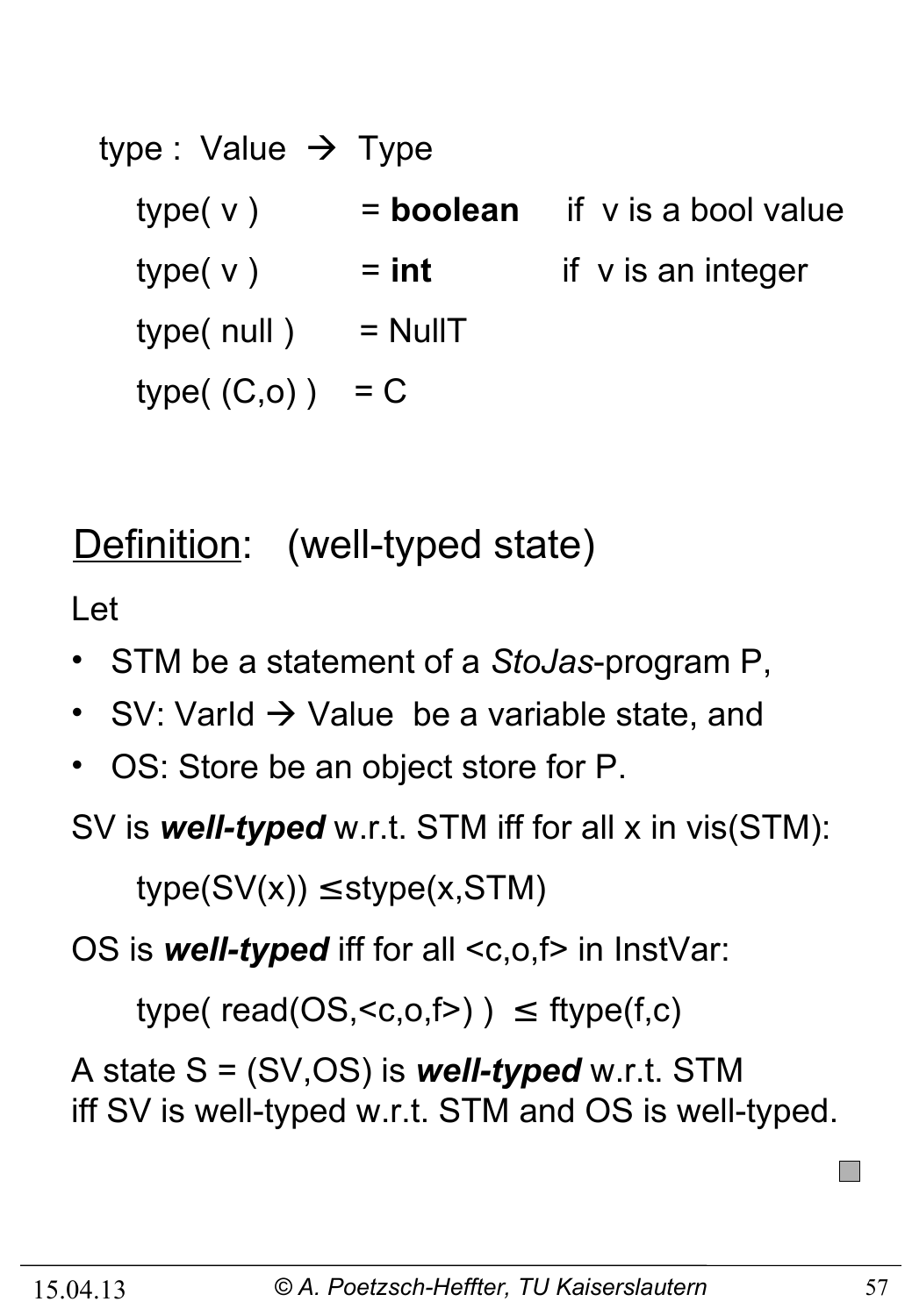Lemma: (well-typed expression evaluation) If S is a well-typed state w.r.t. STM and e is a well-typed expression occurring in STM, then  $type(S(e)) \leq stype(e,STM)$ 

Proof:

(as exercise)

#### Dynamic semantics of *StoJas*:

We describe the semantics by a predicate (*judgement*) of the form

 $S:$ *stmt*  $\rightarrow$  SQ

that expresses the fact that execution of *stmt* starting in state S terminates in state SQ.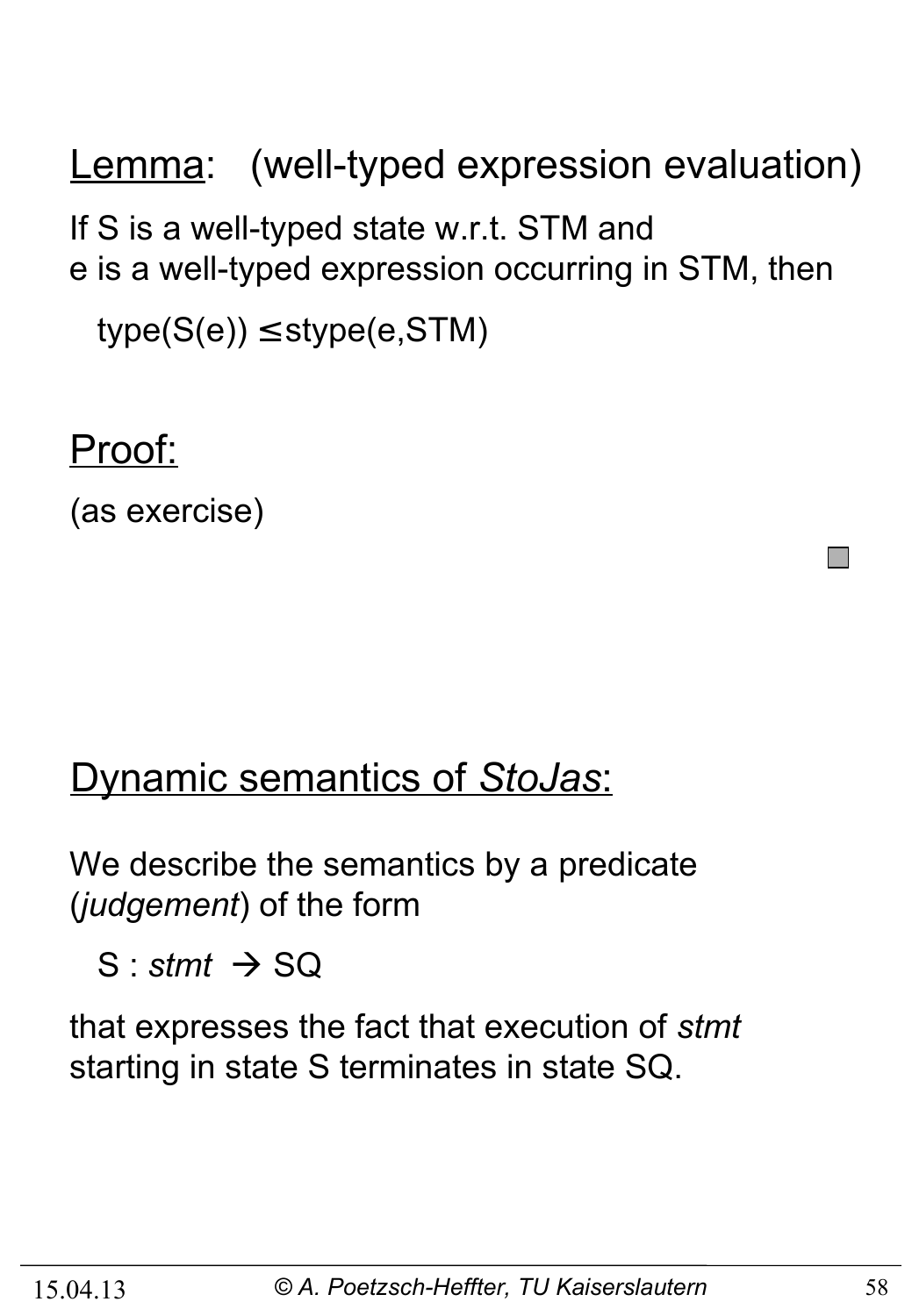Here are the rules for *StoJas*:

 $S(y) \neq null$ S: x=y.a;  $\rightarrow$  S[ x:=read(S(\$),S(y).a)]  $S(x) \neq null$ S:  $x.a = e$ ;  $\rightarrow$  S[ $\frac{\$:=\{w\}}{s}$  \sumit = (\faurah, \sumidsemusic \sumidsemusic \sumidsemusic \sumidsemusic \sumidsemusic \sumidsemusic \sumidsemusic \sumidsemusic \sumidsemusic \sumidsemusic \sumidsemusic \sumidsemusic  $type(S(e)) \leq C$ 

S:  $x=(C) e; \rightarrow S[x:=S(e)]$ 

S: x=new T();  $\rightarrow$  S[ x:=new(S(\$),T), \$:=alloc(S(\$),T) ]

S:  $s1 \rightarrow SQ$ , SQ:  $s2 \rightarrow SR$ S: s1 s2  $\rightarrow$  SR

 $S(e)$  = true, S: s1  $\rightarrow$  SQ

S: if(e) $\{s1\}$ else $\{s2\}$   $\rightarrow$  SQ

 $S(e)$  = false,  $S: s2 \rightarrow SQ$ 

S: if(e) $\{s1\}$ else $\{s2\} \rightarrow SQ$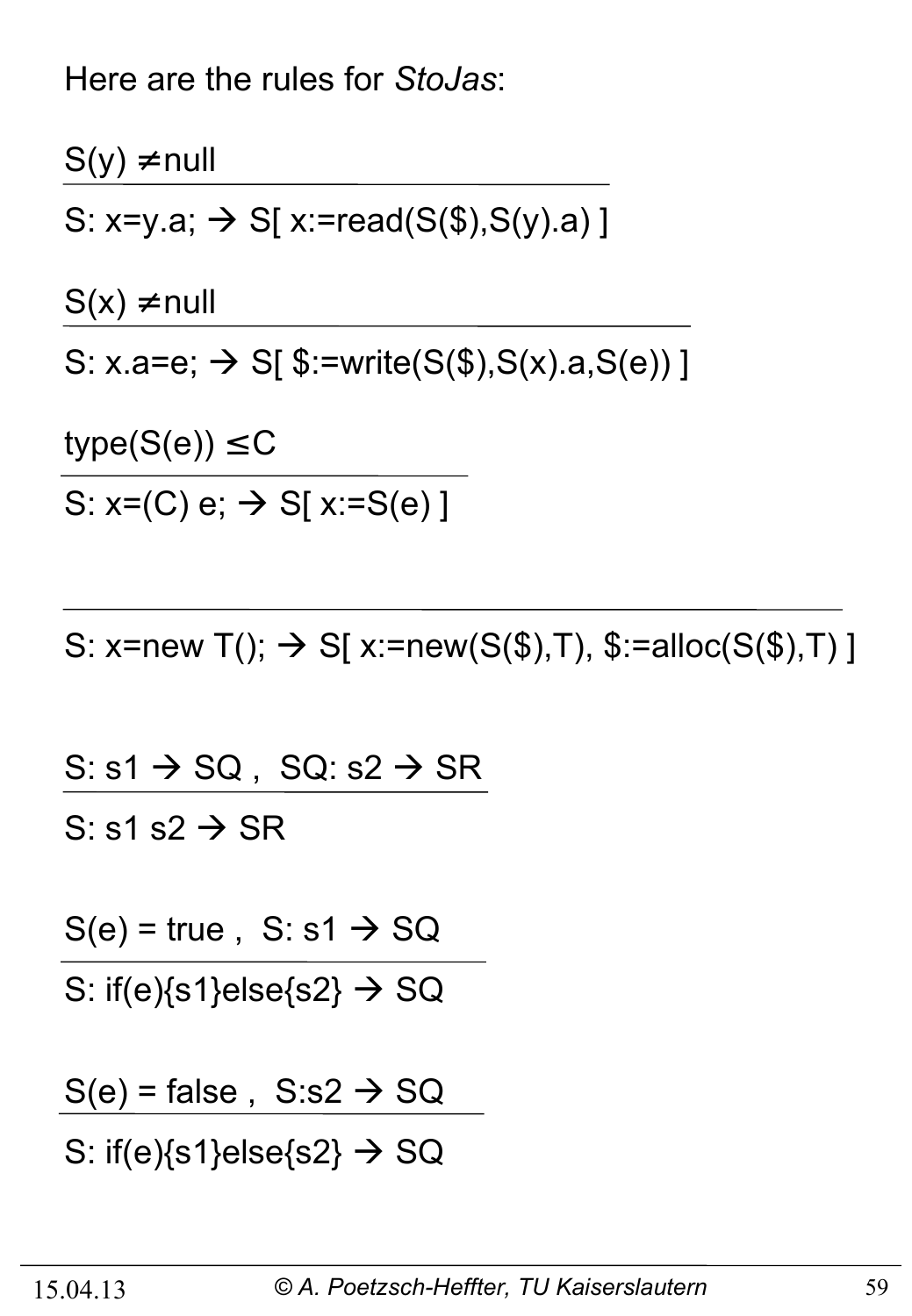S(e)=false

S: while(e) $\{s\} \rightarrow S$ 

 $S(e)$ =true, S:s  $\rightarrow$  SQ, SQ:while(e){ s }  $\rightarrow$  SR S: while(e) $\{s\} \rightarrow SR$ 

S:  $T x$ ;  $\rightarrow$  S[x:=init(T)]

 $S(y) \neq null$ , MY = impl( type( $S(y)$ ), m),  $S[this:=S(y), p:=S(e), res:=init(rtyp(MY))]:body(MY) \rightarrow SQ$ S:  $x = y.m(e)$ ;  $\rightarrow$  S[  $x:=SQ(res)$ ,  $\S := SQ(\$)$ ]

 $S[p:=S(e), res:=init(rtyp(C@m))]$ : body(C@m)  $\rightarrow$  SQ S:  $x = super.C@m(e); \rightarrow S[x:=SQ(res), $:=SQ($)]$ 

"Execution" starts in the initial state S0 and executes:

output = mainobj. main( input );

where

- S0 is well-typed
- S0(input) is the input parameter
- type(S0(mainobj)) = Main
- isAllocated( $SO(\$)$ , S0(mainobj)) = true